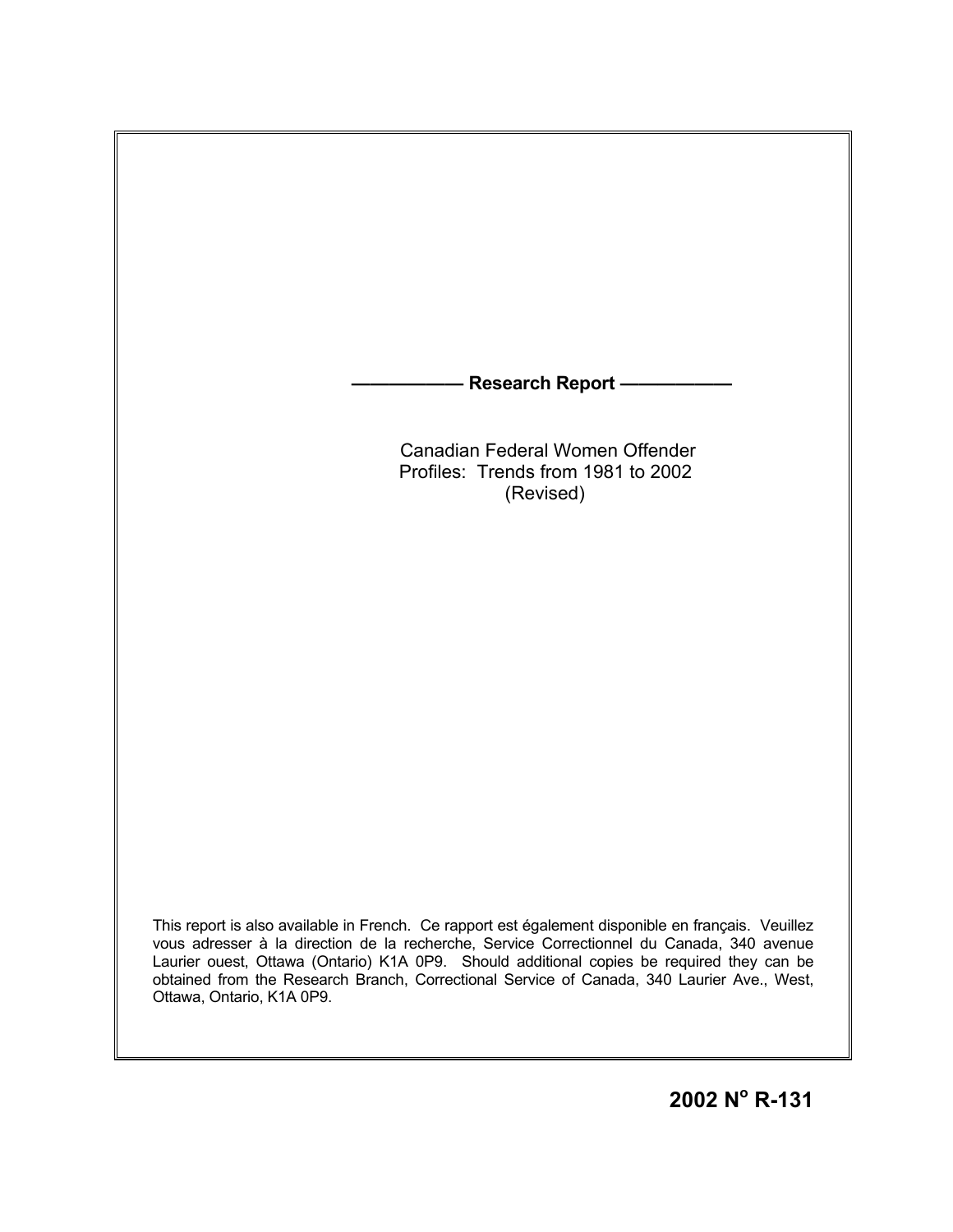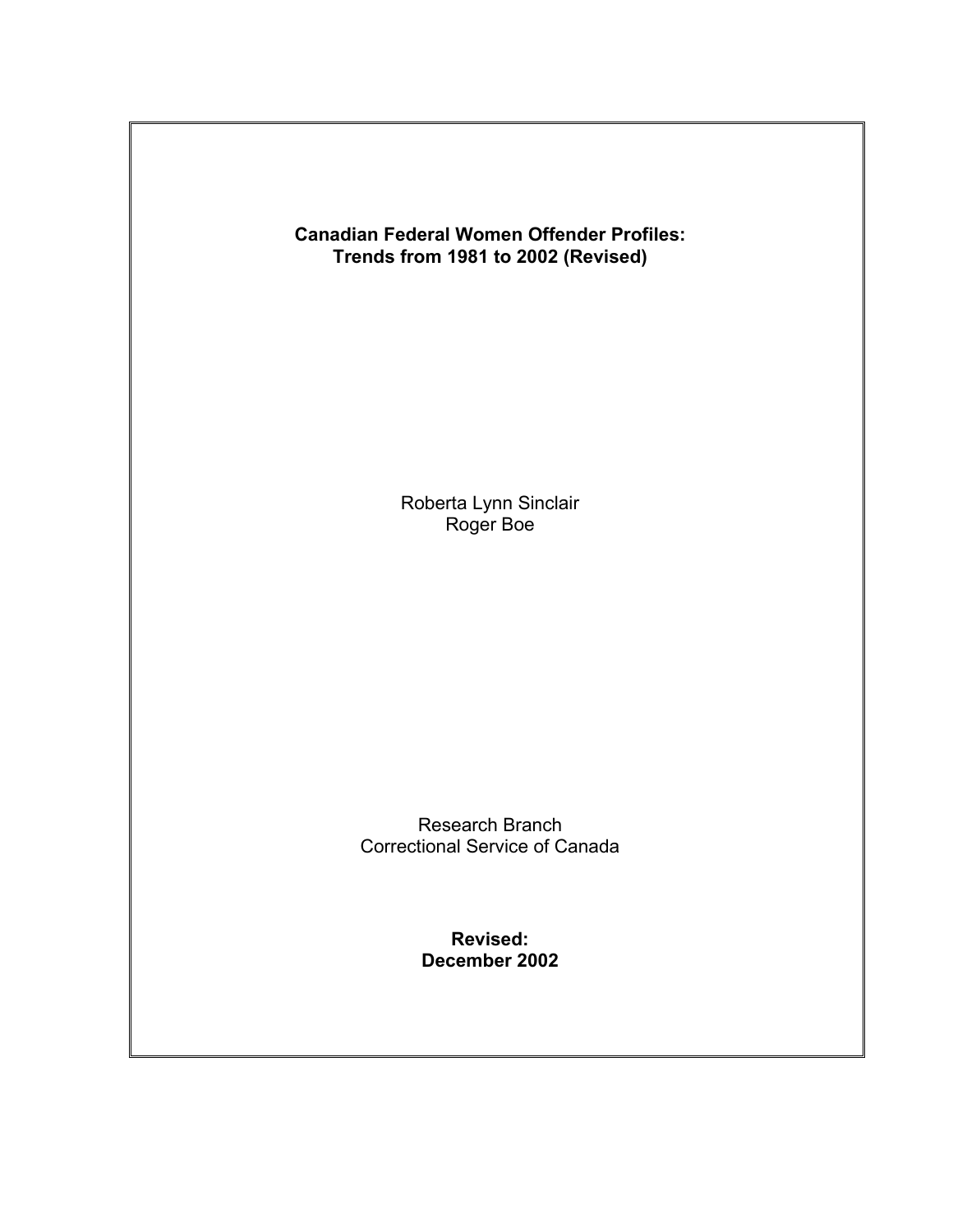#### **EXECUTIVE SUMMARY**

This report summarizes and presents profiles of the federal women inmate population over a twenty-two-year period, from 1981 to 2002. The report extends the trends covered in the earlier *Canadian Federally Incarcerated Adult Women Profile Trends from 1981 to 1998* (Colleen Anne Dell, Roberta Lynn Sinclair and Roger Boe, CSC Research Branch, Report R-99, 200[1](#page-2-0)<sup>1</sup>) up to the 2002 fiscal yearend. The original report was written in response to a special request from the Heads of Corrections and the format and many of the passages describing the data sources are drawn directly from the initial report.

The information used to compile this report is derived from three sources: the *Offender Population Profile Reports* (1981-1991); the *Offender Population Profile System* (OPPS, 1992-1993), and the *Offender Management System* (OMS, 1994-2002). The latter two sources are electronic databases while the first is a multi-volume report that was compiled quarterly until 1991. All three sources represent official Correctional Service of Canada offender population statistics. It is important to note that the OMS database, while it represented a significant advance in the amount of information on offenders, also introduced new data definitions that disrupted the continuity of several historical series such that current information may no longer directly matches the old definitions. $<sup>2</sup>$ </sup>

The March 31 population profiles typically present federal offender information directed toward **6 offender** characteristics and **6 offence** characteristics. For the purpose of this report, the actual numbers are analyzed where appropriate to

<span id="page-2-0"></span><sup>&</sup>lt;sup>1</sup> The 2001 Report on federal adult women offenders grew out of a special request from the Heads of Corrections, that was originally reported in: **Adult Female Offenders in Canada: Recent Trends.** Colleen Anne Dell and Roger Boe, Research Branch, Correctional Service Canada May 15, 1998 (Research Brief No. B-21).

<span id="page-2-1"></span><sup>&</sup>lt;sup>2</sup> In cases where the data is not available for the full twenty-two year period; those instances are clearly noted in the report.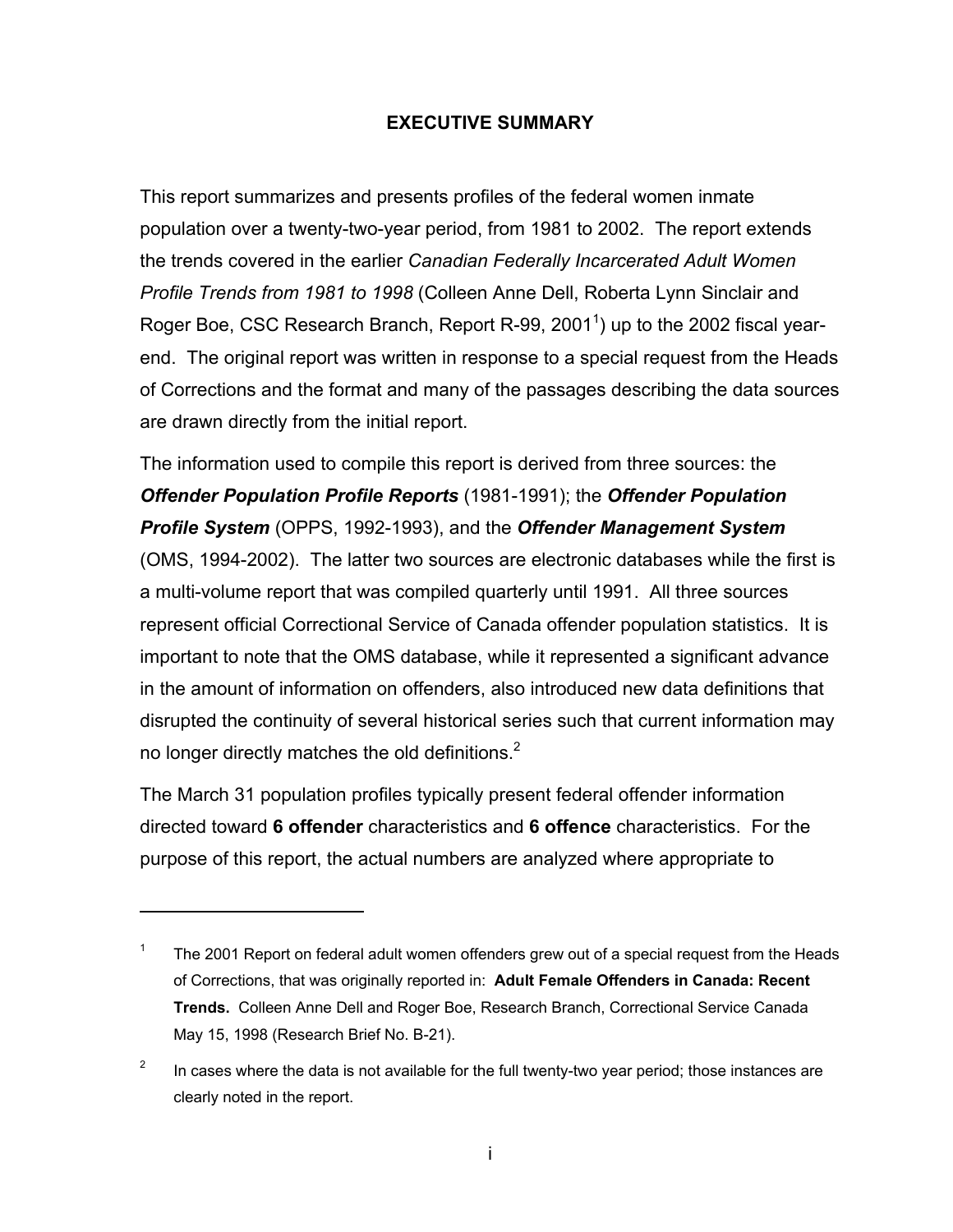examining some trends, but generally the trends are presented in terms of changing proportions (i.e., as a percentage of the total federal women inmate population). Highlighted findings of the proportion of the federal women inmates include:

## *1. Federal Women Incarceration Rate:*

• The federal women offender population increased by approximately 75% from 1981 to 2002 (i.e., from 200 to 351). However, when we control for the increase in the population of adult women in Canada during this period - the incarceration rate of federal women prisoners per 100,000 adult women in the population edged up only slightly (i.e., from 2.2 in 1981 to 2.8 in 2002). The average incarceration rate for federal women has remained much lower than that for federal men (average of 2.7 for women versus 116 for men incarcerated per 100,000 adult men or women in Canada since 1981).

## *2. Age Distribution:*

• There was considerable "ageing" of the federal women inmate population from 1981 to 2002.The proportion of women offenders under the age of 25 decreased from 25% in 1981 to 15% in 2002 and the proportion of women offenders over 25 increased from 75% in 1981 to 85% in 2002.

# *3. Race:*

• There was a significant increase in racial diversity of the federal women inmate population between 1981 and 2002. Caucasian women decreased in overall proportion from 78% of the inmate population in 1981, to 61% in 2002. Aboriginal representation increased significantly from 18% in 1981 to 27% in 2002. The representation of Black women also increased during the period, from 1% to 6% over the twenty-two-year period. Asiatic women increased from 1% in 1981 to 4% in 1996, but they have since dropped back to 1% in 2002.

# *4. Marital Status:*

• The marital status of federal women fluctuated considerably over the twenty-two years, without any outstanding trend. Since 1981, roughly 4 out of every 10 federal women were single.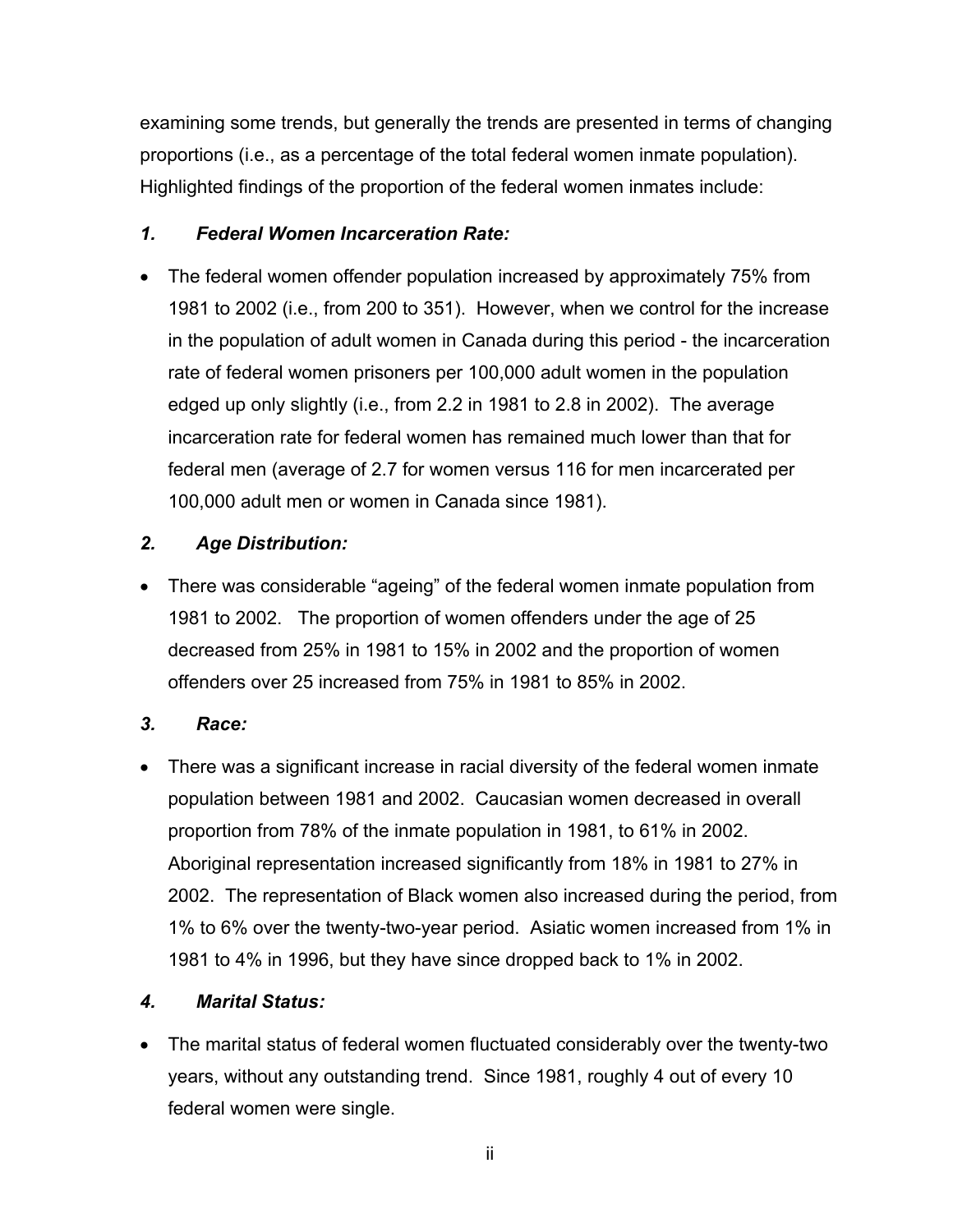## *5. Citizenship:*

• The citizenship of federal women inmates remained predominately Canadian from 1981 to 2002, with a just a slight overall increase in Canadian Citizenship over the whole period (from 92% in 1981 to 97% in 2002).

## *6. Primary Language Spoken:*

• The majority of federal women inmates reported English as their primary language spoken, which increased from 1981 (76%) to 2002 (82%). The proportion that reported French as their primary language increased from 9% in 1981 to 18% in 2002. The proportion of women who spoke both English and French decreased during this 18-year period, from 14% in 1981 to 4% in 1998.

## *7. Region of Residence at Time of Conviction:*

• Because of administrative reporting changes, there are few clear trends in the Region of Residency at time of Conviction. There was an overall increase in the proportion of women who were residents of the Ontario region (from 21% in 1981 to 28% in 2002). There was a decrease in women who were residents of the Pacific region (from 20% in 1981 to 9% in 2002). The Quebec region experienced a decrease from 1981 (26%) to 2002 (18%) while the Atlantic region increased from 8% in 1998 to 11% in 2002. The proportion of women from outside Canada remained relatively the same.

## *8. Type of Admission:*

• A majority of women admitted to a federal penitentiary were by a Warrant of Committal directly from the court. In 1981 they represented 87% of admissions but by 2002 this had declined to 81%. Since 1991, the proportion represented by Revocations from Community Supervision has been increasing, from 5% in 1991 17% in 2002.

## *9. Most Serious Offence*

• Crimes of Violence represented the most serious offence for federal women, at between 50% and 60% over the whole period between 1981 and 2002. To put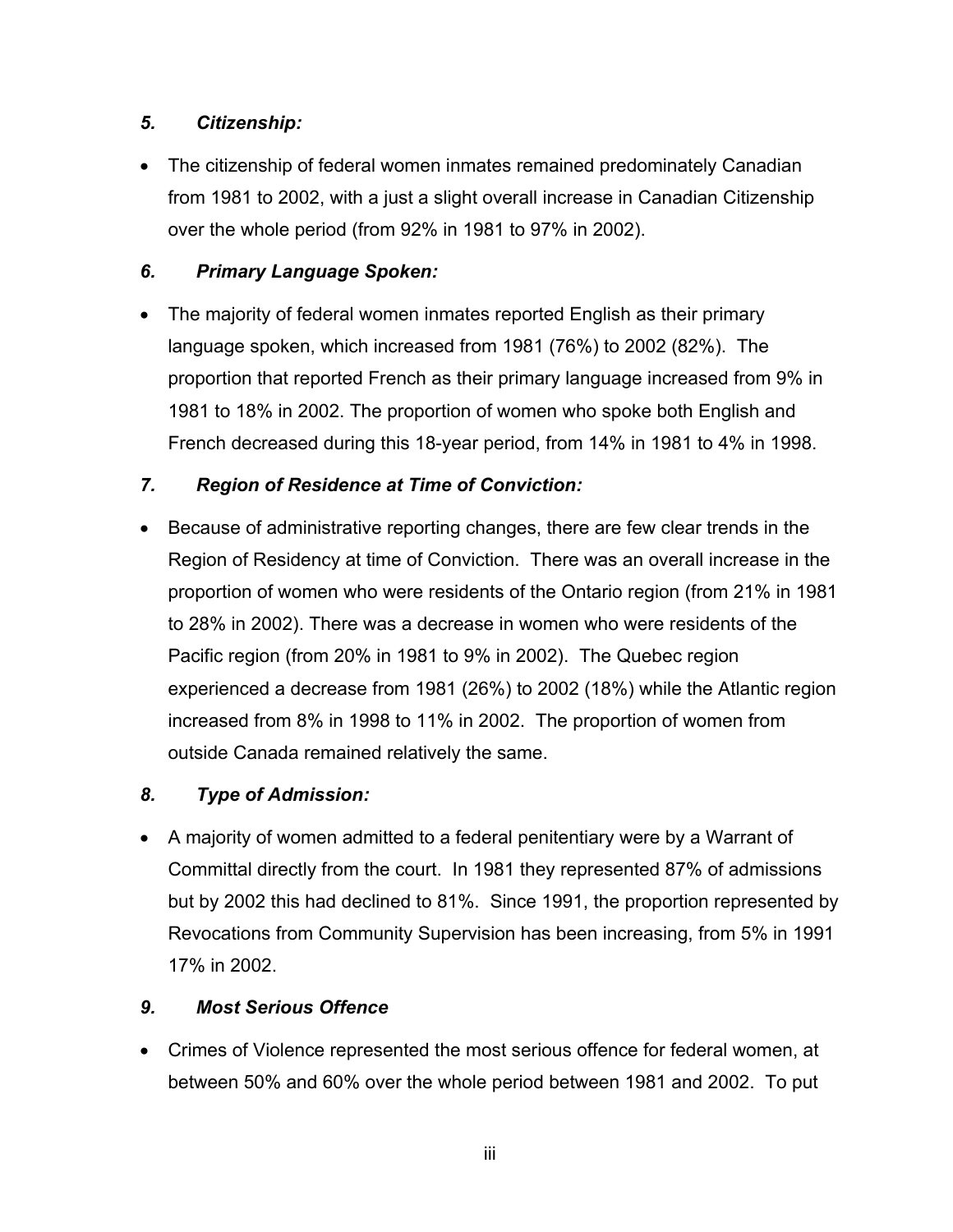this finding in context it is important to remember that this research focuses wholly on federal incarcerations (i.e., sentences of 2 years and over). The proportion of women offenders incarcerated for a Property Crime slightly decreased (9%) and Drug Offences slightly increased (4%).

## *10. Aggregate Sentence:*

• There is a gap in this series because of administrative reporting changes. Overall, there was a small increase in the proportion of women receiving sentences of 2 to 5 years from 48% in 1981 to 53% in 2002. This was offset by a decrease in the proportion of women serving sentences between 5 and 10 years (down from 27% in 1981 to 15% by 2002). During this same period, the proportion of women offenders serving a Life sentence decreased from 16% to 14%.

### *11. Time Served Since Last Admission:*

• The proportion of federal women who had served 12 months or less since their last federal penitentiary admission increased from 38% in 1981 to 55% by 2002. Women serving 1-to-2 years decreased form 23% to 18%, from 2-to-5 years decreased from 27% to 14%, and 5+ years decreased from 12% to 8% in 1998 and then increased until 2002 (13%).

#### *12. Number of Previous Commitments:*

• Overall, approximately 82% of federal women were serving their first federal terms; this proportion dropped to around 71% after 1998.

#### *13. Region of Sentence:*

• Because of administrative reporting difficulties with this series, no clear trends are possible. Overall, however, the proportion sentenced in the Ontario region decreased from 1998 to 2002. During the same period the rates in the Prairie and Atlantic regions increased, while Quebec and the Pacific region remained relatively unchanged.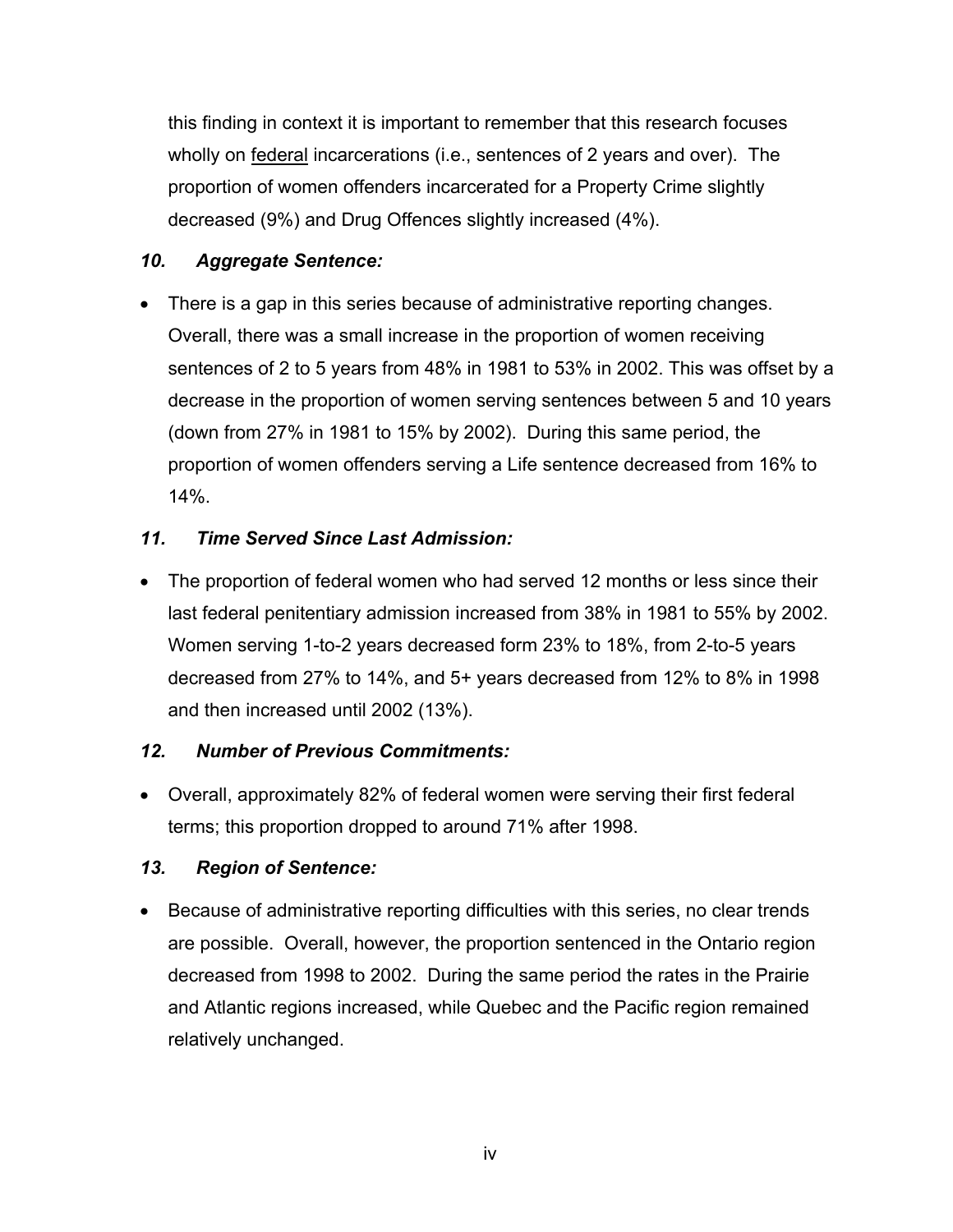## **TABLE OF CONTENTS**

|                          | <b>EXECUTIVE SUMMARY</b>                            | İ              |
|--------------------------|-----------------------------------------------------|----------------|
| <b>TABLE OF CONTENTS</b> |                                                     |                |
|                          | <b>LIST OF CHARTS</b>                               | vi             |
|                          | <b>INTRODUCTION</b>                                 | 1              |
|                          | <b>HISTORICAL TRENDS</b>                            | 3              |
| 1.                       | <b>Incarceration Rates:</b>                         | 5              |
| 2.                       | Age Distribution:                                   | $\overline{7}$ |
| 3.                       | Race:                                               | 9              |
| 4.                       | <b>Marital Status:</b>                              | 11             |
| 5.                       | Citizenship:                                        | 13             |
| 6.                       | Primary Language(s) Spoken:                         | 15             |
| 7 <sub>1</sub>           | Region of Residency at Time of Conviction:          | 17             |
| 8.                       | Type of Admission:                                  | 20             |
| 9.                       | <b>Most Serious Offence:</b>                        | 22             |
|                          | 10. Aggregate Sentence:                             | 25             |
|                          | 11. Time Served Since Last Admission:               | 28             |
|                          | 12. Number of Previous Federal Commitments:         | 30             |
|                          | 13. Region of Sentence:                             | 32             |
|                          | APPENDIX A: METHODOLOGY                             | 35             |
| 1.                       | Data                                                | 35             |
| 2.                       | <b>Offender and Offence Characteristic Measures</b> | 36             |
| 3.                       | <b>Offender and Offence Characteristics Defined</b> | 38             |
|                          | APPENDIX B: MOST SERIOUS OFFENCE DEFINITIONS        | 40             |
|                          | APPENDIX C: DATA TABLES                             | 43             |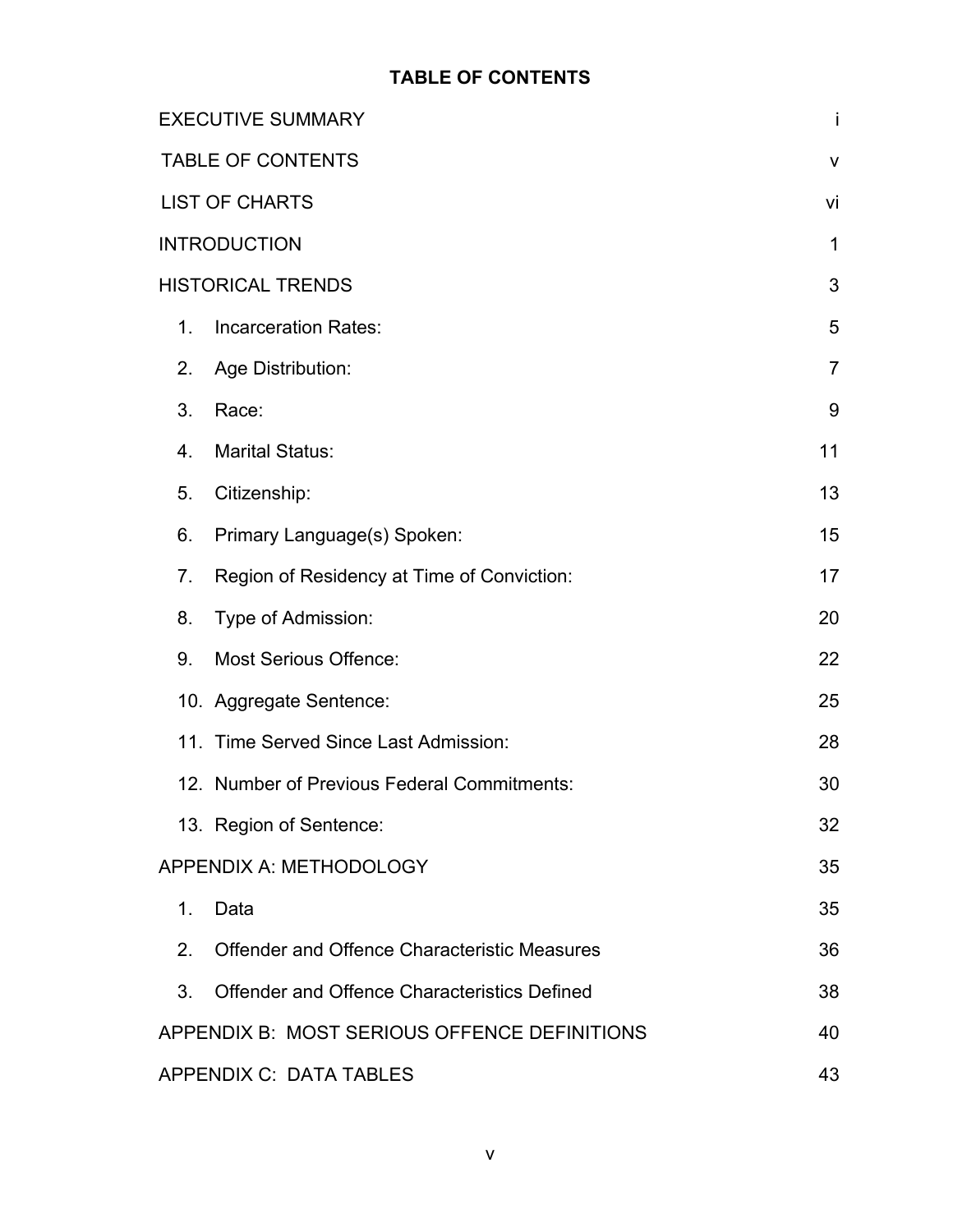## **LIST OF CHARTS**

|              | Chart 1A: Total Number of Federal Women Inmates, 1981-2002  | 5  |
|--------------|-------------------------------------------------------------|----|
| Chart 1B:    | Incarceration Rates of Federal Women and Men, 1981-2002     | 6  |
| Chart 2:     | Age Distribution of Women Inmates, 1981-2002                | 8  |
| Chart $3:$   | Race of Women Inmates, 1981-2002                            | 10 |
| Chart $4$ :  | Marital Status of Women Inmates, 1981-2002                  | 12 |
| Chart 5:     | Citizenship of Women Inmates, 1981-1993, 1995, 1998-2002    | 14 |
| Chart 6:     | Language Spoken by Women Inmates, 1981-2002                 | 16 |
| Chart 7:     | Region of Residence at Time of Conviction of Women Inmates, |    |
|              | 1981-1993, 1995, 1998-2002                                  | 19 |
| Chart 8:     | Type of Admission of Women Inmates, 1981-2002               | 21 |
| Chart $9$ :  | Most Serious Offence of Women Inmates,                      |    |
|              | 1981-1991, 1995, 1998-2002                                  | 24 |
| Chart $10$ : | Aggregate Sentence of Women Inmates, 1981-1991 & 1994-2002  | 27 |
| Chart 11:    | Time Served Since Last Admission of Women Inmates,          |    |
|              | 1981-1991 & 1994-2002.                                      | 29 |
| Chart $12$ : | Number of Previous Federal Commitments of Women Inmates,    |    |
|              | 1981-2002                                                   | 31 |
| Chart 13:    | Region of Sentence of Women Inmates,                        |    |
|              | 1987-1991, 1995, 1998-2002                                  | 34 |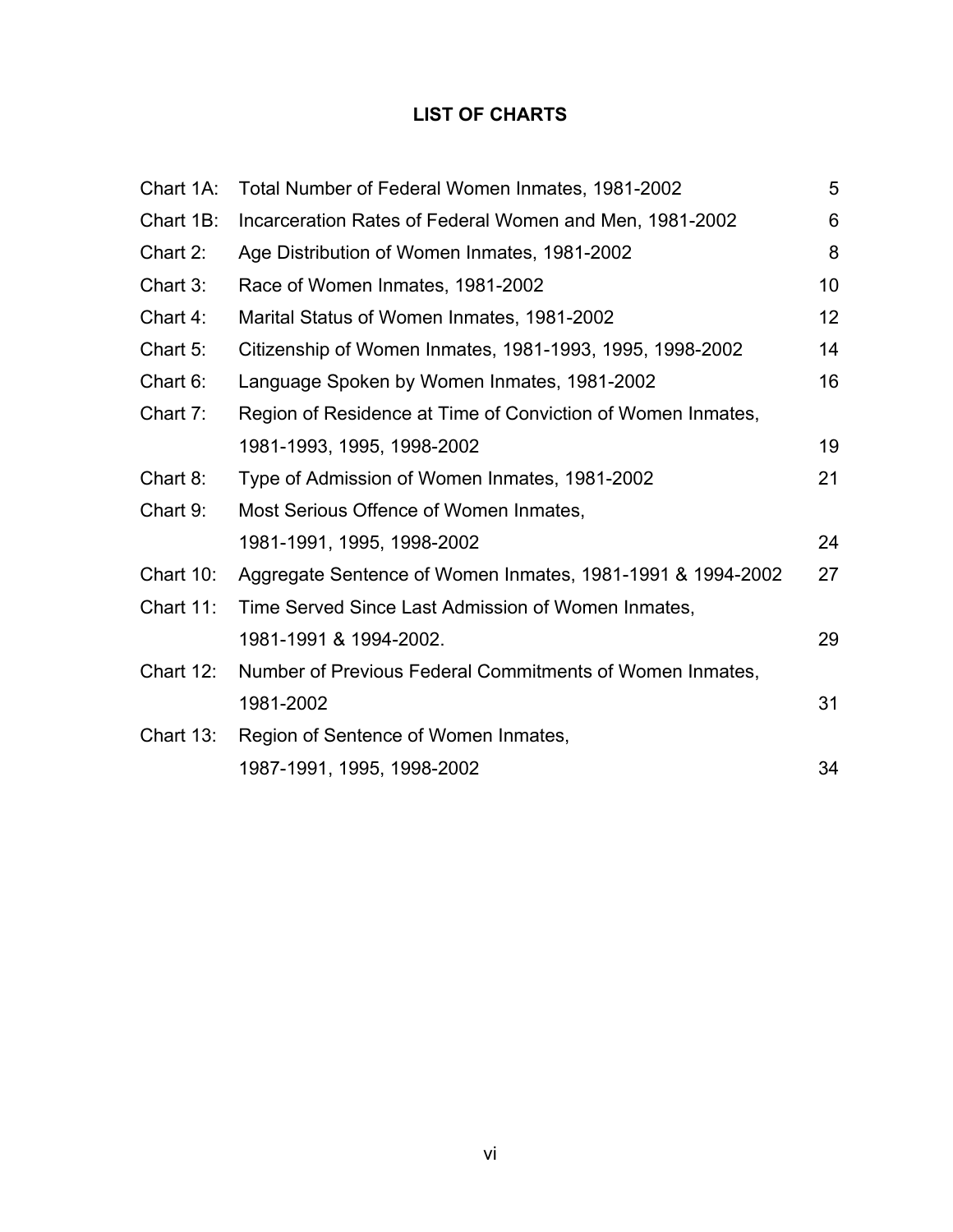#### <span id="page-8-0"></span>**INTRODUCTION**

Limited attention has been given to an historical profile of the federal women inmate population of Canada. Other than information observed by individuals working within the correctional field, only minor data have been gathered on the consistency and/or fluctuation in the profile of the women in federal prisons over longer time periods.

The purpose of this investigation is to examine the profile of the federal women inmate over more than two decades — from March 1981 to March 2002. Six offender specific characteristics and six offence specific characteristics are examined. Offender characteristics refer to an individual's personal identifying factors (i.e., age, citizenship) and offence characteristics pertain to elements relate to an individual's criminal offence(s) (i.e., type of offence, aggregate sentence).

The information is presented as: (1) tables at the end of the main report (Appendix C) which provide the actual numbers and percentage distributions, and (2) charts in the body of the report, which typically present the information as a proportional trend. This provides the reader with information on two separate areas. The first provides an accurate portrayal of the federally incarcerated women population. The second allows for a comparison of increases/decreases of the actual numbers with the total population for a proportional understanding.

Although Royal Commissions, Inquiries and Task Forces have been conducted on women corrections in the 20th Century in Canada, it is only within the past decade that women offenders have been physically distributed among special federal women's institutions in each Region. $^3\,$  $^3\,$  $^3\,$  The restructuring of the system from one central federal correctional institution, the Prison for Women in Kingston, Ontario, to

<span id="page-8-1"></span> $3$  The regions of Canada are: Atlantic Region (consisting of Newfoundland, Prince Edward Island, Nova Scotia, and New Brunswick); Quebec Region; Ontario Region (now including Nunavut Territory); Prairie Region (consisting of Manitoba, Saskatchewan, Alberta, the Northwest Territories [less Nunavut], and that part of Ontario from the lakehead west); and, Pacific Region (comprising British Columbia and the Yukon Territory).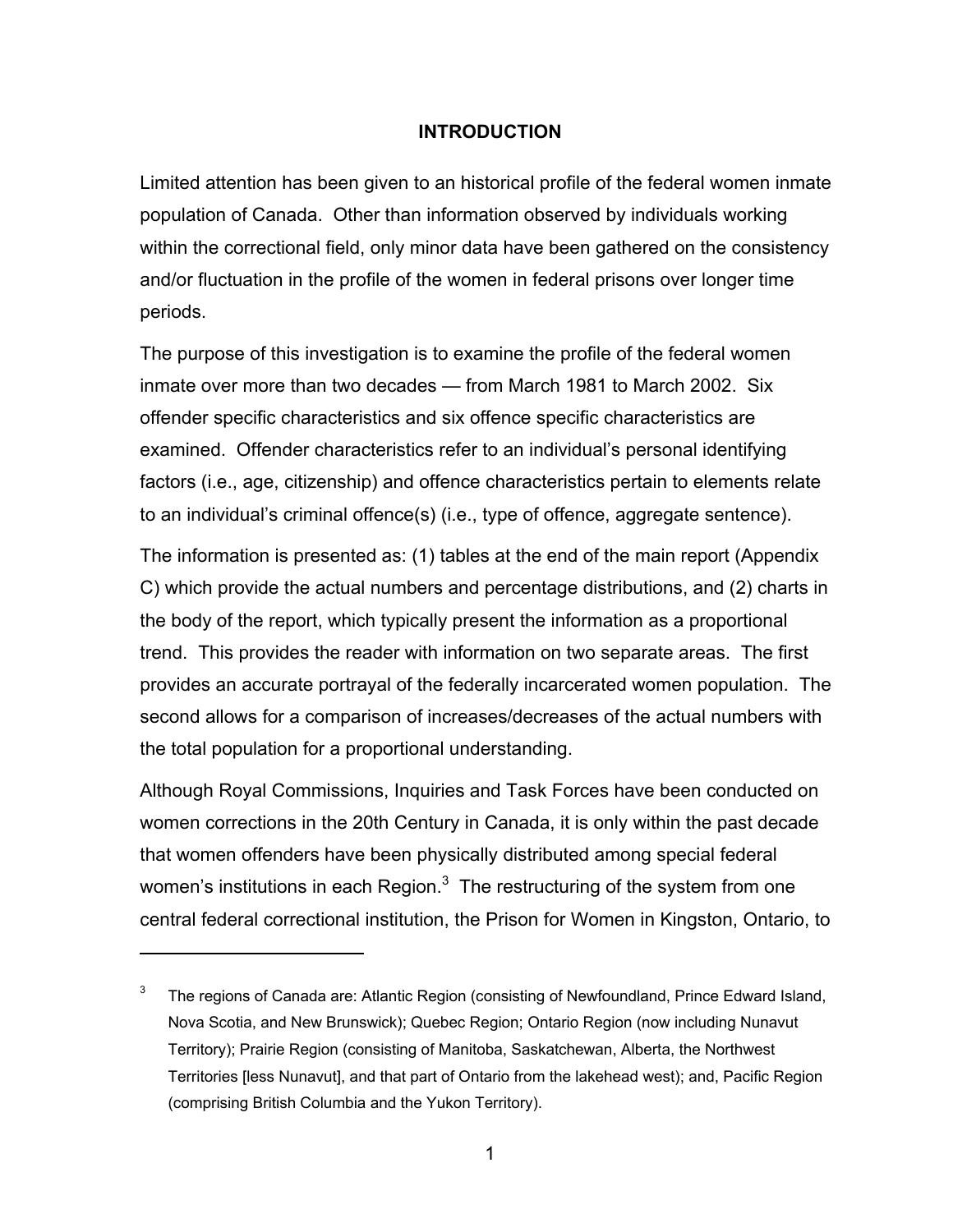five regional facilities was initiated by the Report of the Task Force on Federally Sentenced Women.<sup>[4](#page-9-0)</sup> The first of the new institutions opened in Edmonton, Alberta in 1995, followed by Nova, Okimaw Ohci, Grand Valley, etc. The trends identified in this report may be of significance to the operational future of the regional women institutions, ranging from appropriate offender programming and accommodation to staffing requirements.

<span id="page-9-0"></span><sup>4</sup> Source: *Creating Choices: Report of the Task Force on Federally Sentenced Women.* (1990). Ottawa: Ministry of the Solicitor General.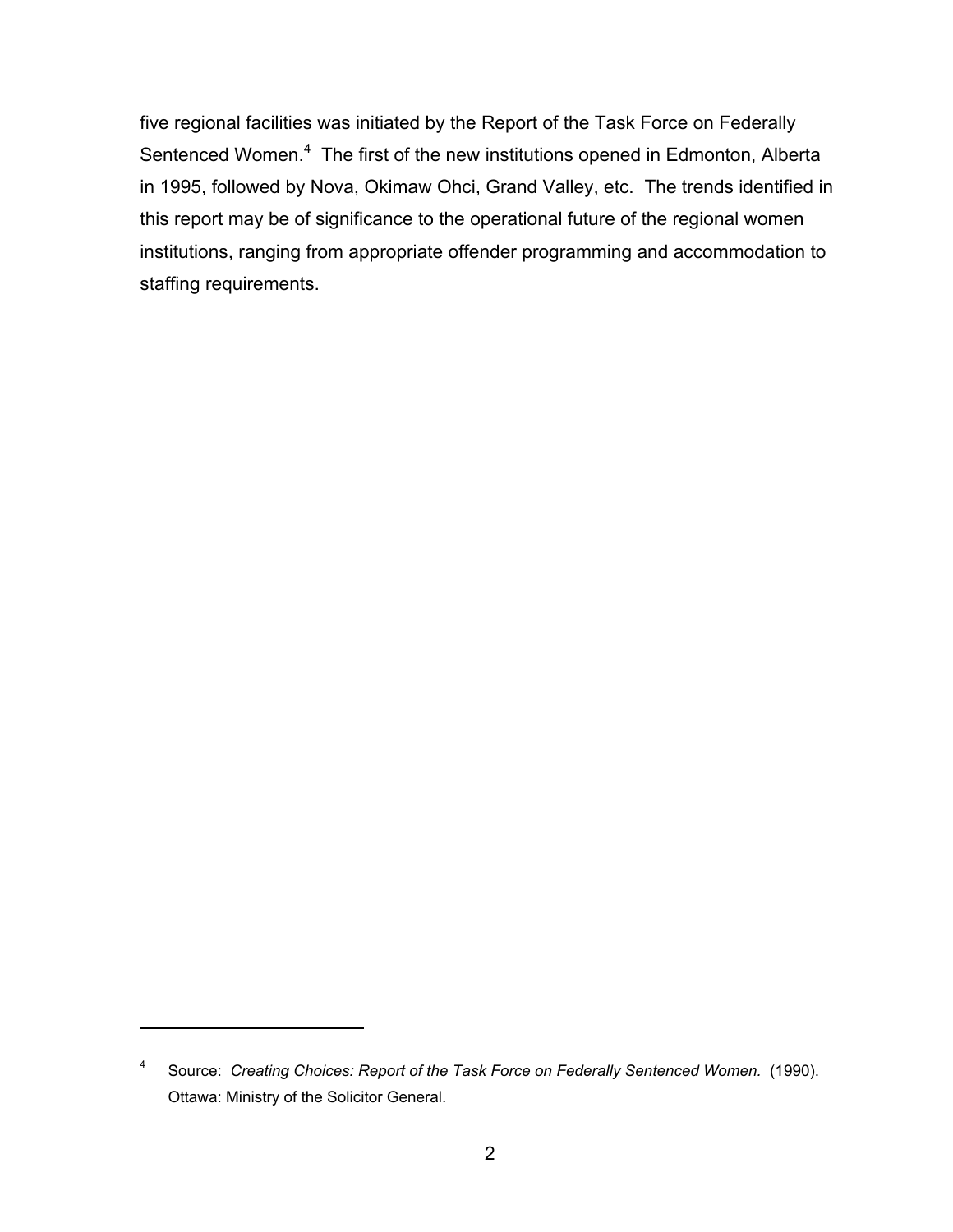#### <span id="page-10-0"></span>**HISTORICAL TRENDS**

The data used in this report are compiled from three sources.<sup>[5](#page-10-1)</sup>

- 1. The first source is the information that was published quarterly in the *Offender Population Profile Reports*, from 1981 to 1991, by the Management Information System Division of the Correctional Service Canada. The Offender Population Profile Reports are snapshots of inmates "on register" at an institution on specific dates of each year. The end of the fiscal year, March  $31<sup>st</sup>$ , is the data publication date normally used in this report.<sup>[6](#page-10-2)</sup> Note that inmates escaped or unlawfully at large from an institution are included on the institution register counts.
- 2. The second source of data used in this inquiry is the *Offender Population Profile System* (OPPS), which is the electronic system developed in 1990 to compile electronic offender population profiles similar to the earlier paper reports. This source was used for 1992 and 1993, and accounted for both federal inmates who may be incarcerated in provincial institutions and provincial inmates incarcerated in federal institutions. The end of fiscal year (March  $31<sup>st</sup>$ ) date was used.
- 3. The third data source used to compile this report is the *Offender Management System* (OMS). OMS is CSC's newest offender information database (September 1993) and offender profile statistics are compiled by extracting the appropriate information for the years 1994 to 2002. Once again, federal inmates who may be incarcerated in provincial institutions and provincial inmates incarcerated in federal institutions, under the federal/provincial transfer agreement, are accounted for. The data for the Tuesday nearest to the fiscal year (March  $31<sup>st</sup>$ ) date are used.
- 4. All three sources represent official Correctional Service of Canada offender population statistics. While the new OMS database represented a significant

<span id="page-10-1"></span> $5$  Information on the methodology employed in this report is provided in Appendix A.

<span id="page-10-2"></span> $6$  This is true for every year except 1981, for which September 30 is used because it is the first report of the series.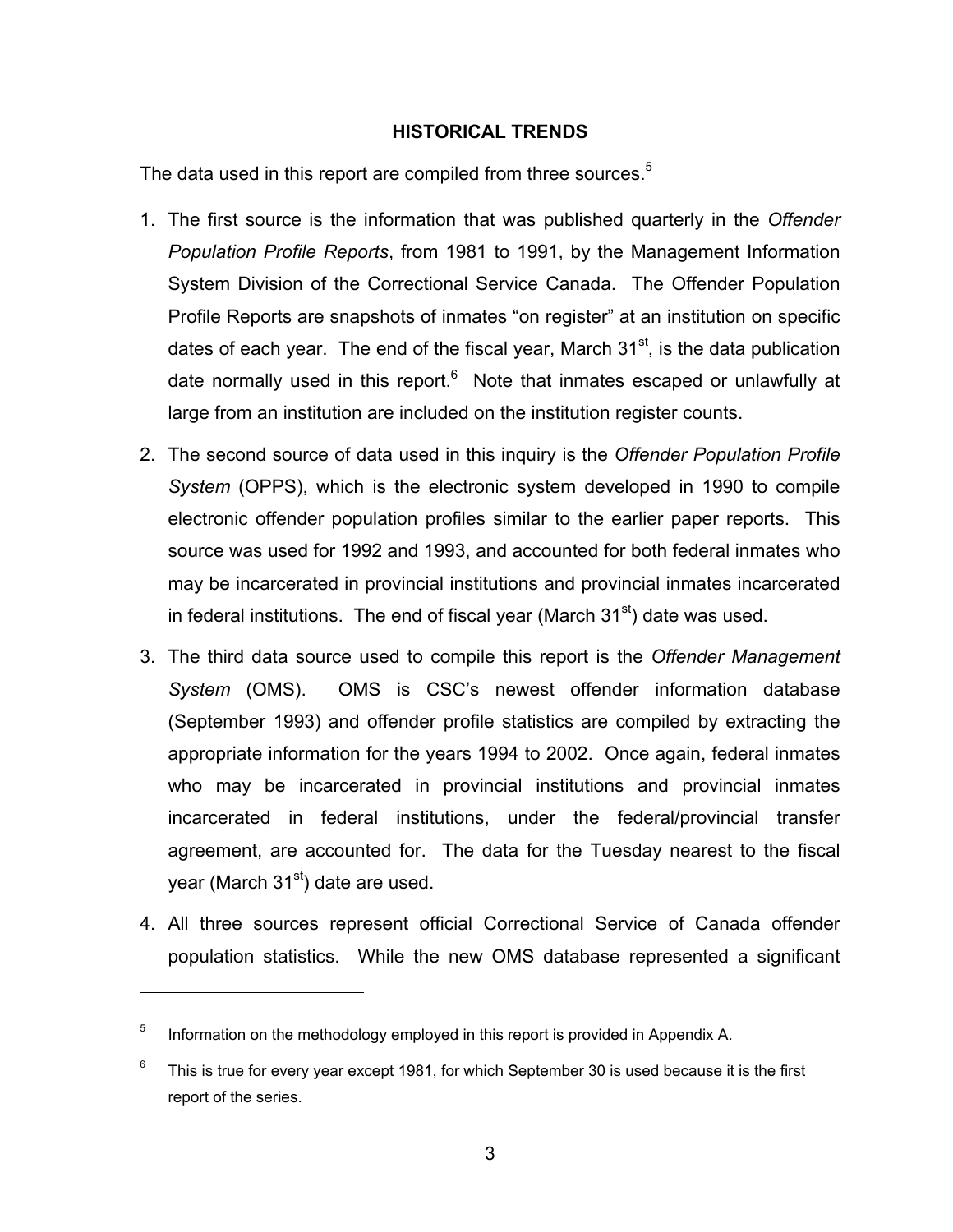advance in the amount of information collected on offenders, new definitions introduced into this information also disrupted the historical series in a number of cases where current information definitions no longer directly matches the old ones.

The information presented in this report is provided as both: (1) the actual numbers, and (2) a percentage of the total federal women inmate population. Each is explained using most serious offence as the example.

The *actual number* indicates characteristics of the total number of federal women inmates. For example, 30 women were incarcerated in Canada in 1981 for a property crime (out of 200 total).

The *percentage of total federal women inmate population* is the percentage of federal women inmates with a specific characteristic as a proportion of the total incarcerated women population. For example, in 1981, 15% (30 divided by 200) of the federal women inmate population was incarcerated for a property crime.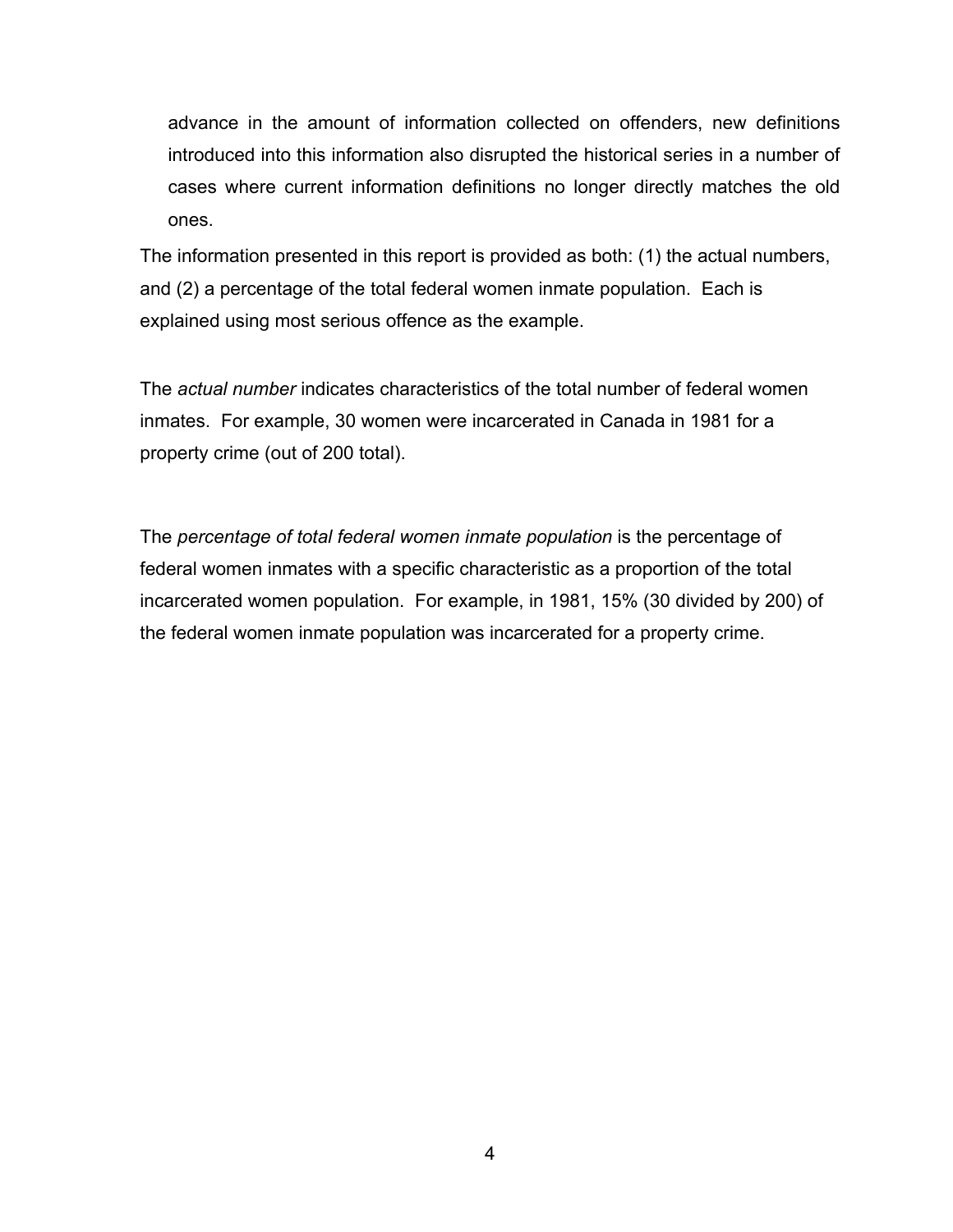#### <span id="page-12-0"></span>*1. Incarceration Rates:*

• The total number of women incarcerated under federal jurisdiction in Canada increased by approximately 75% between 1981 (200) and 2002 (351). Thus there were approximately **1.75** times as many federal women offenders in 2002 as in 1981.

#### <span id="page-12-1"></span>**Chart 1A: Total Number of Federal Women Inmates, 1981-2002**

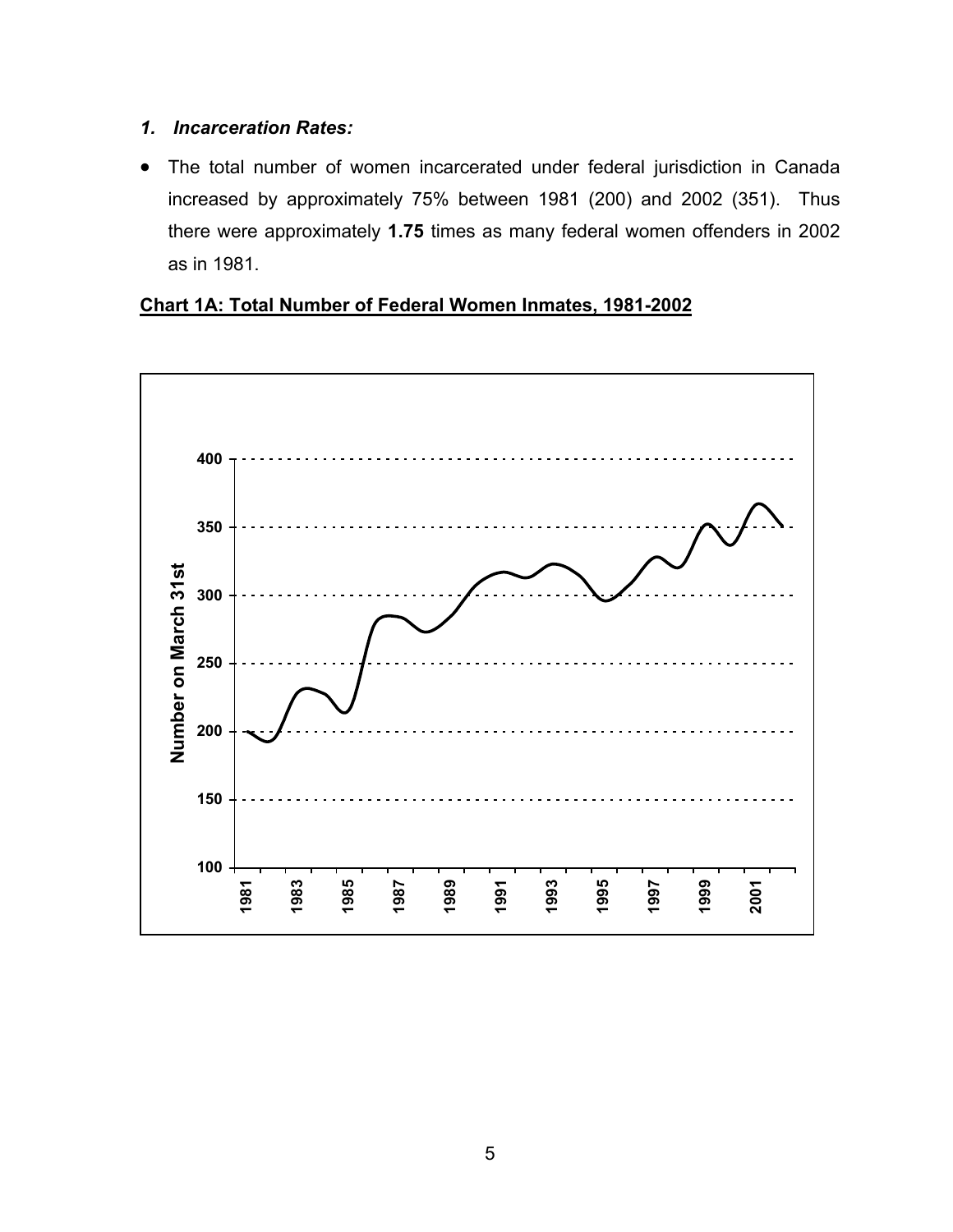• However, the increase in the federal women offender population did not significantly outstrip the growth of the population of adult women in Canada during the same period. The incarceration rate of federal women prisoners per 100,000 adult women population in Canada increased from 2.2 (1981) to 2.8 (2002). As well, the rate continues to be significantly lower than the male incarceration rate, which is illustrated below.

#### <span id="page-13-0"></span>**Chart 1B: Incarceration Rates of Federal Women and Men, 1981-2002**

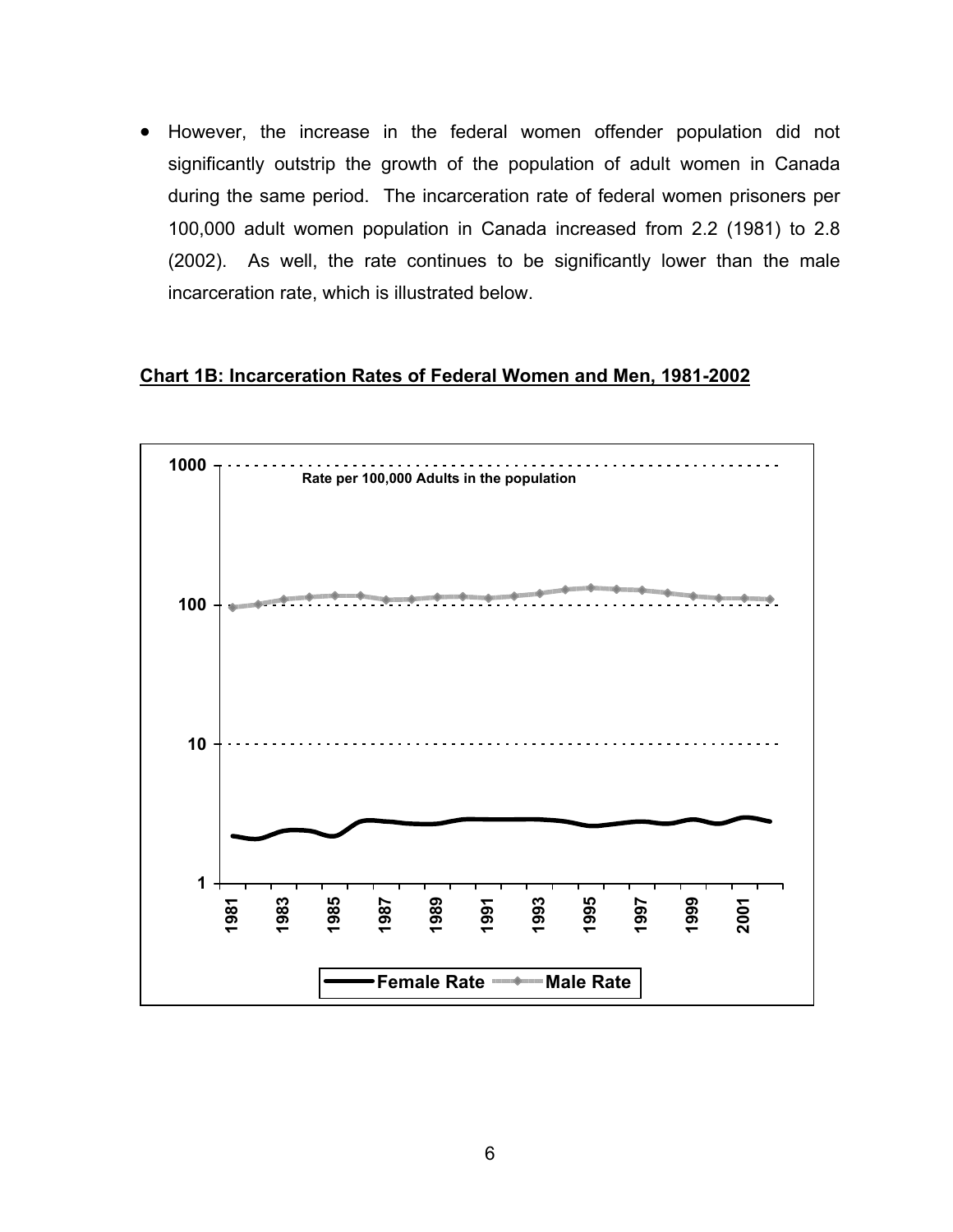#### <span id="page-14-0"></span>*2. Age Distribution:*

#### *Actual Number*

- Women inmates less than 18 years of age remained stable at zero from 1981 to 2002, other than in 1982 (2) and 1984 (1).
- There was great fluctuation in the number of women ages 18 to 24,with an overall increase from 1981 (50) to 1987 (70), followed by a significant decrease to 1994 (29), a significant increase to 1996 (55), and decreasing again to 1998 (40). This decrease was followed by an increase to 53 (1999 and 2000) and then to 56 (2001 and 2002). Overall, there was an increase from 1981 (50) to 2002 (56).
- In the 25 to 34 category, there was an overall increase from 1981 (89) to 1991 (136) followed by great fluctuation with an overall downward trend through to 1998 (117). A substantial increase in 1999 (145) was followed by a decrease in 2000 (131) after which there was an increase to the highest number (148) in 2001 and 2002.
- The 35 to 49 category increased significantly from 1981 (51) to 1992 (135). A downward trend followed until 1995 (110) replaced with an increase trend through to 2002 (134). There was marked fluctuation throughout, with the peak in 1992 (135) and the low in 1983 (43).
- There was an overall increase in the 50 plus category from 1981 (10) to 1993 (41), decreasing to 1996 (22), followed by fluctuating increases stabilizing in 2001 and 2002 (29).

#### *Percentage Distribution by Age*

- There was zero population in the under 18 category, with the exception of 1982 and 1984.
- The proportion of women 18 to 24 years of age decrease from 25% in 1981 to 15% in 2002.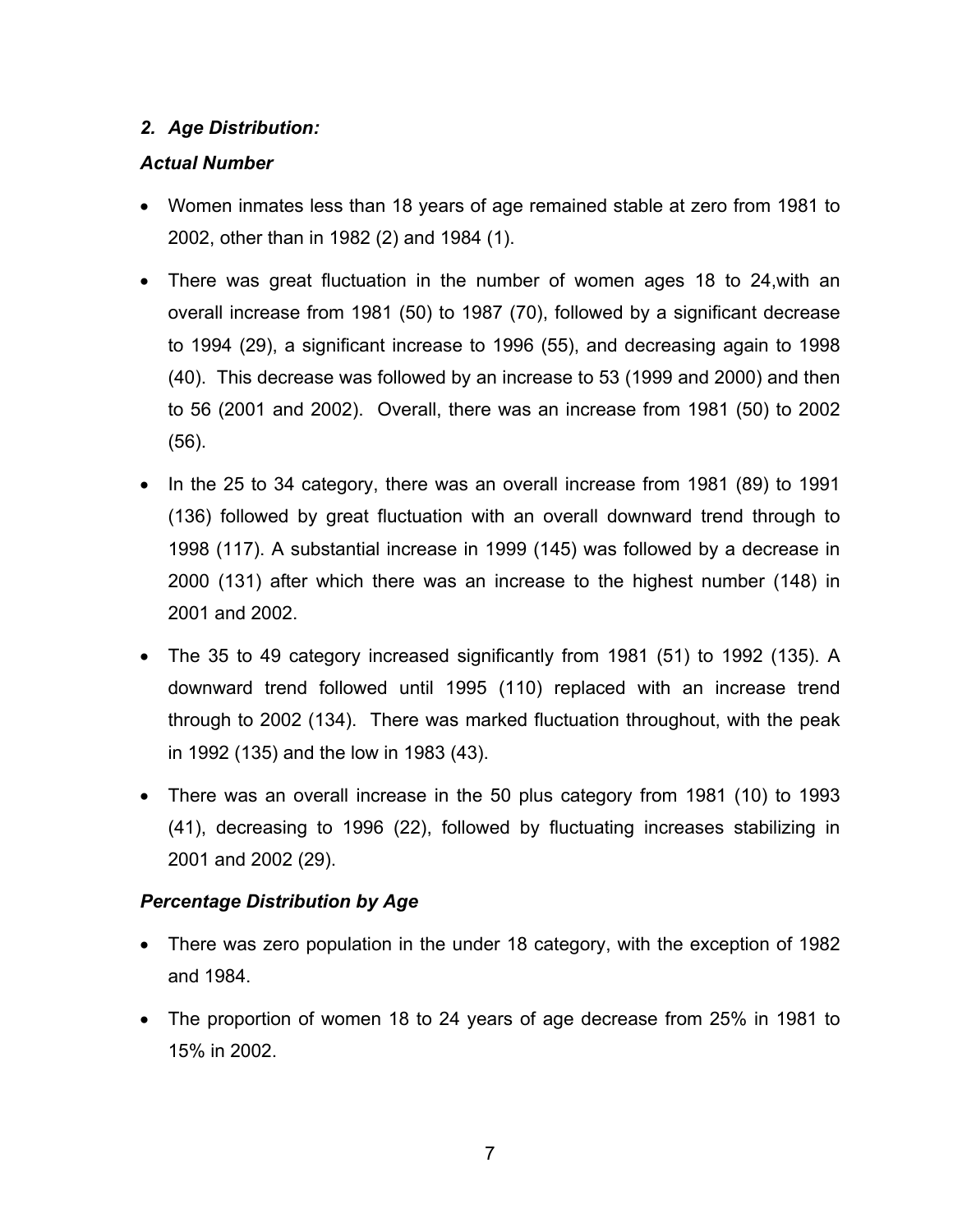- The 25 to 34 category decreased overall from 1981 (45%) to 2002 (40%). There was fluctuation between the years, specifically from 1995 to 2001.
- The 35 to 49 age group increased overall from 1981 (26%) to 2002 (37%). There was a relatively stable increase from 1981 (26%) to 1991 (43%) followed by fluctuation ranging from 37% to 41% until 2002 (40).
- The 50 plus category increased from 1981 (5%) to 1993 (13%), decreased to 1997 (7%), and increased slightly in 1998 (10%). The rate decreased to 7% in 1999 and 2000 and 8% in 2001 and 2002.

#### <span id="page-15-0"></span>**Chart 2: Age Distribution of Women Inmates, 1981-2002**



Note: Sum of individual categories may not total to 100% because of missing or unknown cases.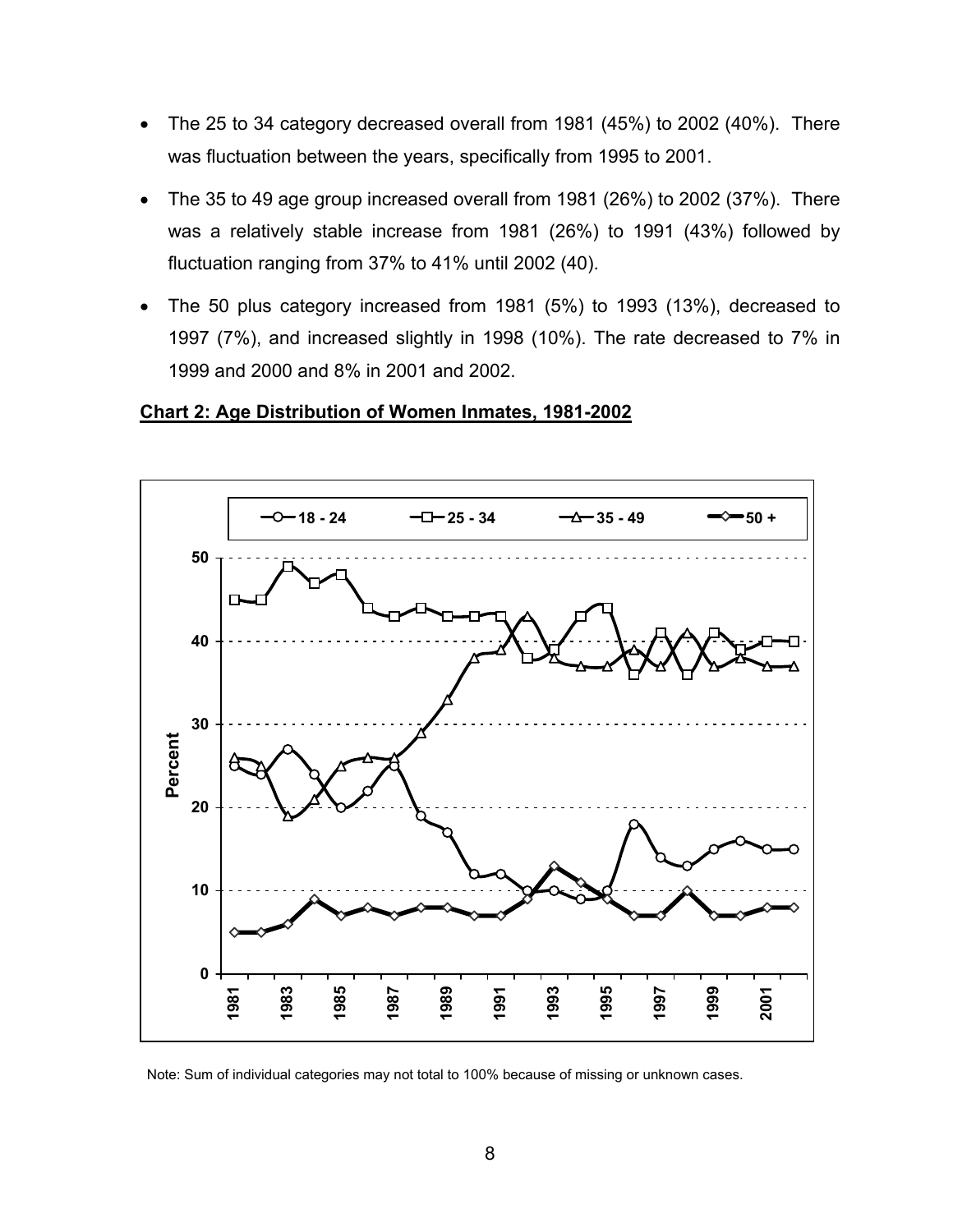#### <span id="page-16-0"></span>*3. Race:*

#### *Actual Number*

- There was a fairly steady increase in Caucasian from 1981 (158) to 1993 (228), followed by a decrease to 1996 (178). An increase to 1999 (210) and a decrease in 2000 (194) were followed by an increase in 2001 (223) and a decrease in 2002 (213).
- There was an overall general increase in Aboriginal from 1981 (35) to 2002 (94).
- There was an overall increase in Asiatic from 1981 (1) to 1992 (10). This was followed by a decrease until 1995 (4). Increased rates fluctuated until 1999 (11) when a decrease trend began through to 2002 (3), which is the same number as in 1986 when the initial increase occurred.
- There was a substantial increase in Black from 1981 (2) to 1997 (37) followed by a decrease in number until 2002 (21). The greatest consecutive increase occurred between 1989 (10) and 1990 (25).
- There was an increase with fluctuation in the Other category from 1981 (4) to 2002 (20). The greatest increase occurred between 1997 (22) and 1998 (38).

#### *Percentage Distribution by Race*

- Caucasian consistently decreased from 1981 (78%) to 1992 (65%). This was followed by an increase in 1993 (71%), decreasing steadily again until 1997 (58%), with slight fluctuation continuing until 2002 (61%).
- Aboriginal remained relatively stable from 1981 (18%) to 1999 (20%). There is an increase in the latter years reaching the highest rate in 2002 (27%).
- Asiatic was similar to the actual numbers with an overall increase from 1981 (1%) to 1992 (3%). This was followed by a decrease to 1995 (1%) and an increase in 1996 (4%) which was followed by a decrease trend to 2002 (1%).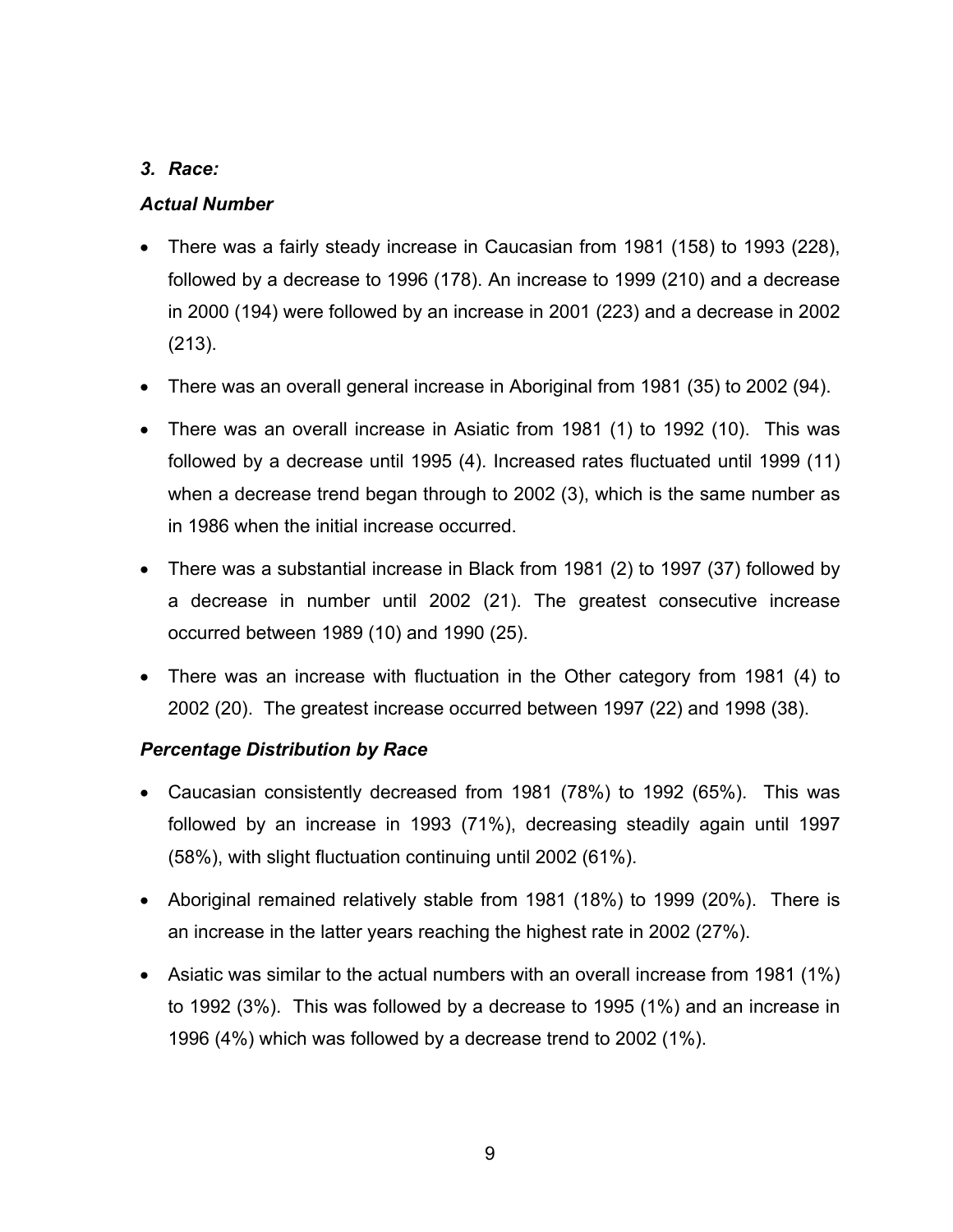- There was an increase in Black from 1981 (1%) to 1989 (4%). There was a sharp increase in 1990 (8%), remaining relatively stable to 1995 (7%). A substantial increase in 1996 to 12% was followed by a decrease thereafter to 6% in 2002.
- There was an increase in Other from 1981 (2%) to 1993 (5%). The rate decreased in 1994 (4%), and was followed by an increase to 1998 (12%). A decrease trend then continued until 2002 (6%).

<span id="page-17-0"></span>



Note: Sum of individual categories may not total to 100% because of missing or unknown cases.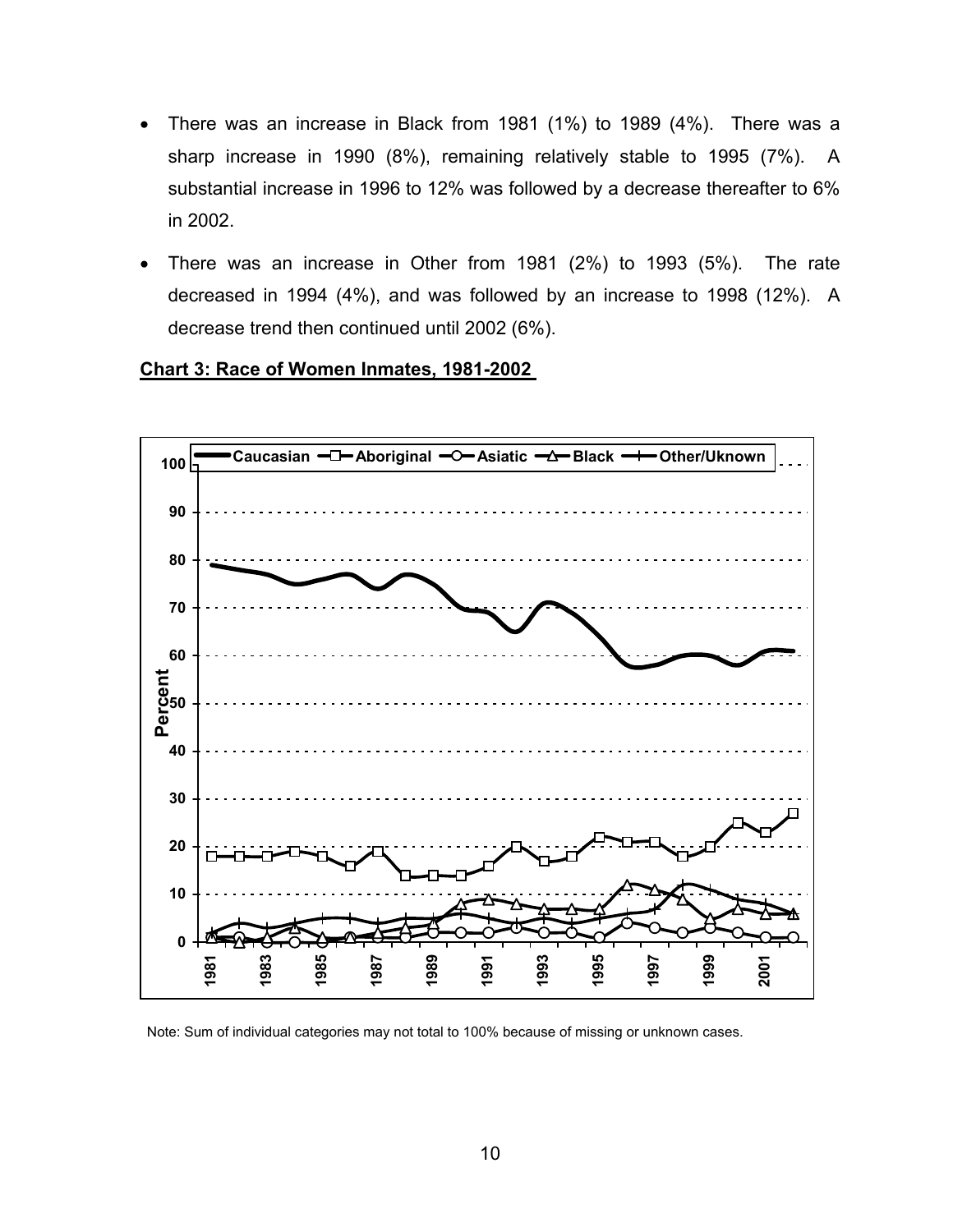#### <span id="page-18-0"></span>*4. Marital Status:*

## *Actual Number*

- There was an increase in single from 1981 (90) to 2002 (149). There was relative stability from 1986 (132) through to 2002 (149), ranging from between 128-153.
- Married/Common-Law increased with minor fluctuation from 1981 (61) to 1992 (108), followed by a decrease to 1996 (84). An increase trend began in 1997 (92) and continued through to 2001 (140) followed by a decrease in 2002 (132).
- Widowed remained relatively stable from 1981 (13) to 1993 (13), followed by a sharp increase in 1994 (36) through to 1997 (38). A sharp decrease in 1998 (18) was followed by an increase in 2001 (20) and a slight decrease in 2002 (18).
- Separated/Divorced fluctuated from 1981 (34) to 2002 (39), yet remained at a relatively stable rate over the 22-year period. The peaks were in 1986 (49) and 2001 (48) and the low was in 1995 (28).

# *Percentage Distribution by Marital Status*

- There was a slight decrease in single from 1981 (45%) to 2002 (42%). However, there was fluctuation throughout the twenty-two year period with the highest point in 1987 (54%) and the lowest point in 2001 (40%).
- Married/Common-Law increased slightly from 31% in 1981 to 35% in 1992, decreasing to 27% in 1996, followed by an increase to 38% in 2000.
- Widowed decreased from 1981 (7%) to 1992 (3%) when increased rates occurred until 1996 (14%). The rate then decreased to 5% by 2002.
- From 1981 to 2002, Separated/Divorced decreased (17% to 11%), with the highest rate in 1986 (18%) and the lowest plateau from 1995 to 1997 and 2000 (9%).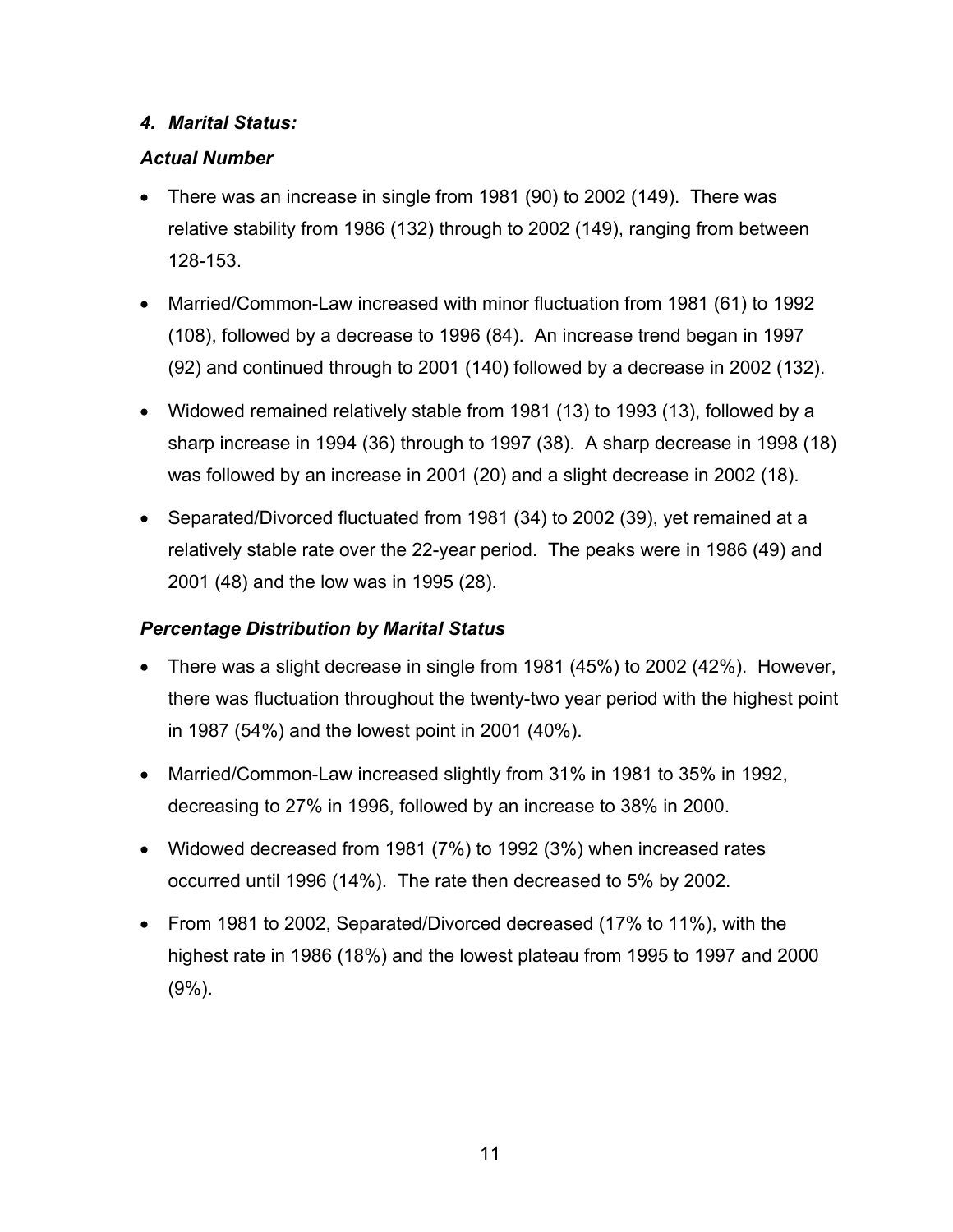<span id="page-19-0"></span>



Note: Sum of individual categories may not total to 100% because of missing or unknown cases.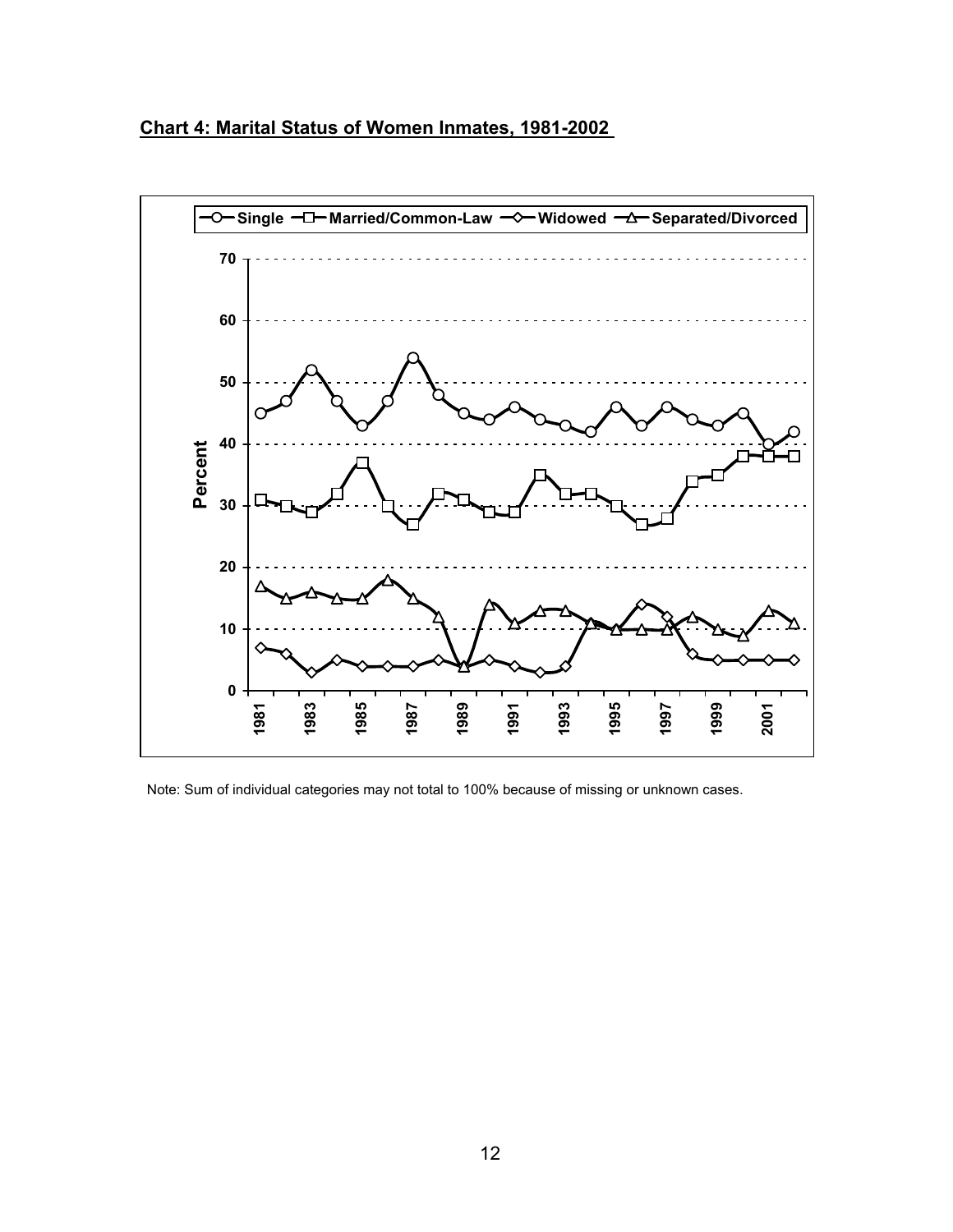## <span id="page-20-0"></span>*5. Citizenship:*

Note: After 1994, the OMS categories of Citizenship data collected changed to "Canadian," and "Non-Canadian" (there was about 1 case of "Dual" citizenship).

## *Actual Number*

- There was a relatively steady increase in Canadian from 1981 (184) to 1993 (280). The rate decreased in 1995 (262) returning to an increased trend in 1998 (300) through to 2002 (339).
- There was a decrease in American from 1981 (12) to 1984 (6), increasing thereafter to 1993 (16).
- Non-Canadian decreased steadily from 1995 (40) to 2002 (10).
- Dual remained stable at approximately 1.
- There was an overall increase in Other/Unknown from 1981 (4) to 1992 (39), followed by a sharp decrease in 1995 (1).

#### *Percentage Distribution by Citizenship*

- Canadian decreased steadily from 1981 (92%) to 1991(83%) followed by an increase back to 97% by 2002. The lowest points were in 1990 and 1991 (both 83%). A slightly lower rate in 1995 (86%) was followed by an increase trend from 1998 (93) to 2002 (97).
- There was a slight decrease in American from 1981 (6%) to 1993 (5%), fluctuating throughout with the high in 1981 and 1990 (6%) and the low in 1983-1986 and 1988 (3%).
- The Non-Canadian rate decreased steadily from 1995 (13) to 2002 (3).
- There was an overall increase in Other/Unknown from 1981 (2%) to 1991 and 1992 (both 12%). After 1995 the proportion hovered around 0%.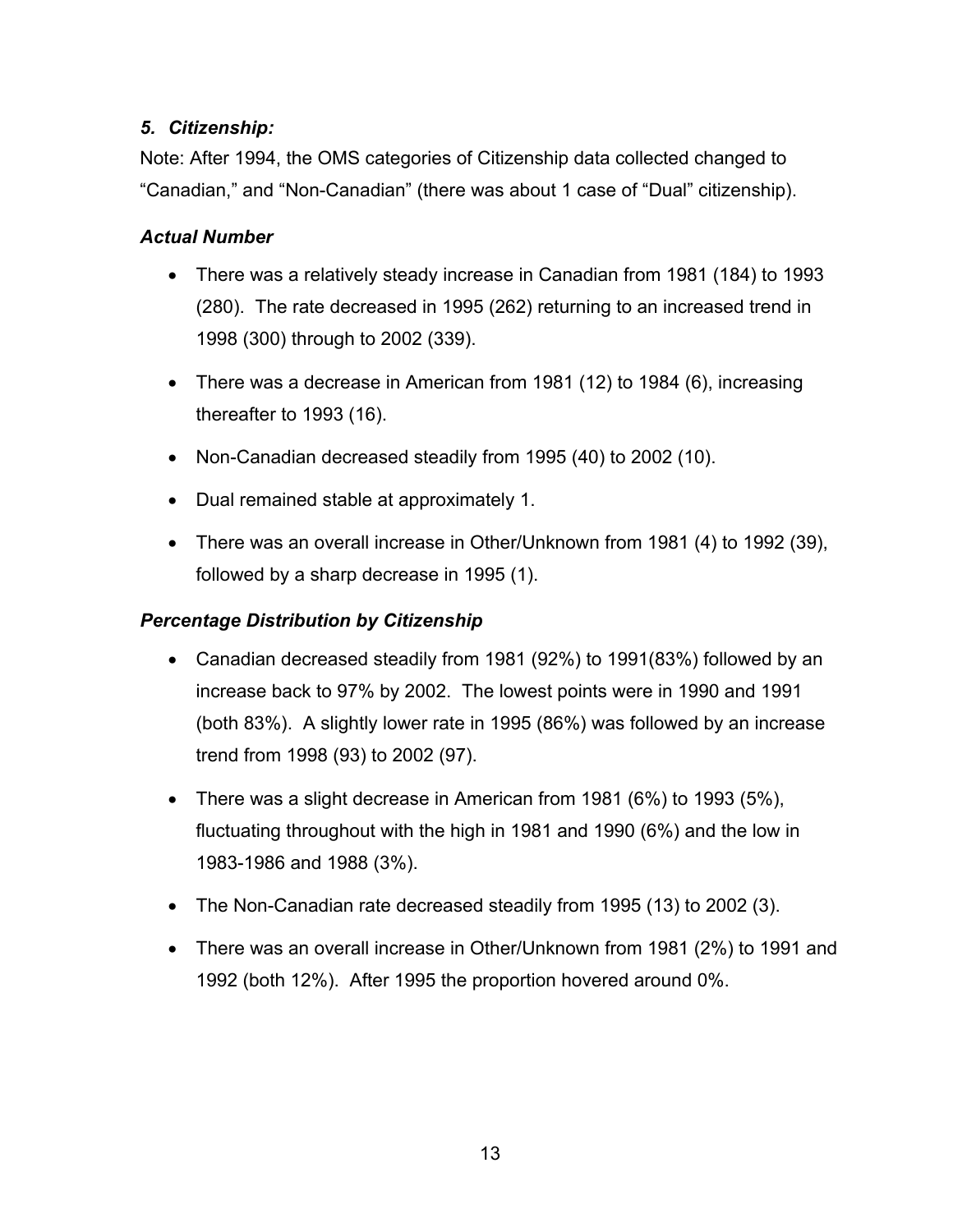<span id="page-21-0"></span>



Data not available for 1994 and 1996-1997.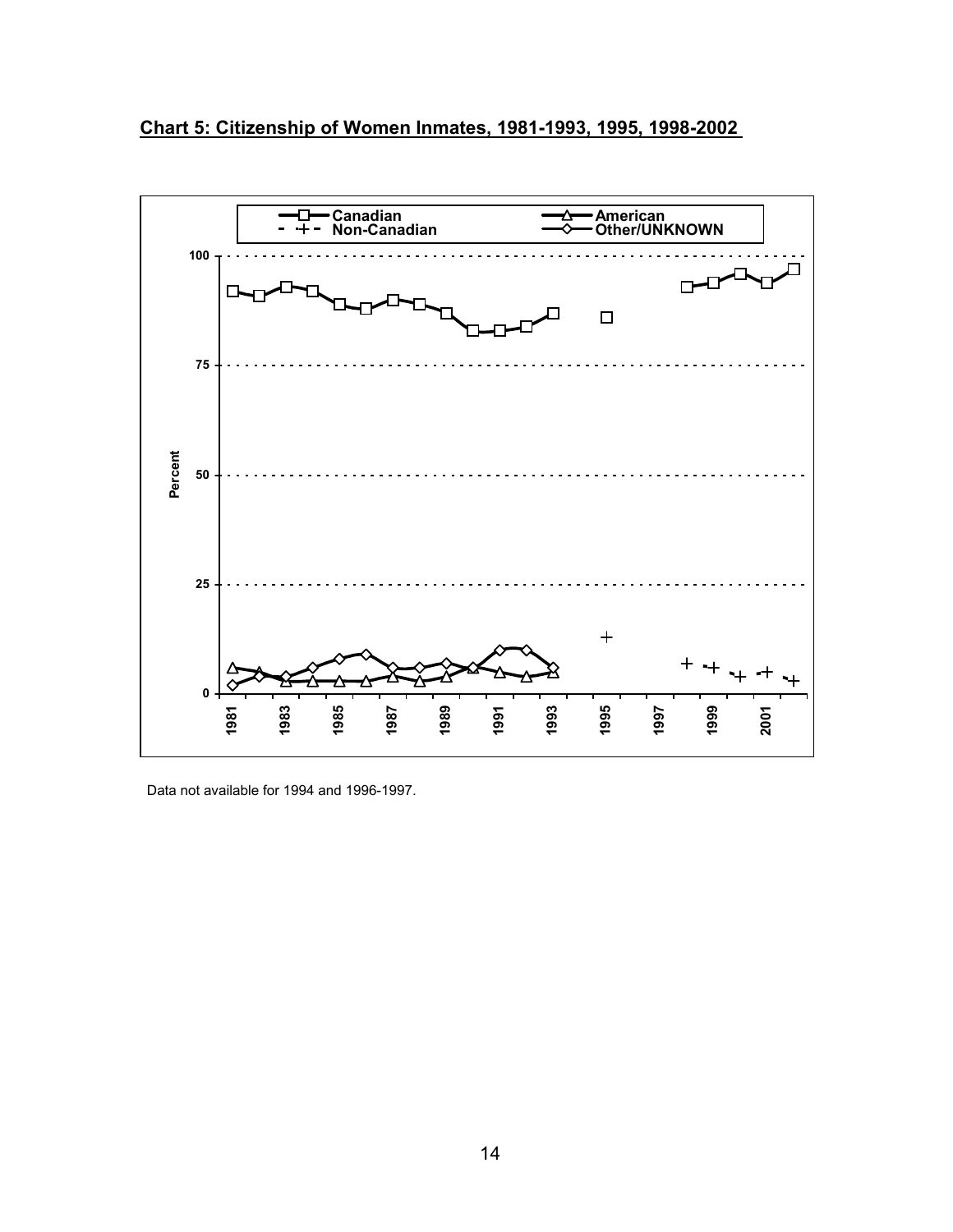## <span id="page-22-0"></span>*6. Primary Language(s) Spoken:*

### *Actual Number*

- There was an increase in English from 1981 (151) to 2002 (287). There was an increase from 1981 (151) to 1983 (171), followed by a decrease to 1985 (156). An overall increase through to 2002 (287) followed.
- There was an increase in French from 1981 (18) to 1993 (61), with a decrease starting in 1994 (58) through to 1996 (35). This was followed by an increase in number to 2002 (62).
- Both languages spoken, English and French, remained relatively stable from 1981 (28) to 1988 (27), followed by a sharp decrease to 1990 (5). An overall increase to 1996 (20) was followed by a decrease trend to 1998 (13).
- Neither language spoken, French nor English, fluctuated slightly through the 22-year period, with the highest point in 1999 (9) and the lowest in 1998 (0). There was an overall decrease from 1981 (3) to 2002 (2).

## *Percentage Distribution by Primary Language Spoken*

- There was an increase from 76% in 1981 to 82% in 2002 in English.
- Overall, there was a two-fold increase in French from 9% in 1981 to 18% in 2002.
- Both languages spoken, English and French, fluctuated, revealing an overall decrease from 1981 (14%) to 1998 (4%). Note the low proportion between 1990 and 1993 (average 2%).
- Neither languages spoken, French nor English, fluctuated slightly, with an overall decrease from 1981 (2%) to 2002 (1%).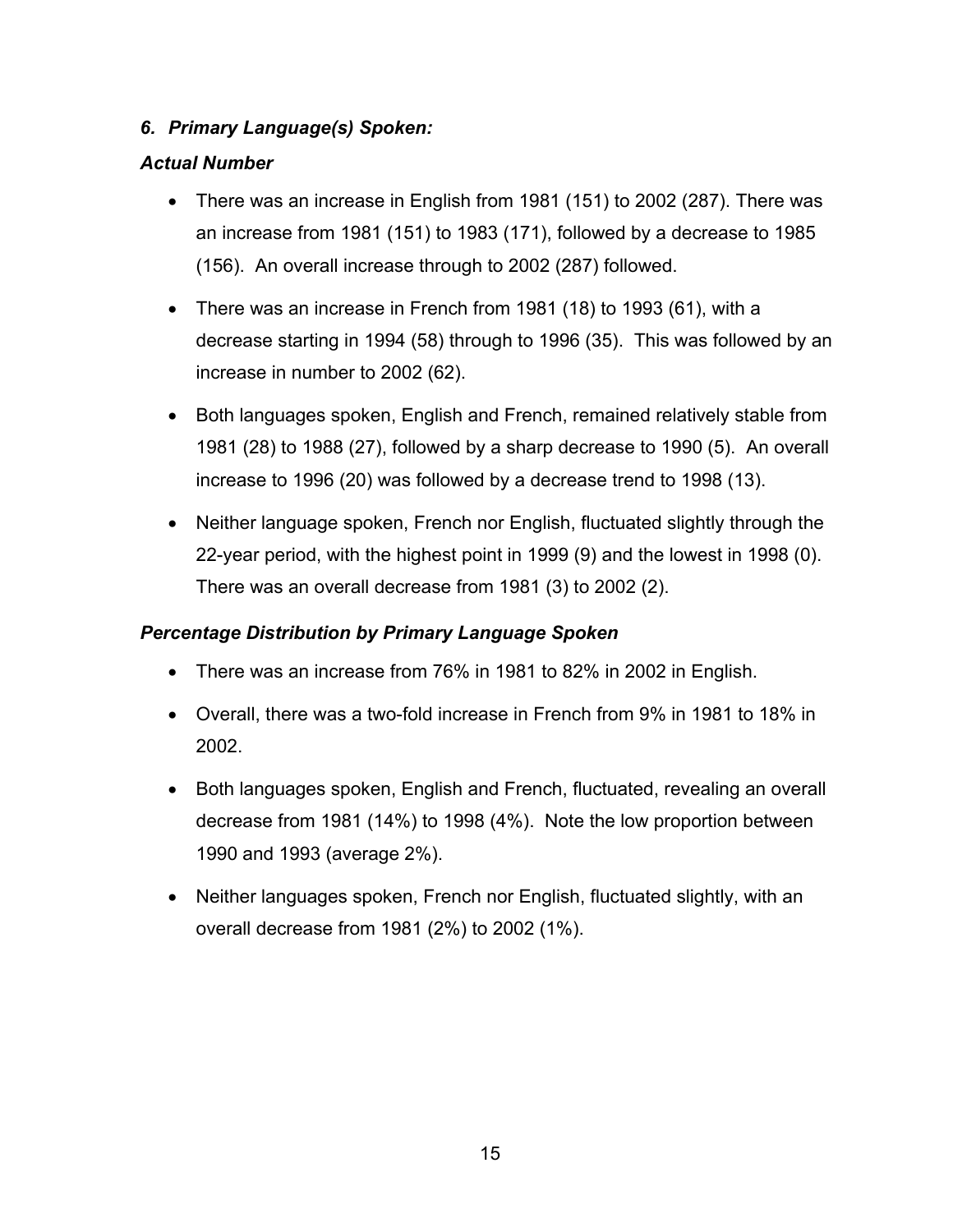<span id="page-23-0"></span>



Note: Sum of individual categories may not total to 100% because of missing or unknown cases.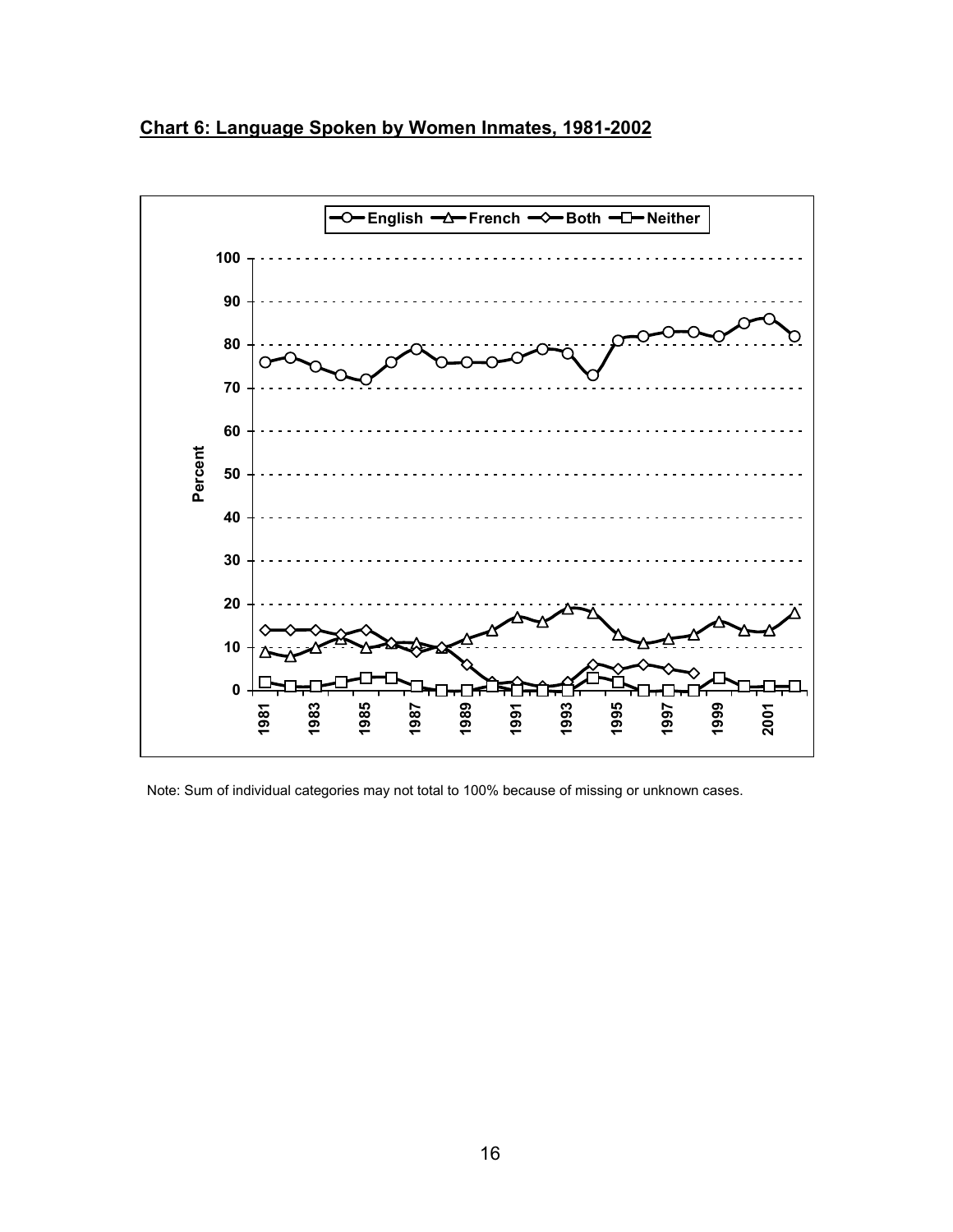## <span id="page-24-0"></span>*7. Region of Residency at Time of Conviction:*

### *Actual Number*

- There was a decrease in the Atlantic region from 1981 (15) to 1985 (13), and a significant increase in 1986 (24), followed by a decrease to 1988 (14) and an increase to 1993 (22). A significant decrease occurred in 1995 (9) followed by a significant increase in 1998 (31) that was sustained until 2002 (39).
- There was an overall increase in the Quebec region from 1981 (51) to 1990 (72). This increase was followed by a decrease until 1995 (58). A significant increase in 1999 (73) was followed by a decrease and then increase trend to 64 in 2002.
- In the Ontario region there was a steady and dramatic increase from 1981 (41) to 1995 (129), followed by a decrease through to 2002 (99).
- There was great fluctuation in the Prairie region from 1981 (42) to 1987 (69), followed by an increase trend to 2000 (124). Decreases in 2001 (1202) and 2002 (116).
- There was a decrease in the Pacific region from 1981 (39) to 1985 (33), followed by a significant increase in 1986 (52) that was stable to 1988. A decrease to 2000 (30) was followed by a slight increase to 2002 (33).
- Outside Canada had slight fluctuation, with an overall increase from 1981 (12) to a peak in 1991 (28).

#### *Percentage Distribution by Region of Residence at Time of Conviction*

- Overall, there was fluctuation in the Atlantic region with a slight increase from 8% in 1981 to 11% in 2002.
- In the Quebec region, there was some fluctuation, with an overall decrease from 1981 (26%) to 2002 (18%). After 1993 (24%) the rate decreased rather steadily.
- In the Ontario region, there was an increase from 21% in 1981 to 31% in 1992. A sharp increase in 1995 (42%) was followed by a decrease trend until 2002 (28%).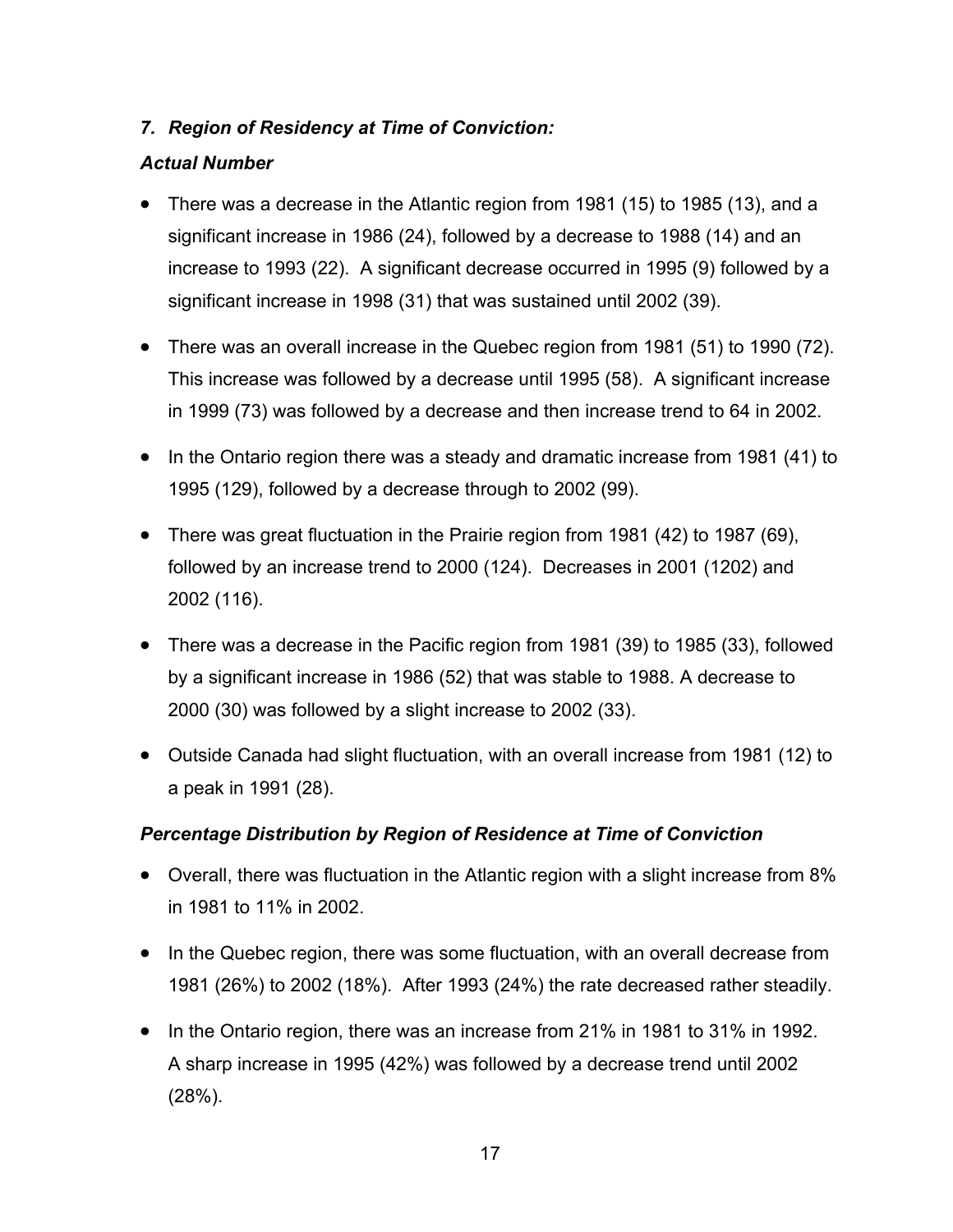- There was an increase in the Prairie region from 1981 (21%) to 2002 (33%), with slight fluctuation throughout.
- In the Pacific region, there was a relatively stable decrease from 1981 (20%) to 2002 (9%).
- Outside Canada/Unknown residency had slight fluctuation, with an overall rate from 1981 to 1993 around 6%, and thereafter zero.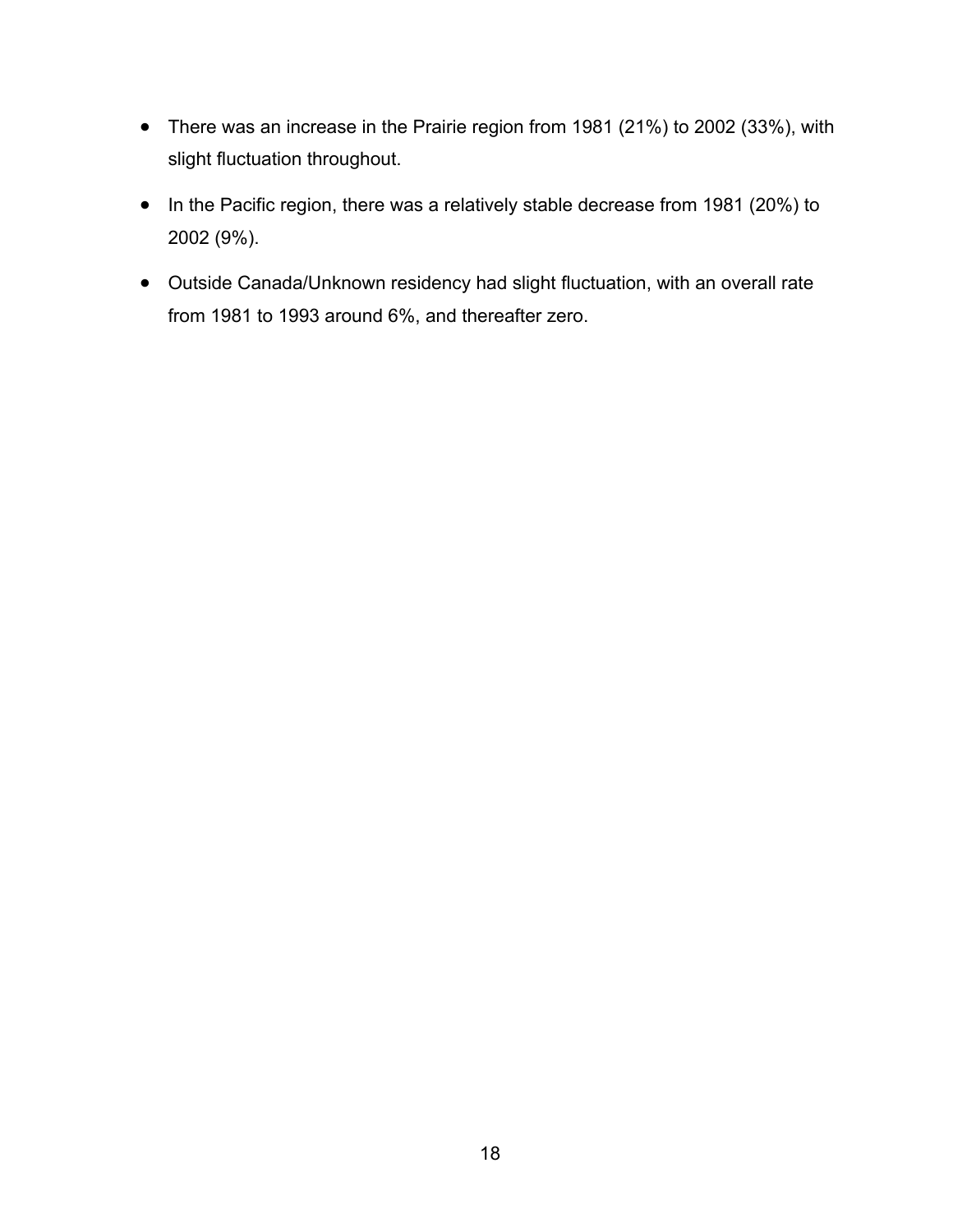#### <span id="page-26-0"></span>**Chart 7: Region of Residence at Time of Conviction of Women Inmates, 1981-1993, 1995, 1998-2002**



Note: Sum of individual categories may not total to 100% because of missing or unknown cases. Data not available for 1994 and 1996-1997.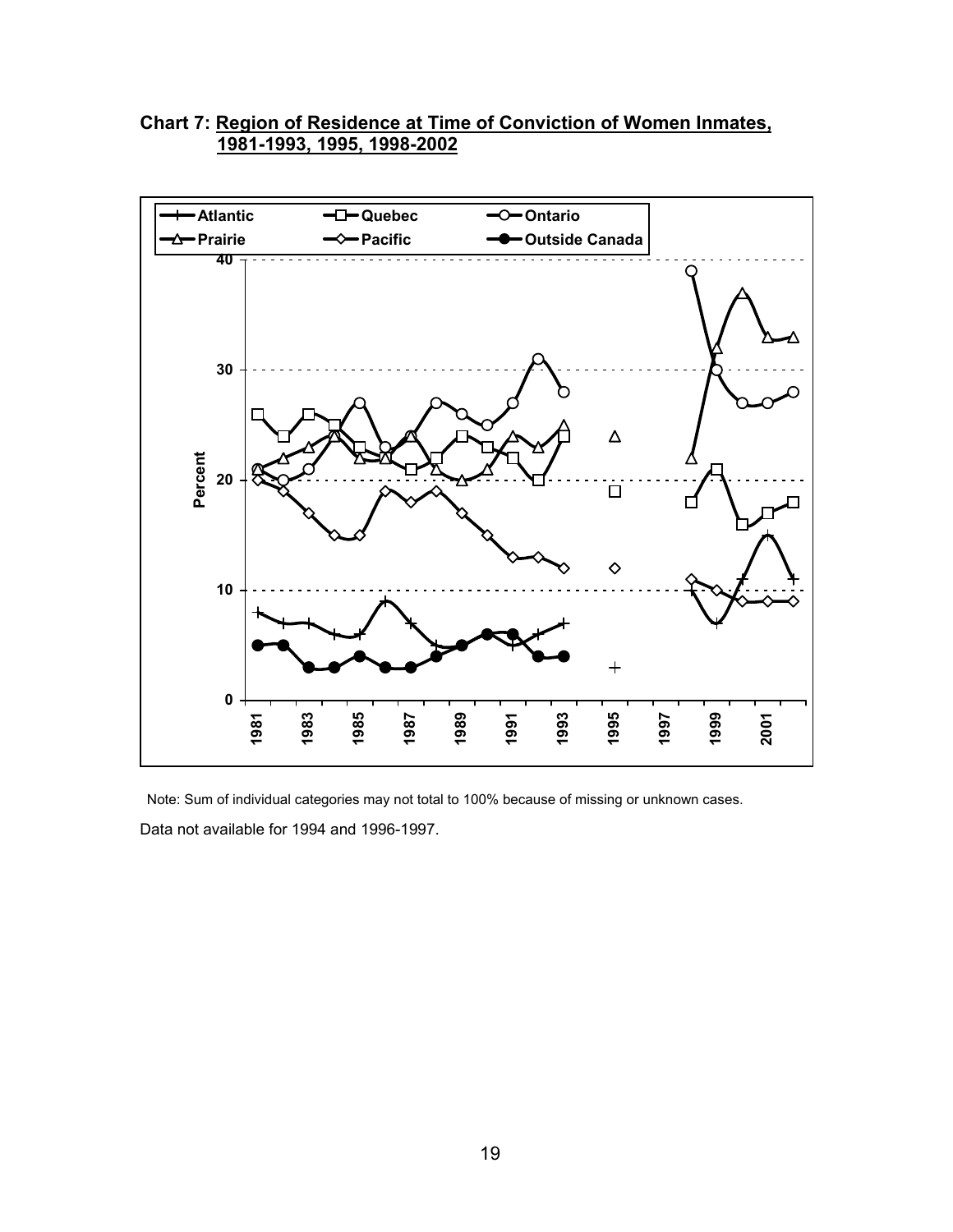## <span id="page-27-0"></span>*8. Type of Admission:*

### *Actual Number*

- There was an overall increase in Warrant of Committal from 1981 (173) to 1993 (287). This was followed by a decrease to 1995 (240), increasing thereafter to 1999 (280). Lower numbers in 2000 (272) and 2001 (275) were followed by a higher number in 2002 (285).
- Revocations from Community Supervision decreased from 1981 (23) to 1989 (13). A steady increase began in 1990 (17) through to 2001 (89). A lower number followed in 2002 (61).
- There were lower numbers of Provincial/Federal Transfers from 1981 (4) to 1984 (4). These were followed by higher numbers 1985 (5) to 1990 (14). The numbers drop of significantly in 1991 (7) with no Provincial/Federal Transfers from 1996-2002.
- The category of Other consistently fluctuated at a low number between 1981 and 2002. The highest points were in 1990 and 1996 (8).

#### *Percentage Distribution by Type of Offence*

- Warrant of Committal fluctuated slightly (between 79% and 92%) and declined overall from 1981 (87%) to 2002 (81%).
- Revocations from Community Supervision decreased from 1981 (10%) to 1992 (7%). The rate returned to 10% in 1993 and increased until 2001 (24%) followed by a decrease in 2002 (17%).
- Provincial/Federal Transfers remained at a steady percentage from 1981 to 1986 (2%), increasing from 1987 to 1990 (average 5%), and then decreasing to zero from 1994 onward.
- The category of Other/Unknown has fluctuated mainly around 0% but rising as high as 3% occasionally (reached in 1990, and 1996).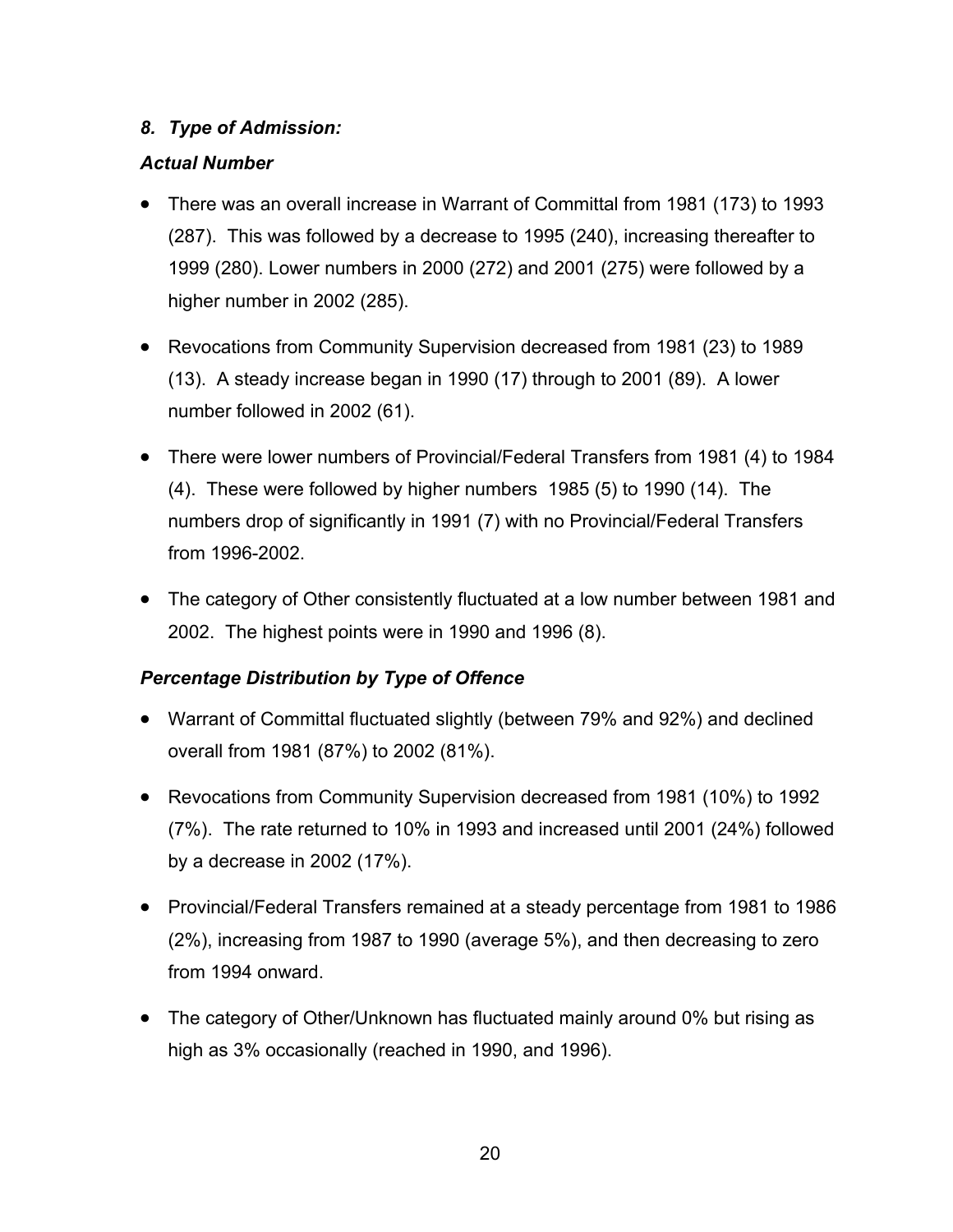<span id="page-28-0"></span>

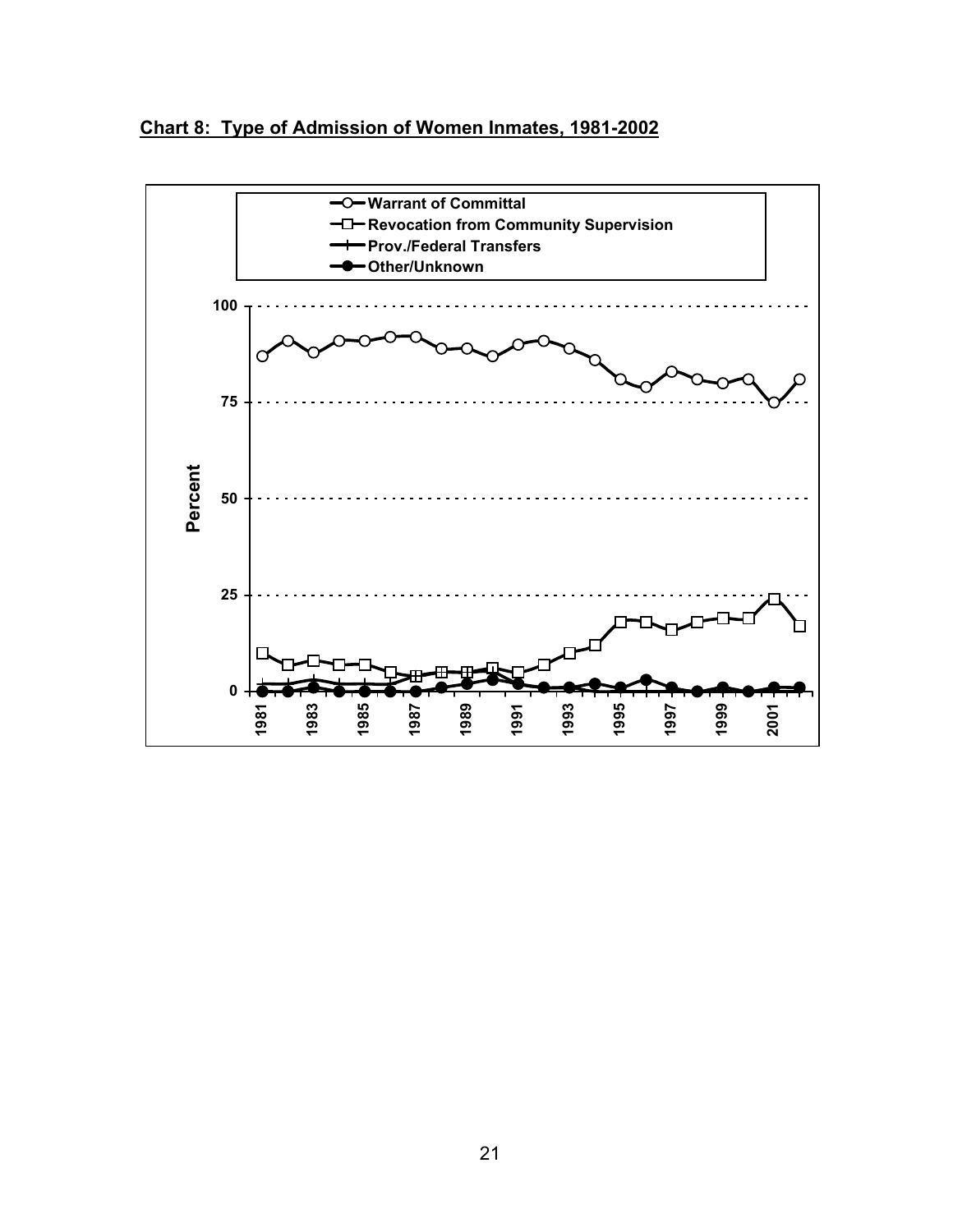### <span id="page-29-0"></span>*9. Most Serious Offence:*

## *Actual Number*

- There was an almost two-fold increase in Crimes of Violence from 1981 (110) to 2002 (202). A downshift in 1991 (174) and 1995 (167) was followed by an increase trend to 2002 (202).
- Property Crimes fluctuated from 1981 (30) to 1984 (28) and remained stable to 1985. An increase trend began in 1986 (35) and continued to 1988 (44), followed by a decrease to 1991 (33). A significant increase occurred in 1995 (72) and 1998 (75), after which the number decreased to the lowest numbers in the time span (2002 – 21).
- Drug Offences increased from 1981 (32) to 1985 (36), increasing sharply in 1986 (66), and decreasing substantially in 1987 (45) through to 1989 (42). A significant increase occurred in 1990 (57) through to 1991 (67). The number remained relatively stable from 1995 (56) until reaching a peak in 2001 (77) followed by a slight decrease in 2002 (69).
- Other Crimes increased, with slight fluctuation, from 1981 (28) to 1991 (37). Low numbers in 1995 and 1998 (0's) were followed by a significant increase in 1999 (66) with high numbers until 2002 (58).

## *Percentage Distribution by Most Serious Offence*

- There was relative stability in Crimes of Violence from 1981 (55%) to 2002 (58%). The rate fluctuated moderately throughout the period, reaching its peak in 1984 (62%) and its low of 50% in 1999 and 2000.
- Property Crimes decreased from 1981 (15%) to 2002 (6%), noting slight fluctuation throughout, peaking in 1995 (24%).
- Overall, Drug Offences increased from 1981 (16%) to 2002 (20%). The peak in 1986 (24%) was followed by a decrease to 1989 (15%) and an increase to 1991 (21%). A similar decrease pattern followed until 1999 when an increase pattern began through to 2002 (20%).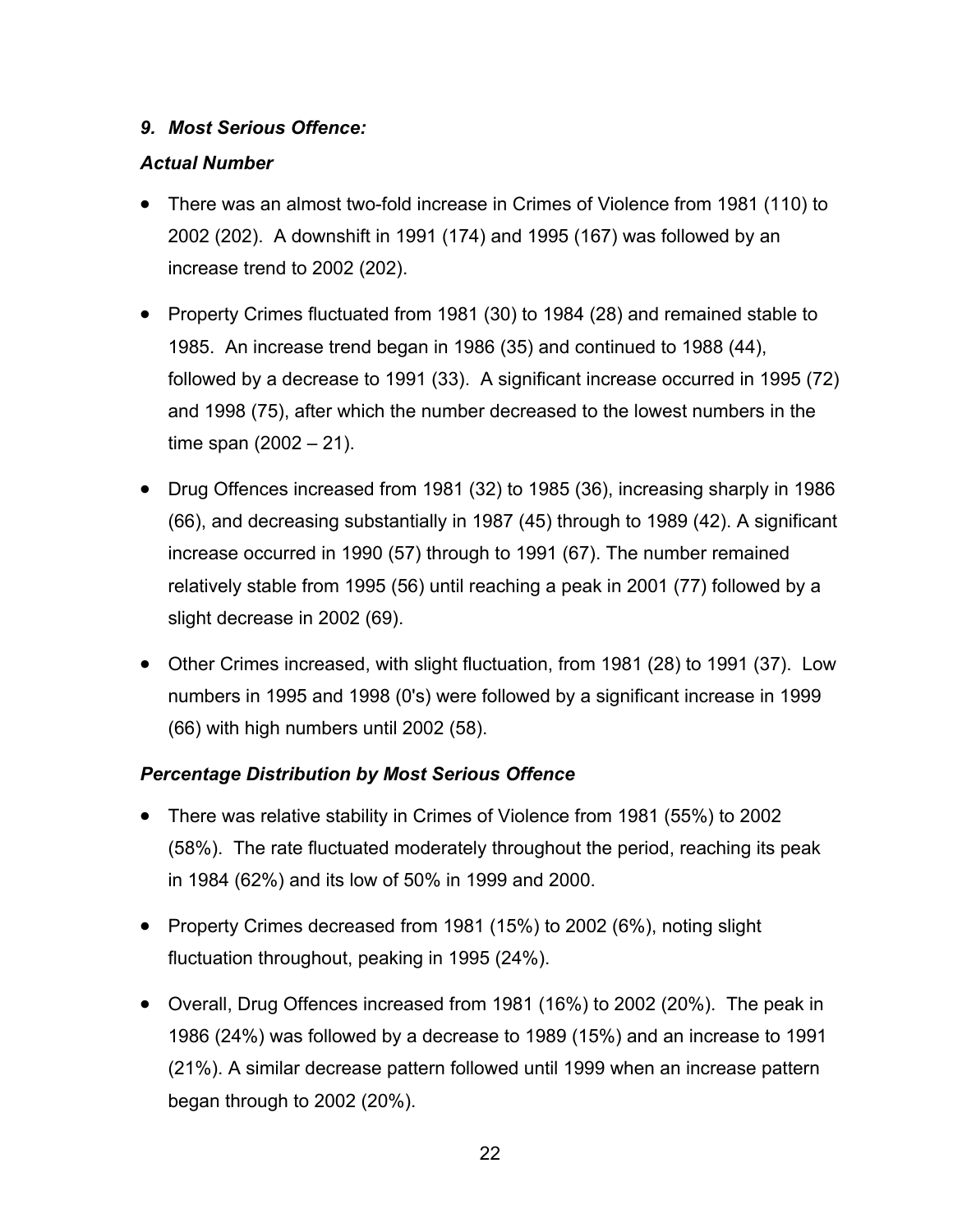• Other slightly decreased from 1981 (14%) to 1991 (12%). The rate increased significantly in 1999 (19%) followed by slight decrease fluctuation to 2002 (17%). Overall, the rate increased slightly from 1981 (14%) to 2002 (17%).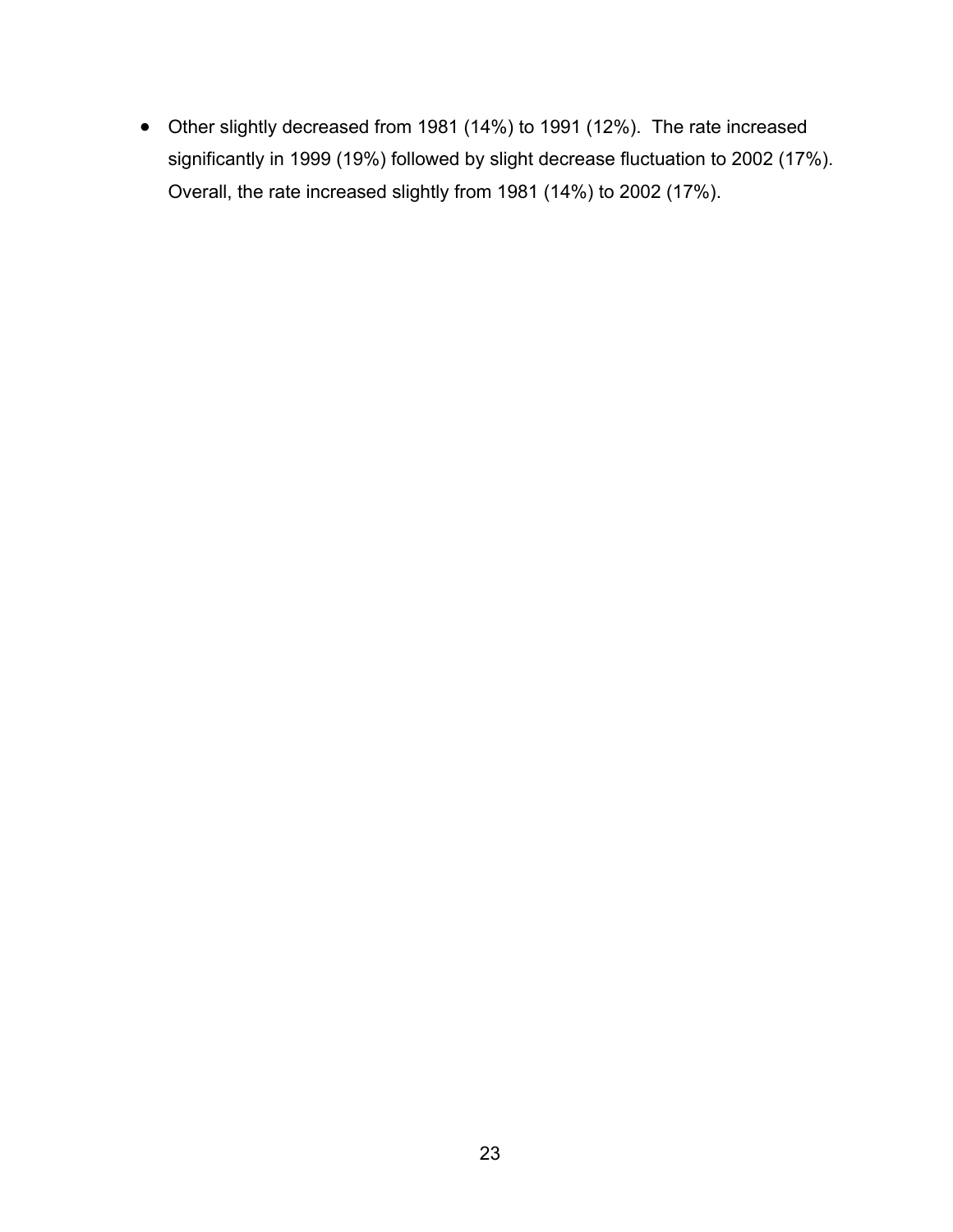<span id="page-31-0"></span>**Chart 9: Most Serious Offence of Women Inmates, 1981-1991, 1995, 1998-2002**



Note: Sum of individual categories may not total to 100% because of missing or unknown cases. Data not available for 1992 – 1994 and 1996-1997.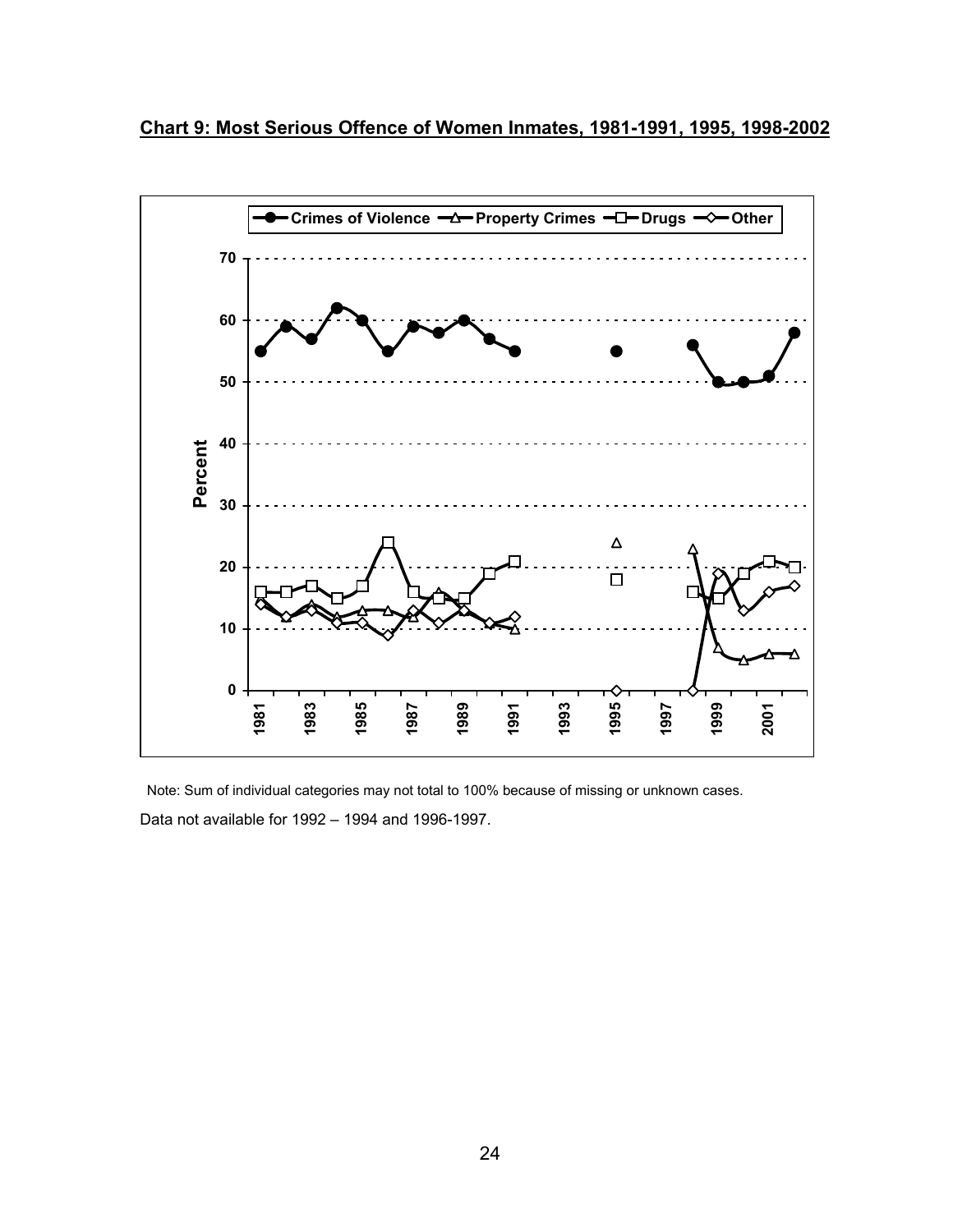#### <span id="page-32-0"></span>*10. Aggregate Sentence:*

## *Actual Number*

- There was an overall increase in Less Than 2 Years from 1981 (11) to 1991 (15), averaging at 12. In the later years (1999 – 2002) the number was approximately 3 times higher, ending with the 48 in 2002.
- Two to 5 Years notably increased from 1981 (95) to 1998 (190), with minor fluctuations throughout. After 1999 (176), the number decrease but rose again in 2001 (167) and reached (187) in 2002, approximately two-times the number in 1981.
- Five to 10 Years increased from 1981 (53) to 2002 (54). There was consistent fluctuation throughout the time period ranging from a high of 67 in 1986 to the low of 39 in 1998.
- There was an overall increase from 1981 (8) to 1998 (20) in the 10 to 15 Years category. This increase was followed by a decrease trend in the latter years (1999 – 2002) ending in 2002 at 12.
- Acknowledging the extremely small number within the 15 to 20 Year category, there was relative stability between 1981 and 1990, at an average of 2. An increase in 1994 (5) was followed by a decrease through to 2002 (2).
- There was relative stability in the 20 Plus category from 1981 to 1998, averaging 1. From 1999-2002, there were no aggregate sentences of 20 plus years.
- There was a gradual and significant increase in Life from 1981 (31) to 2000 (84). In the years that followed, the number decreased to 2002 (48).

## *Percentage Distribution by Aggregate Sentence*

- There was relative stability from 1981 (6%) to 1991 (5%) in Less Than 2 Years. From 1999 – 2002, the rate was significantly higher, averaging 13%.
- There was a slight increase from 1981 (48%) to 2002 (53%) in the 2 to 5 Year category, with minor fluctuations throughout.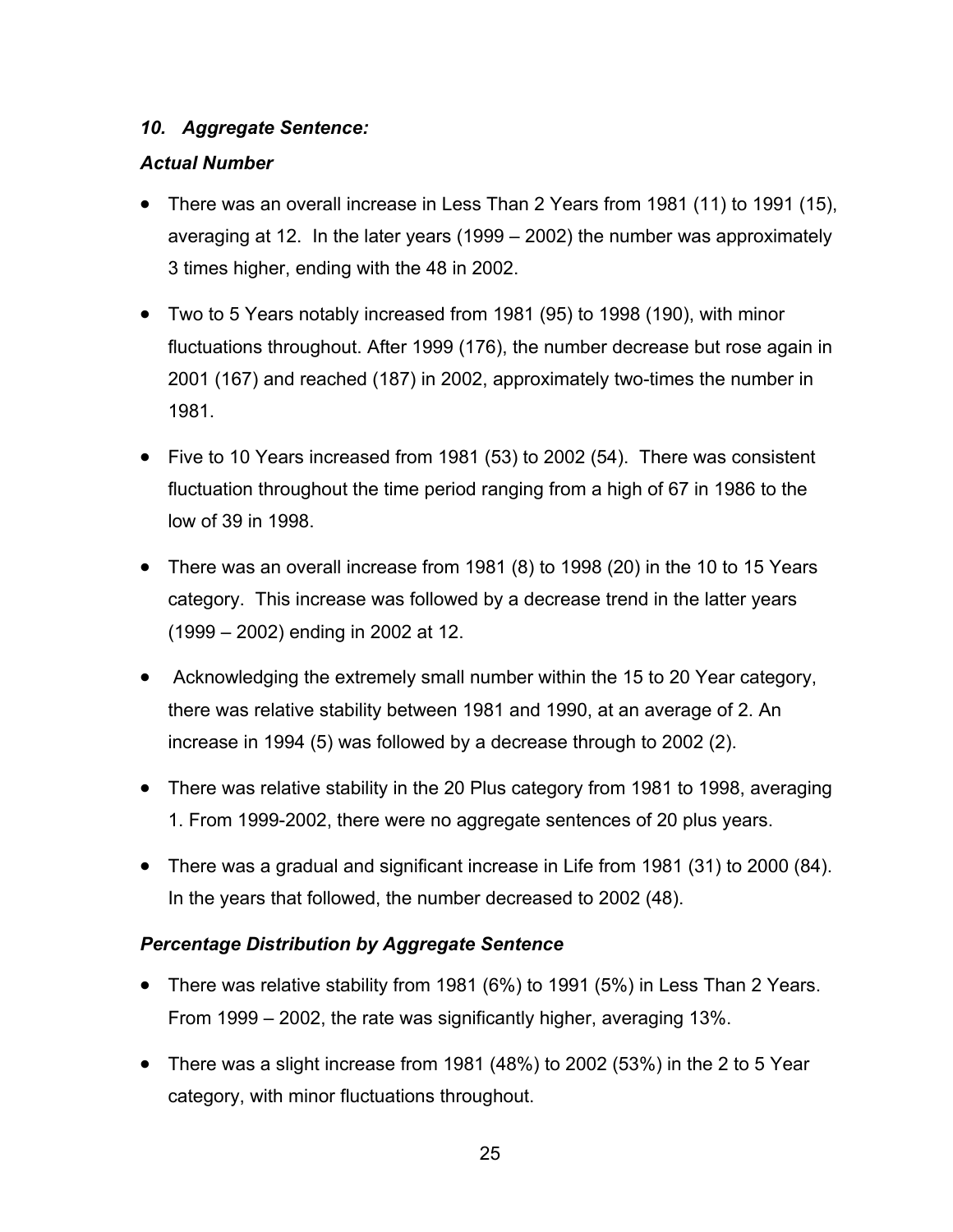- There was an overall decrease in 5 to 10 Years from 1981 (27%) to 2002 (15%).
- For 10 to 15 Years, there was fluctuation between 1981 and 1986 (both 4%), plateauing thereafter at 7% in 1996 followed by a decrease to 3% from 1999 - 2002.
- The Fifteen to 20 Year category was stable from 1981 to 2002 at an average of 1%.
- 20 Plus Years decreased from 1% in 1981 to zero in 2002.
- The category of Life increased from 1981 (16%) to 2000 (25%) with a decrease in rate to 2002 (14%).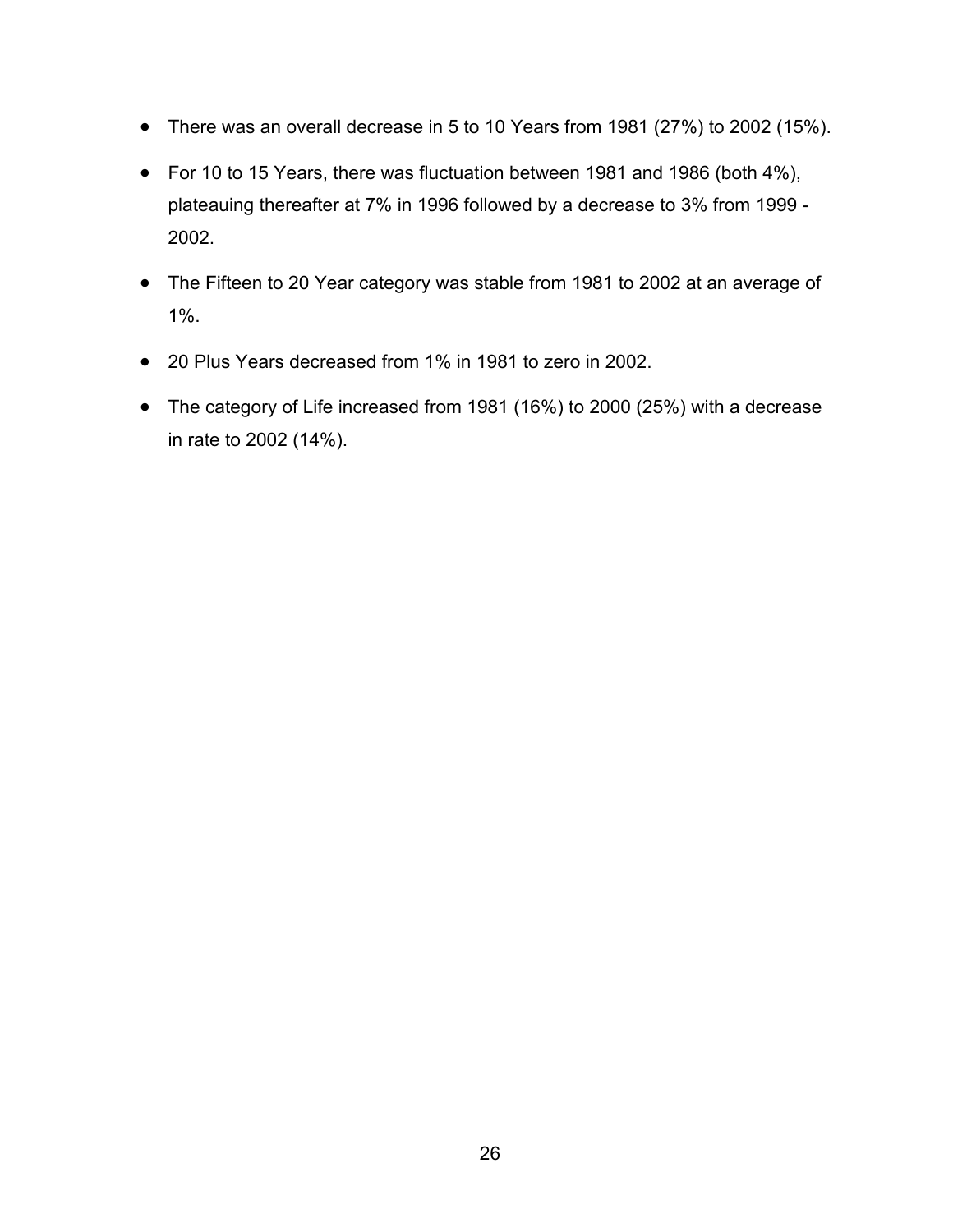<span id="page-34-0"></span>**Chart 10: Aggregate Sentence of Women Inmates, 1981-1991 & 1994-2002**



Note: Data were not available for 1992 and 1993.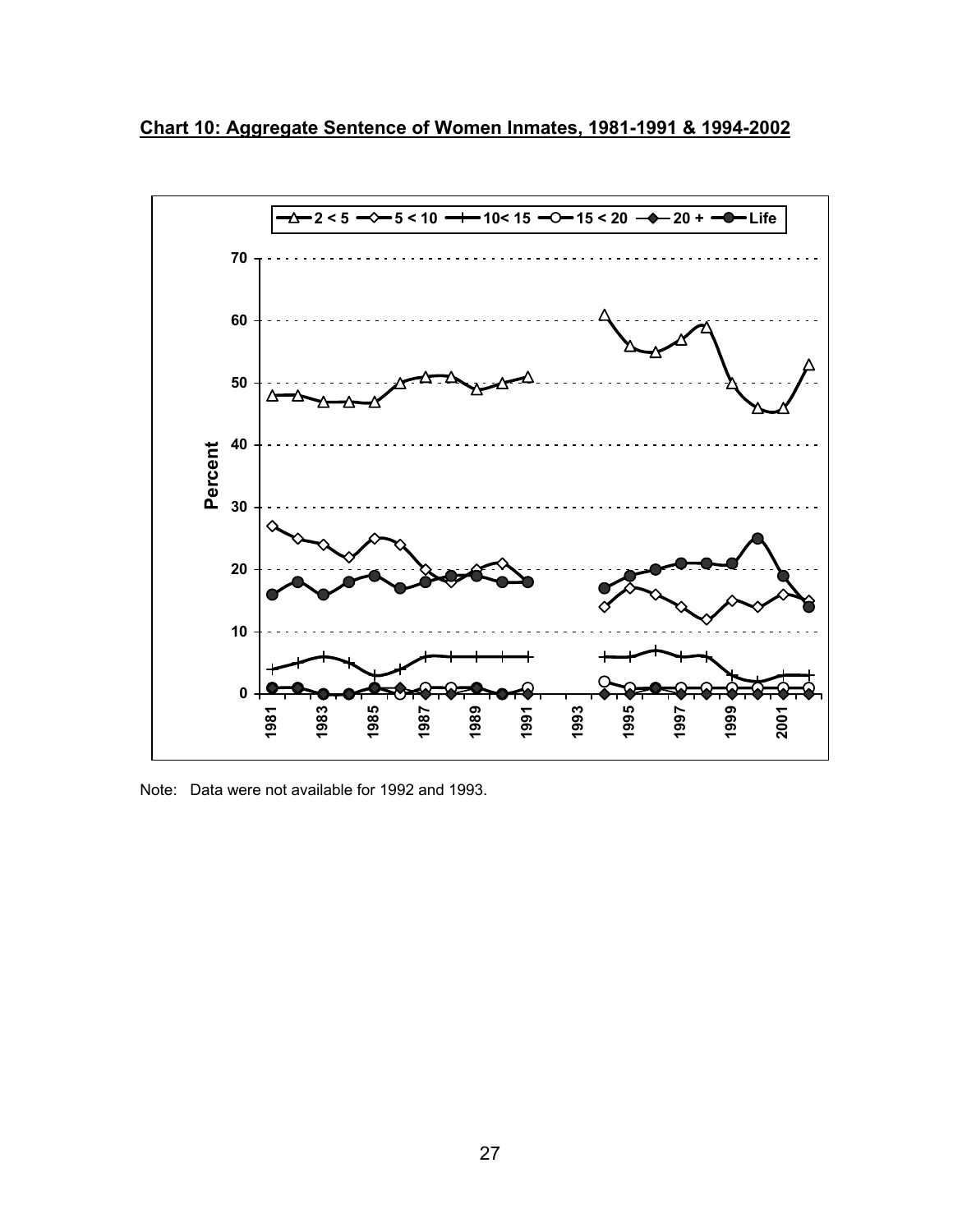## <span id="page-35-0"></span>*11. Time Served Since Last Admission:*

## *Actual Number*

- There was a substantial increase in Less Than 12 Months from 1981 (76) to 2002 (194).
- Time served between 1 and 2 Years increased (with slight fluctuation) from 1982 (36) to 2002 (63). There was relative stability from 1988 (53) to1991 (55). A notably higher number in 1994 (73) was followed by a decrease trend until 2002 (63).
- For sentences of 2- to-5 Years, there was a decrease from 1981 (53) to 1984 (35), followed by an increase until 1988 (62), and a decrease to 1995 (51). A three-year increase in numbers reached a plateau in 1998 (61) and was followed by a decrease to 2002 (49).
- There was an increase from 1981 (23) to 1990 (51) in 5 Plus Years. This was followed by a decrease to 1998 (26), after which an increase began through to 2002 (45).

## *Percentage Distribution by Time Served Since Last Admission*

- There was an increase from 1981 (38%) to 2002 (55%) in Less Than 12 Months.
- Time served between 1 to 2 Years increased from 1982 (19%) to 1984 (27%), then decreased in 1985 (19%) to 1991 (17%). A higher rate in 1994 (23%) was followed by a decrease in rate to 2002 (18%).
- Time served between 2 to 5 Years revealed a decrease from 1981 (27%) to 2002  $(14\%)$ .
- There was an increase in 5 Plus Years from 1981 (12%) to 1990 (17%). A decrease trend ran from 1991 (15%) through to 2002 (13%).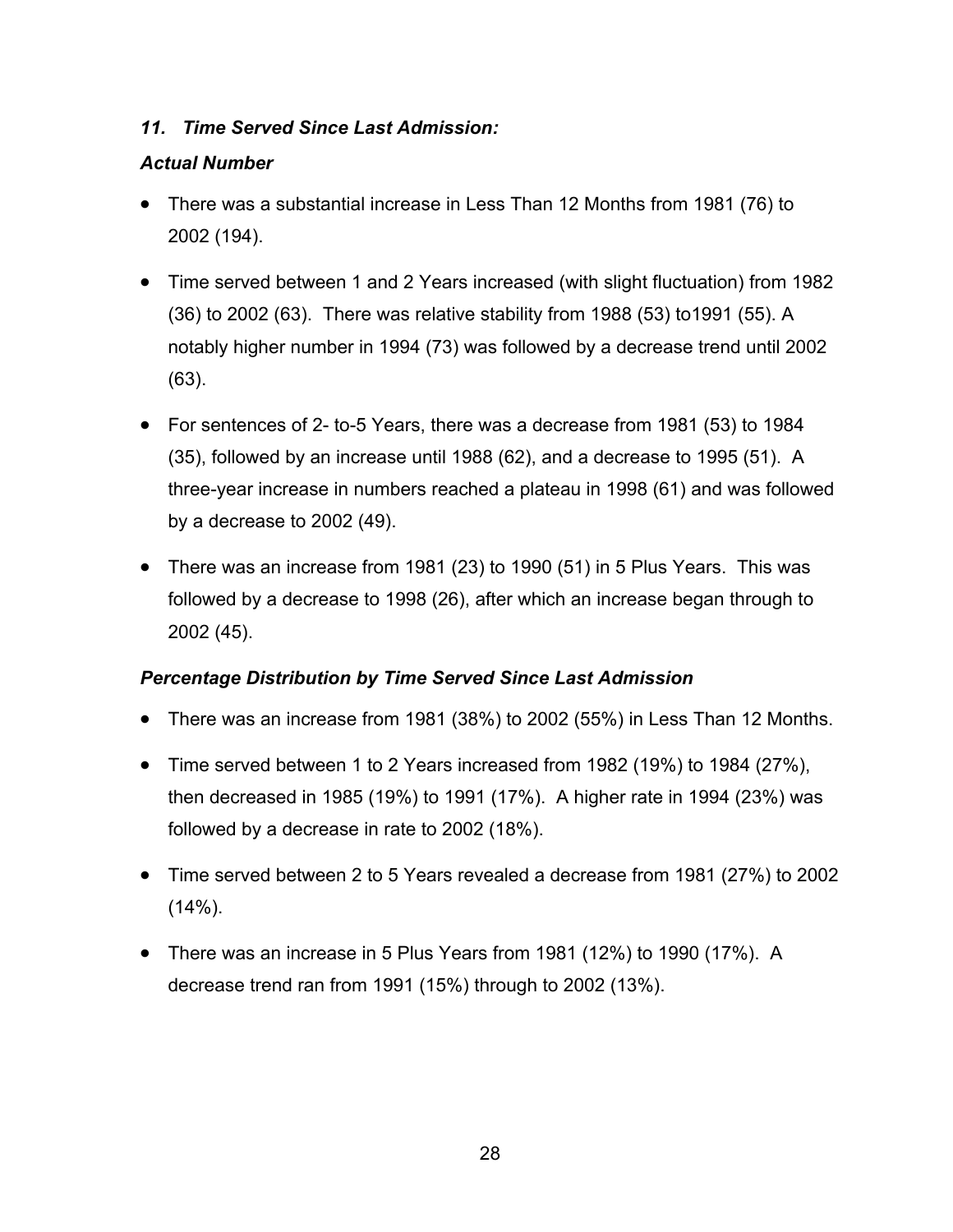<span id="page-36-0"></span>**Chart 11: Time Served Since Last Admission of Women Inmates, 1981-1991 & 1994-2002.**



Note: Sum of individual categories may not total to 100% because of missing or unknown cases.

Note: Data were not available for 1992 and 1993.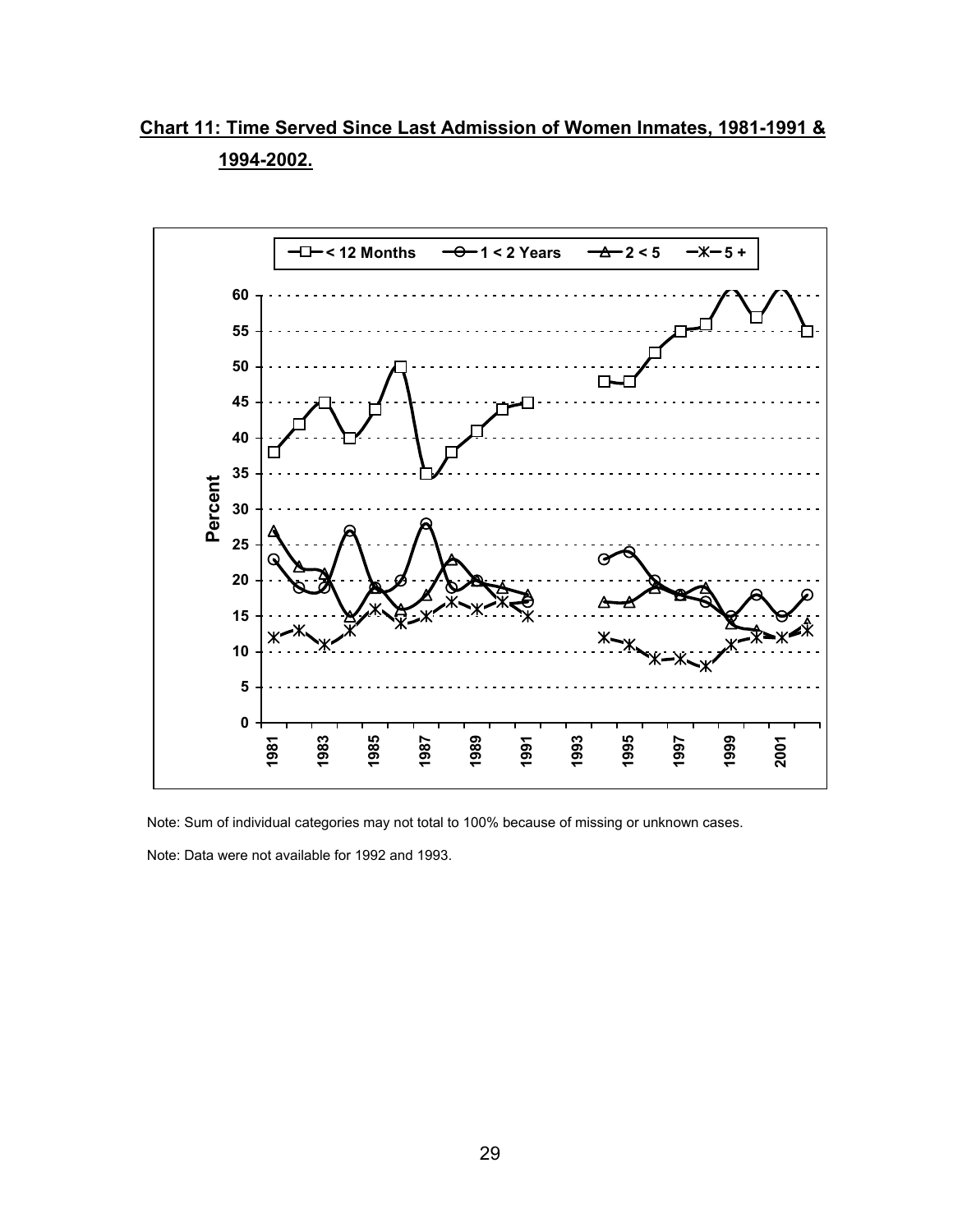## <span id="page-37-0"></span>*12. Number of Previous Federal Commitments:*

#### *Actual Number*

- There was a fairly consistent increase in offenders with No Previous Federal Commitments between 1981 (157) and 2002 (256).
- 1 to 5 Previous Commitments slightly increased from 1981(42) to 2002 (91). There were several fluctuations, with the most prominent a decrease from 1993 (70) to 1994 (36) after which the number again underwent an increase trend.
- 6 to 9 Previous Commitments was negligible in representation from 1981 1998. A higher number in 1999 (7) was followed by a decrease trend ending in 2002 (3).
- There were no inmates with 10 Plus Previous Commitments between 1981 and 1998. From 1999 – 2002, the number of inmates with 10 Plus Previous Commitments was 1 per year.

#### *Percentage Distribution by Number of Previous Commitments*

- Overall, the percentage of inmates with No Previous Commitments increased slightly from 1981 (79%) to 1994 (88%). The rate decreased since that year, ending in 2002 (73%) with a rate lower than in 1981 (79%).
- The percentage of inmates with 1 to 5 Previous Commitments decreased from 1981 (21%) to 1998 (18%). In 1999, the rate increased to 27% and remained close to this level until 2002 (26%). There was fluctuation throughout the time period, with the highest percentage in 2001 (33%) and the lowest in 1994 (11%).
- The 6 to 9 Previous Commitments percentage was sparse.
- There were minimal inmates with 10 Plus Previous Commitments.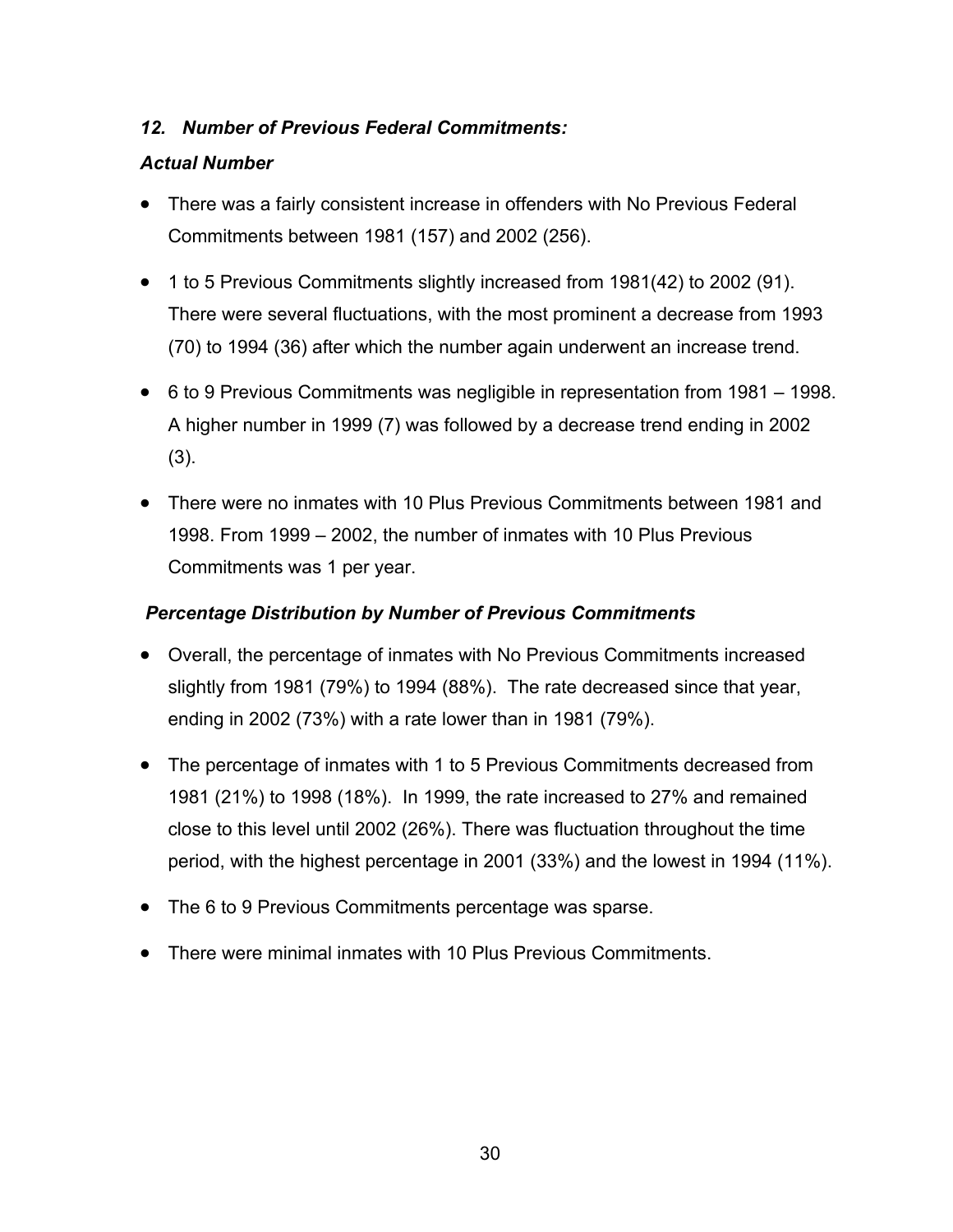<span id="page-38-0"></span>**Chart 12: Number of Previous Federal Commitments of Women Inmates,** 



#### **1981-2002**

Note: Sum of individual categories may not total to 100% because of missing or unknown cases.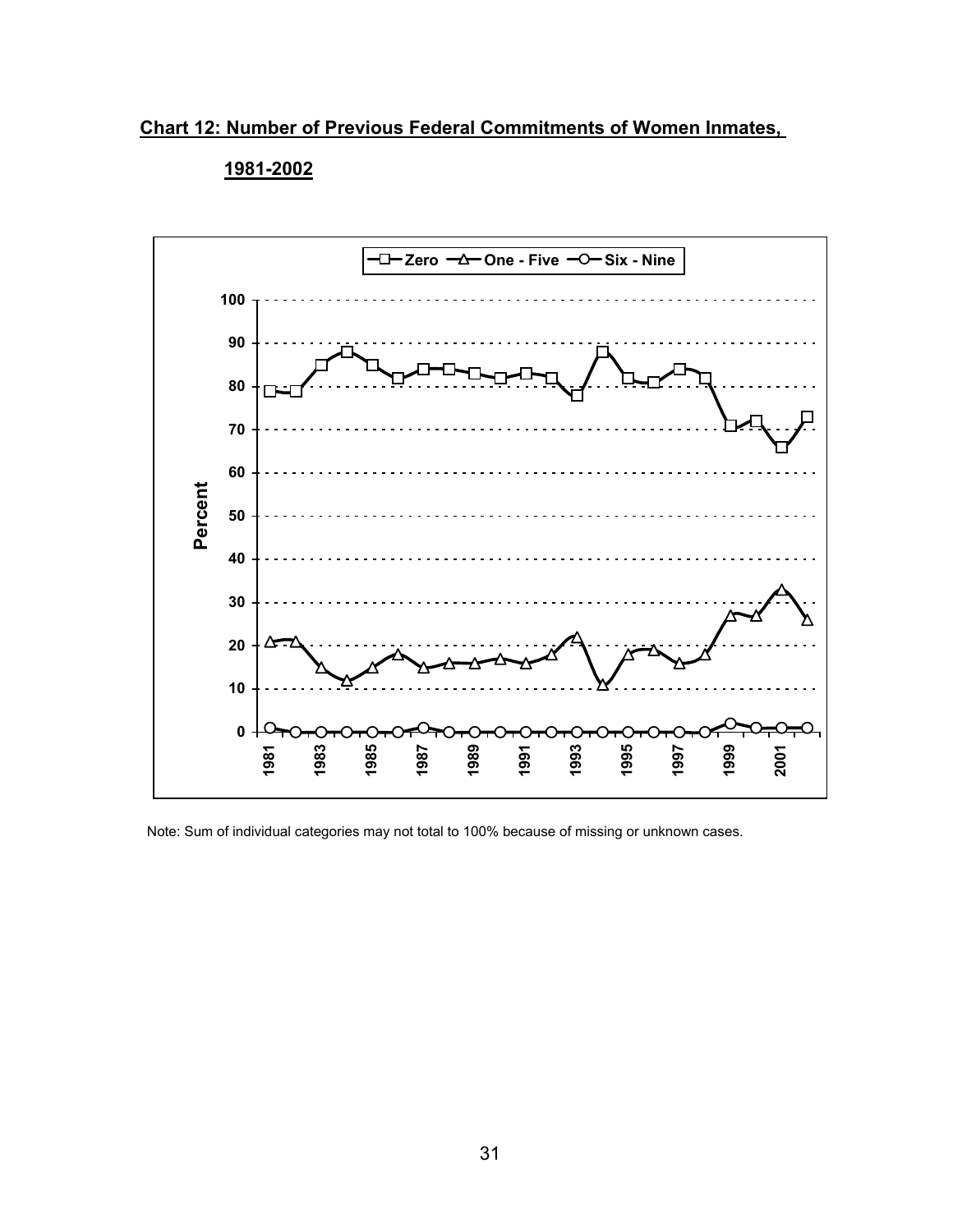#### <span id="page-39-0"></span>*13. Region of Sentence:*

## *Actual Number*

- Overall, the Atlantic Region decreased between 1987 (23) and 1991 (17). A significant decrease in 1995 (3) was followed by a significant increase in 1998 (32). The number continued to increase to the highest numbers in 2001 (52) and 2002 (45).
- There was a steady increase in the Quebec Region from 1987-1991 (59 to 80). This was followed by a significant decrease in 1995 (46) and an increase to 1999 (76). The number remained higher in the latter years – 2001 (65) and 2002 (68).
- In the Ontario Region, there was a steady increase from 1987 (72) to 1995 (153). The highest number was reached in 1995 (153) and the number decreased steadily from 1998 (112) to 2002 (86).
- In the Prairie Region, there was a decrease from 1987 (73) to 1988 (59), followed by an increase trend to 1991 (83). Following a lower number in 1995 (72), the number increased until 2001 (131). The number decreased in 2002 (122).
- There was a steady decrease in the Pacific Region from 1987 (56) to 1991 (36). In the remaining years, the number averaged 31.
- Offenders whose region of sentence was Outside Canada increased slightly from 1 in 1987 to 3 in 1991.

## *Percentage Distribution by Region of Sentence*

- The percentage decreased in the Atlantic region from 1987 (8%) to 1995 (1%). From 1998 to 2002, the rate is significantly higher ranging from 7% to 14%.
- In the Quebec region, the percentage increased slightly from 1987 (21%) to 1991 (25%). The rate decreased in the remaining years to 2002 (19%).
- The percentage increased in the Ontario region from 1987 (25%) to 1995 (50%) and decreased to 2002 (25%).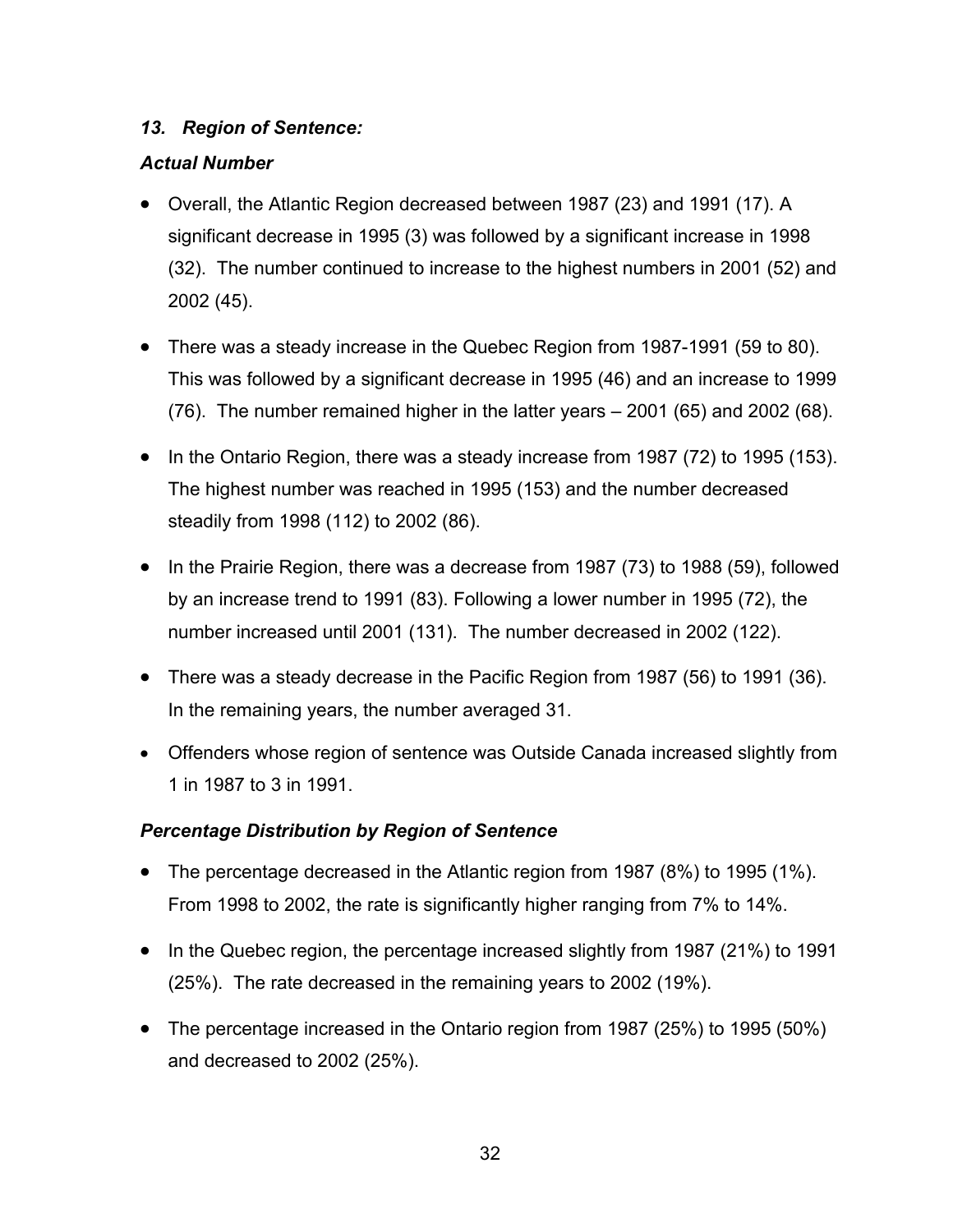- The Prairie region experienced fluctuation from 1987-2002 (between 22% and 38% throughout). The rate was higher from 1999 (34%) to 2002 (35%), with the highest rate in 2000 (38%).
- The Pacific region experienced an overall decrease from 1987 (18%) to 2002 (9%).
- Offenders whose region of sentence was outside Canada increased from 1987 (0%) to 1991 (1%), but the percentage remained minimal.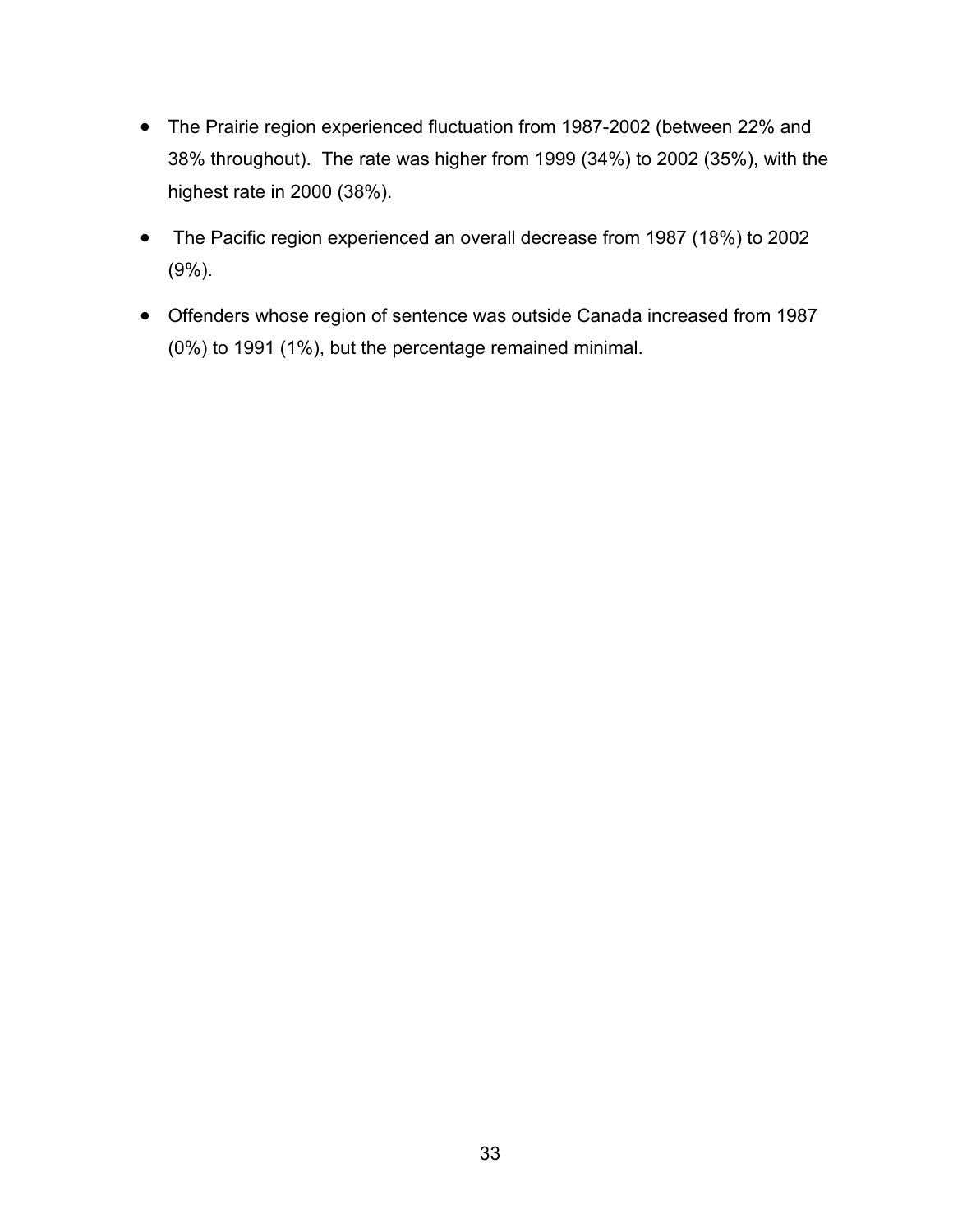<span id="page-41-0"></span>



Data not available for 1992 – 1994 and 1996-1997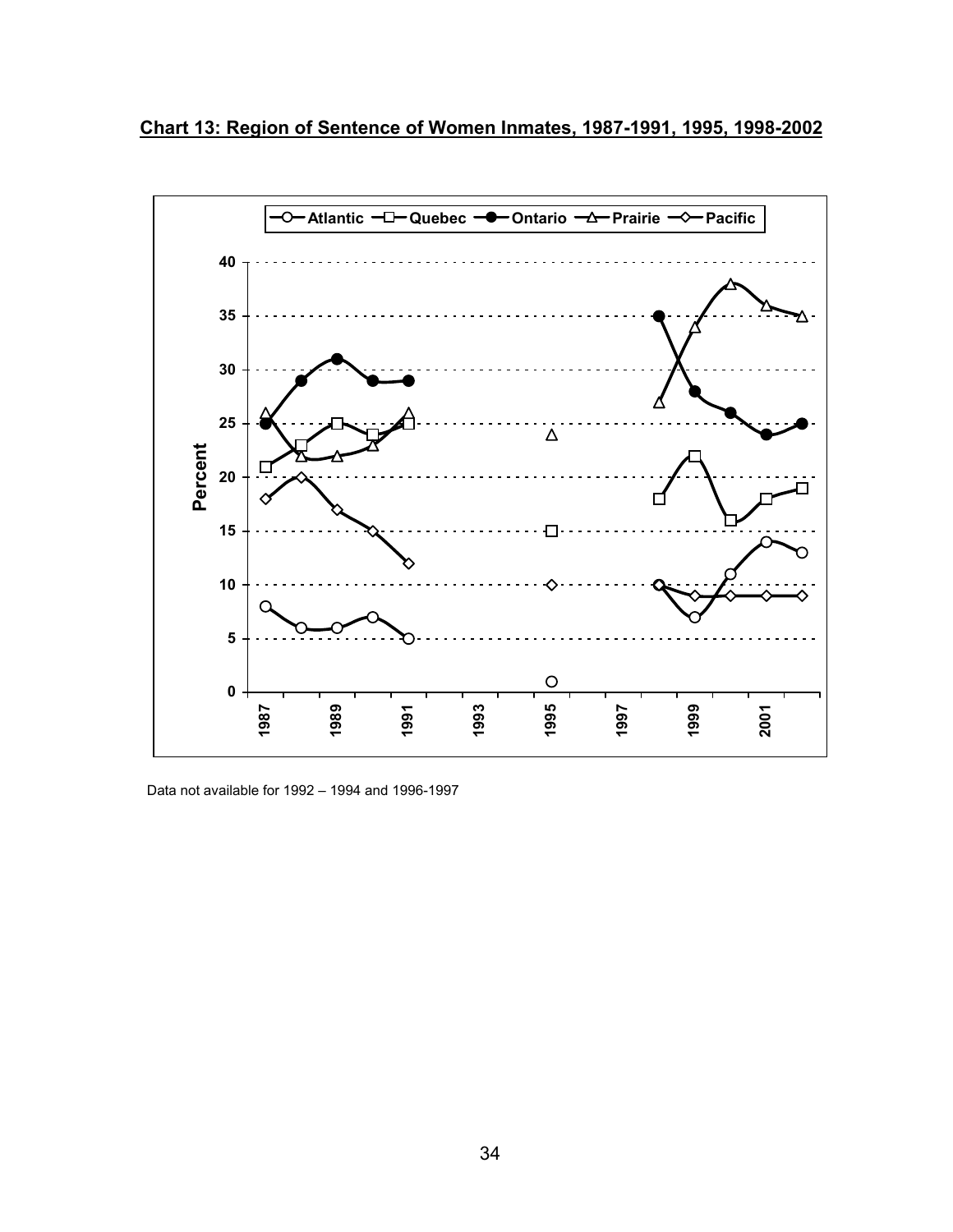## <span id="page-42-0"></span>**APPENDIX A: METHODOLOGY**

## <span id="page-42-1"></span>*1. Data*

Due to inconsistency in data collection methods, not all data for the 1981-2002 period were available. It is indicated in the report where data were unavailable. The accessible data used to compile this report were:

| 1.                      | Federal women inmate population           | 1981-2002                  |  |  |  |
|-------------------------|-------------------------------------------|----------------------------|--|--|--|
|                         | OFFENDER CHARACTERISTICS                  |                            |  |  |  |
| 2.                      | Age Distribution                          | 1981-2002                  |  |  |  |
| 3.                      | Race                                      | 1981-2002                  |  |  |  |
| 4.                      | <b>Marital status</b>                     | 1981-2002                  |  |  |  |
| 5.                      | Citizenship                               | 1981-1993, 1995, 1998-2002 |  |  |  |
| 6.                      | Primary Language spoken                   | 1981-2002                  |  |  |  |
| 7 <sub>1</sub>          | Region of residence at time of Conviction | 1981-1993, 1995, 1998-2002 |  |  |  |
| OFFENCE CHARACTERISTICS |                                           |                            |  |  |  |
| 8.                      | Type of admission                         | 1981-2002                  |  |  |  |
| 9.                      | Most serious offence                      | 1981-1991, 1995, 1998-2002 |  |  |  |
| 10.                     | Aggregate sentence                        | 1981-1991, 1994-2002       |  |  |  |
| 11.                     | Time served since last admission          | 1981-1991, 1994-2002       |  |  |  |
| 12.                     | Number of previous commitments            | 1981-2002                  |  |  |  |
| 13.                     | Region of sentence                        | 1987-1991, 1995, 1998-2002 |  |  |  |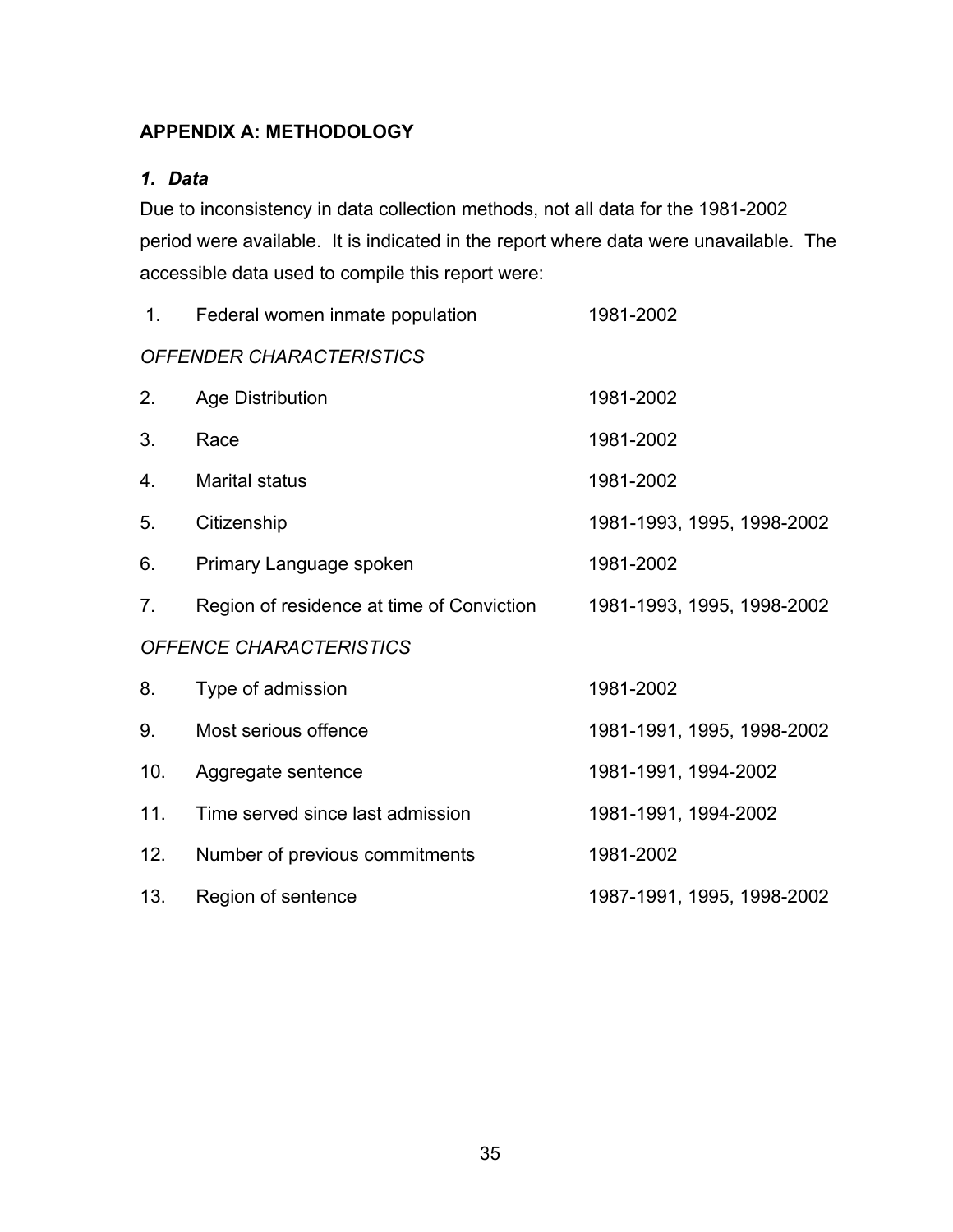|                            | <b>Offender Characteristic Measures</b> |                                   |  |
|----------------------------|-----------------------------------------|-----------------------------------|--|
| <b>Variable</b>            | <b>Grouping Reported</b>                |                                   |  |
| Age                        | $\leq 18$                               | 35-49                             |  |
|                            | $18-24$                                 | $50+$                             |  |
|                            | $25 - 34$                               | <b>Unknown</b>                    |  |
| Race                       | Caucasian                               | <b>Asiatic</b>                    |  |
|                            | <b>North American Indian</b>            | <b>Black</b>                      |  |
|                            | <b>Metis</b>                            | Other                             |  |
|                            | Inuit                                   | <b>Unknown</b>                    |  |
| <b>Marital Status</b>      | <b>Single</b>                           | <b>Separated/Divorced</b>         |  |
|                            | <b>Married/Common-Law</b>               | <b>Unknown</b>                    |  |
|                            | <b>Widowed</b>                          |                                   |  |
| Citizenship                | Canadian                                | <b>Other</b>                      |  |
|                            | American                                | <b>Unknown</b>                    |  |
| <b>Language Spoken</b>     | <b>English</b>                          | <b>Neither English nor French</b> |  |
|                            | French                                  | <b>Unknown</b>                    |  |
|                            | <b>Both English and French</b>          |                                   |  |
| <b>Region of Residence</b> | <b>Atlantic</b>                         | Pacific                           |  |
|                            | Quebec                                  | <b>Outside Canada</b>             |  |
|                            | Ontario                                 | <b>Unknown</b>                    |  |
|                            | <b>Prairie</b>                          |                                   |  |
|                            |                                         |                                   |  |

# <span id="page-43-0"></span>*2. Offender and Offence Characteristic Measures*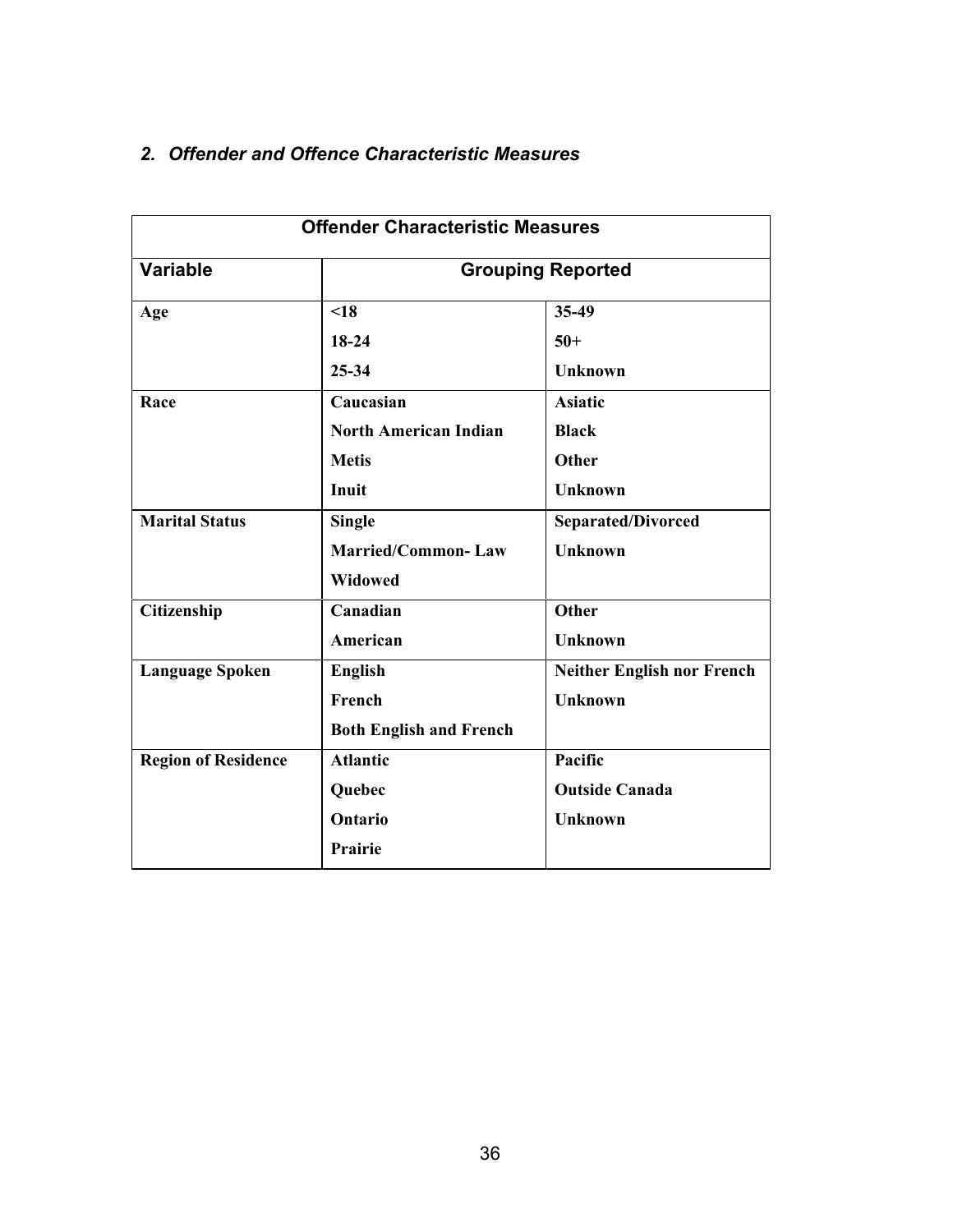| <b>Type of Admission</b>    | <b>Warrant of Committal</b>                                                        |  |  |
|-----------------------------|------------------------------------------------------------------------------------|--|--|
|                             | Parole Revocation; Parole Revocation and Offence; Parole Forfeit7                  |  |  |
|                             | Mandatory Supervision (M.S.) <sup>8</sup> Revocation; M.S. Revocation and Offence; |  |  |
|                             | 1-Chance M.S. Revocation <sup>9</sup> ; M.S. Forfeit <sup>10</sup>                 |  |  |
|                             | Provincial Transfers <sup>11</sup> ; Federal/Provincial Contract                   |  |  |
|                             | Other                                                                              |  |  |
|                             | Unknown                                                                            |  |  |
| Major Offence <sup>12</sup> | Crimes of Violence: Murder, Attempted Murder, Manslaughter, Rape,                  |  |  |
| 1981-1986                   | Other Sexual Offences, Kidnapping and Abduction, Wounding,                         |  |  |
|                             | <b>Assaults, Robbery, Dangerous Sexual Offenders, Dangerous</b>                    |  |  |
|                             | <b>Offenders</b>                                                                   |  |  |
| 1987-1991                   | Property Crimes: Break and Enter, Theft, Possession of Stolen Goods,               |  |  |
|                             | Fraud                                                                              |  |  |
|                             | <b>Drugs: Narcotics, Food and Drug Act</b>                                         |  |  |
|                             | Other: Offensive Weapons, Prison Breach, Criminal Negligence, Habitual             |  |  |
|                             | <b>Criminal, Other Offences, Other Statutes</b>                                    |  |  |
|                             | Unknown                                                                            |  |  |
|                             | Crimes of Violence: Murder 1, Murder 2, Capital Murder, Non-Capital                |  |  |
|                             | Murder, Attempted Murder, Manslaughter, Rape/Aggravated Sexual                     |  |  |
|                             | Assault, Other Sexual Offences, Kidnapping and Abduction, Wound,                   |  |  |
|                             | <b>Assaults, Robbery, Dangerous Sexual Offenders</b>                               |  |  |
|                             | Property Crimes: Beak and Enter, Theft, Possession Stolen Goods, Fraud             |  |  |
|                             | <b>Drugs: Narcotics, Food and Drug Act</b>                                         |  |  |
|                             | Other: Offensive Weapons, Prison Breach, Criminal Negligence, Arson,               |  |  |
|                             | Attempts, Conspiracies, Habitual Criminal, Other Offences, Other                   |  |  |
|                             | <b>Statutes</b>                                                                    |  |  |
|                             | Unknown                                                                            |  |  |
|                             |                                                                                    |  |  |

<span id="page-44-0"></span> $7$  1981-1986 data only.

 $\overline{a}$ 

<span id="page-44-2"></span><sup>9</sup> 1987-1991 data only.

<span id="page-44-3"></span> $10$  1981-1986 data only.

<span id="page-44-5"></span> $12$  See Appendix B for listing of crimes included in each category.

<span id="page-44-1"></span> $8$  Succeeding implementation of the 1992 Corrections and Conditional Release Act, Mandatory Supervision was replaced by Statutory Release.

<span id="page-44-4"></span><sup>11</sup> Federal inmates incarcerated in provincial institutions 1981-1986 and federal inmates incarcerated in provincial institutions and provincial inmates incarcerated in federal institutions 1987-1991.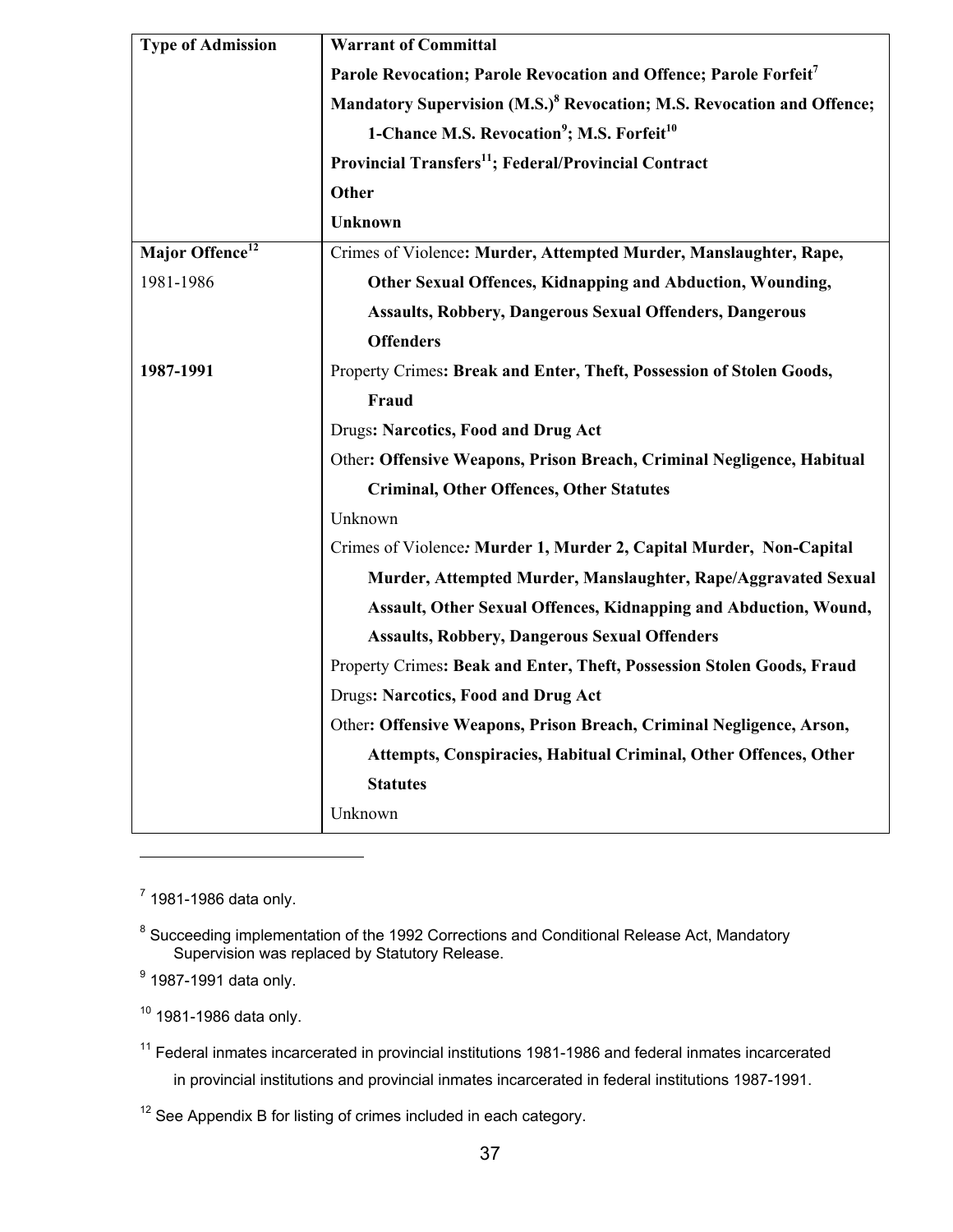| <b>Aggregate Sentence</b>     | $<$ 2 years      | $15<20$ years         |
|-------------------------------|------------------|-----------------------|
|                               |                  |                       |
|                               | $2<5$ years      | $20+ years$           |
|                               | $5<10$ years     | Life                  |
|                               | $10<15$ years    | <b>Unknown</b>        |
| <b>Time Served Since Last</b> | $\leq$ 12 months | $5+ years$            |
| <b>Admission</b>              | $1<2$ years      | <b>Unknown</b>        |
|                               | $2<5$ years      |                       |
| <b>Number of Previous</b>     | $\bf{0}$         | $10+$                 |
| <b>Commitments</b>            | $1-5$            | <b>Unknown</b>        |
|                               | $6-9$            |                       |
| <b>Region of Sentence</b>     | <b>Atlantic</b>  | Pacific               |
|                               | Quebec           | <b>Outside Canada</b> |
|                               | Ontario          | <b>Unknown</b>        |
|                               | Prairie          |                       |

# <span id="page-45-0"></span>*3. Offender and Offence Characteristics Defined*

| <b>Offender Characteristics</b>                                                                                                    |                                                                                                                                                    |  |  |  |
|------------------------------------------------------------------------------------------------------------------------------------|----------------------------------------------------------------------------------------------------------------------------------------------------|--|--|--|
| Age                                                                                                                                | The current age of the inmate (in years only) as of the date of the profile<br>(March 31 of the given year except for 1981 which is September 30). |  |  |  |
| Race                                                                                                                               | The particular ethnic or racial group the inmate claims to identify with.                                                                          |  |  |  |
| <b>Marital Status</b>                                                                                                              | The marital status claimed by the inmate at the time of her admission.                                                                             |  |  |  |
| <b>Citizenship</b>                                                                                                                 | The country in which the inmate established citizenship.                                                                                           |  |  |  |
| The language(s) the inmate claims as her primary language at the time of<br><b>Primary Language</b><br>admission.<br><b>Spoken</b> |                                                                                                                                                    |  |  |  |
| <b>Region of Residence at</b><br><b>Time of Conviction</b>                                                                         | The inmate's region of residence at the time of conviction for the offence.                                                                        |  |  |  |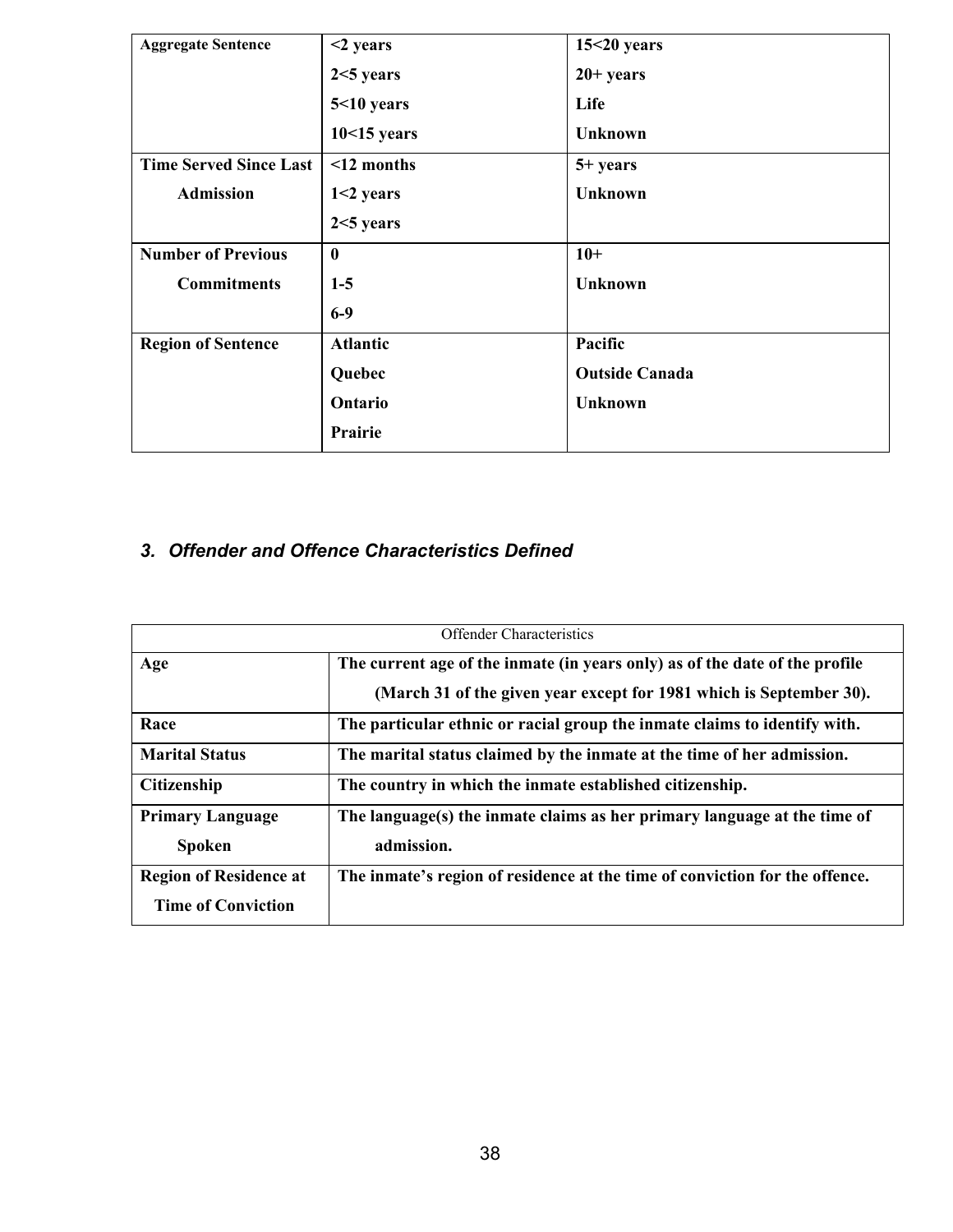| Offence Characteristics       |                                                                           |  |  |  |
|-------------------------------|---------------------------------------------------------------------------|--|--|--|
| <b>Type of Admission</b>      | The basis for the inmate's reception and admission to a penitentiary.     |  |  |  |
| <b>Major Offence</b>          | The offence for which the inmate was given the longest sentence for the   |  |  |  |
|                               | current period of incarceration. If the same length of sentence was       |  |  |  |
|                               | awarded to more than one offence, the major offence is the most           |  |  |  |
|                               | serious as measured by the maximum penalty allowed by law. If             |  |  |  |
|                               | more than one offence has the same maximum penalty, major                 |  |  |  |
|                               | offence is the first of these offences listed on the warrant of           |  |  |  |
|                               | committal.                                                                |  |  |  |
|                               | Note: If the inmate is admitted on a technical violation (violates        |  |  |  |
|                               | conditions of her release, but has not been sentenced for an              |  |  |  |
|                               | offence) the major offence reverts to the previous major offence.         |  |  |  |
| <b>Aggregate Sentence</b>     | The total of all the sentences awarded to the inmate for her current term |  |  |  |
|                               | of incarceration, including any remnant of parole or mandatory            |  |  |  |
|                               | supervision period if the parole or mandatory supervision was             |  |  |  |
|                               | revoked.                                                                  |  |  |  |
| <b>Time Served Since Last</b> | The length of time the inmate has served since her most recent            |  |  |  |
| <b>Admission</b>              | admission date.                                                           |  |  |  |
| <b>Number of Previous</b>     | The number of previous admissions to a federal institution.               |  |  |  |
| <b>Commitments</b>            | Note: This does not include sentences completed prior to 1970.            |  |  |  |
| <b>Region of Sentence</b>     | The region in which the inmate was sentenced for her major offence.       |  |  |  |
|                               |                                                                           |  |  |  |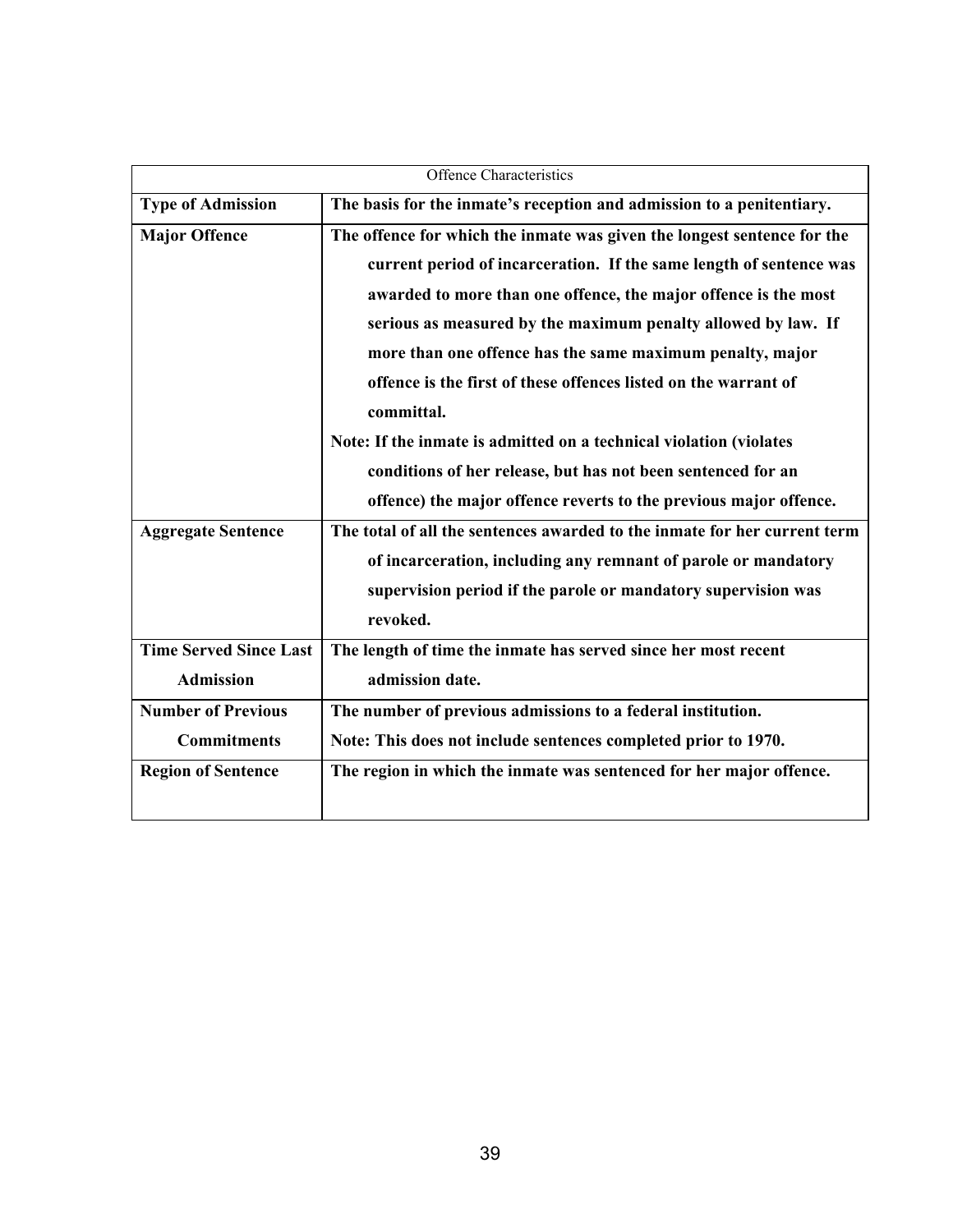## <span id="page-47-0"></span>**APPENDIX B: MOST SERIOUS OFFENCE DEFINITIONS**

| <b>Other Sexual Offences</b> | Attempted Rape; Sexual Assault; Sexual Intercourse with Female Under 14; Sexual        |  |  |
|------------------------------|----------------------------------------------------------------------------------------|--|--|
|                              | Intercourse with Female Under 16; Sexual Intercourse with Feeble Minded;               |  |  |
|                              | <b>Indecent Assault on Female; Incest; Seduction of Female Under 18; Seduction</b>     |  |  |
|                              | with Promise of Marriage; Sexual Intercourse with Step-Daughter; Sexual                |  |  |
|                              | Intercourse with Female Employee, Seduction of Female Passenger on Vessel;             |  |  |
|                              | <b>Buggery or Bestiality; Indecent Assault on Male; Gross Indecency</b>                |  |  |
| <b>Kidnapping and</b>        | Kidnapping; Forcible Confinement; Abduction of Female; Abduction of Female             |  |  |
| Abduction                    | <b>Under 14, Abduction of Female Under 16</b>                                          |  |  |
| Wounding                     | Causing Bodily Harm with Intent to Wound, Maim or Disfigure; Causing Bodily            |  |  |
|                              | Harm with Intent to Endanger; Causing Bodily Harm with Intent to Prevent               |  |  |
|                              | <b>Arrest or Detention</b>                                                             |  |  |
| <b>Assaults</b>              | Causing Bodily Harm to Servant or Apprentice, Common Assault (Old Legislation),        |  |  |
|                              | <b>Assault Causing Bodily Harm; Assault with Intent</b>                                |  |  |
| <b>Robbery</b>               | Robbery with Violence, Armed Robbery, Robbery, Stopping Mail with Intent               |  |  |
| <b>Offensive Weapons</b>     | Intent to Cause Explosion; Explosive Substance Likely to Cause Death or Bodily         |  |  |
|                              | Harm; Explosive Substance Likely to Cause Property Damage; Possession of               |  |  |
|                              | Explosives; Possession of Explosive Substance; Possession of Bomb, Grenade,            |  |  |
|                              | etc.; Use of Firearm in Committing or Attempting to Commit; Point Firearm,             |  |  |
|                              | <b>Careless Use of Firearm; Possession of Weapon Dangerous to Public Peace;</b>        |  |  |
|                              | Possession of Weapon at a Public Meeting; Carry Concealed Weapon;                      |  |  |
|                              | Possession of a Prohibited Weapon; Prohibited Weapon in a Car; Possession of           |  |  |
|                              | <b>Unregistered Restricted Weapon; Possession of a Weapon in a Place Not</b>           |  |  |
|                              | Indicated on Certificate; Delivering Weapon to Person Under 16; Wrongful               |  |  |
|                              | Delivery of Firearms; Importation or Delivery of a Prohibited Weapon;                  |  |  |
|                              | Delivery of Restricted Weapon to a Person Without Permit; Importing                    |  |  |
|                              | <b>Restricted Weapon; Delivery of Firearm to Person without Acquisition</b>            |  |  |
|                              | Certificate; Acquisition of Firearm without Acquisition Certificate; Possession        |  |  |
|                              | of a Weapon While Prohibited by Court; Alter, Deface or Remove Serial                  |  |  |
|                              | Number of Firearm; Possession of Weapon with Altered, Defaced or Removed               |  |  |
|                              | Serial ; Alter, Deface or Remove Serial Number of Firearm; Possession of               |  |  |
|                              | Weapon with Altered, Defaced or Removed Serial; Failure to Report Found,               |  |  |
|                              | Lost, Misplaced or Stolen Weapon; False Statement in Procuring Firearm                 |  |  |
|                              | <b>Acquisition Certificate; Tamper with Acquisition Certificate; Failure to Comply</b> |  |  |
|                              | with Conditions on Certificate                                                         |  |  |
|                              |                                                                                        |  |  |
|                              |                                                                                        |  |  |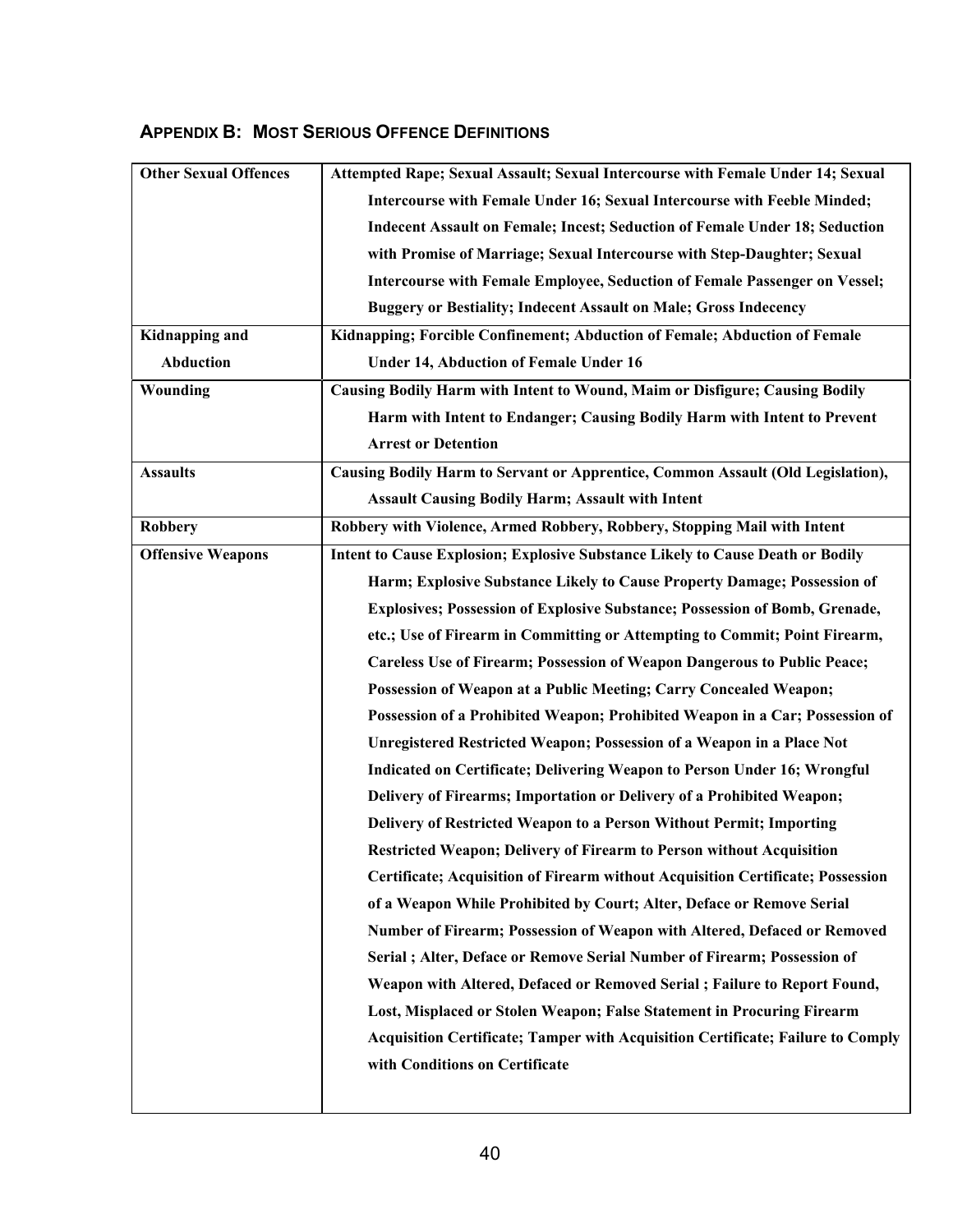| <b>Prison Breach</b>        | Prison Breach by Force or Violence; Prison Breach with Intent; Escape Lawful        |  |  |
|-----------------------------|-------------------------------------------------------------------------------------|--|--|
|                             | Custody; Unlawfully at Large; Failure to Attend Court; Breach of Condition;         |  |  |
|                             | Summons – Failure to Appear; Fail to Attend; Appearance Notice – Failure to         |  |  |
|                             | Appear; Permit Escape - Assist Escape; Direct Escape; Rescue/Assist escape;         |  |  |
|                             | Peace Officer or Prison Employee Permits Escape; Assist Prisoner of War or          |  |  |
|                             | <b>Parolee to Escape</b>                                                            |  |  |
| <b>Break and Enter</b>      | Break and Enter with Intent; Break, Enter and Commit; Break Out-Dwelling-Other;     |  |  |
|                             | <b>Unlawfully in Dwelling</b>                                                       |  |  |
| <b>Theft</b>                | Theft; Theft Over; Theft Under; Theft of Cattle; Take Motor Vehicle or Vessel       |  |  |
|                             | without Consent; Theft, Concealment, Forgery, etc. of Credit Cards; Theft from      |  |  |
|                             | the Mail                                                                            |  |  |
| <b>Possession of Stolen</b> | Possession of property Obtained by Crime; Possession of Stolen Property Over;       |  |  |
| Goods                       | Possession of Stolen Property Under; Bringing into Canada, Property Obtained        |  |  |
|                             | by Crime                                                                            |  |  |
| Fraud                       | Fraud Upon Government; Breach of Trust by Public Official; Personating Peace        |  |  |
|                             | Officer; Cheating at Gambling; Obtain Property by False Pretences; Obtain           |  |  |
|                             | Credit by False Pretences; False Pretences Under, Over; False Pretences             |  |  |
|                             | <b>General; Obtain Execution of Valuable security by Fraud; Fraudulently Obtain</b> |  |  |
|                             | Food and Lodging; Pretending to Practice Witchcraft, Telling Fortunes, Etc.;        |  |  |
|                             | Forgery, Uttering Forged Documents; Exchequer Bill Paper, Making,                   |  |  |
|                             | Possessing, etc.; Counterfeit Proclamation; Telegram in False Name; Drawing         |  |  |
|                             | Document Without Authority; Obtain By Means of False Document; Use,                 |  |  |
|                             | Possession of Counterfeit Stamp; Damaging Documents; Falsifying Certified           |  |  |
|                             | Copy, Extract or Certificate; Fraud Under, Over; Fraudulent manipulation of         |  |  |
|                             | Stock Exchange Transaction, etc.; Gaming in Stocks or Merchandise; Broker           |  |  |
|                             | Reducing Stocks For His Own Accounts; Fraudulent concealment of Title               |  |  |
|                             | Documents; Fraudulent Registration of Title; Fraudulent sale of property;           |  |  |
|                             | Giving or Receiving Misleading Receipt; Fraudulent Disposal or Receipt of           |  |  |
|                             | Goods or Property; Fraud in Relation to Fares; Obtaining Transportation by          |  |  |
|                             | Fraud; Fraud in Relation to Mines; Falsification of Books and Documents;            |  |  |
|                             | Falsifying Employment Records; False Return By Public Officer; Trader               |  |  |
|                             | Failing to Keep Accounts; personification; Forgery of Trademarks; Falsely           |  |  |
|                             | <b>Claiming Royal Warrant; Offences Relating to Wrecks; Applying or Removing</b>    |  |  |
|                             | Trademarks; Selling Defective Stores to Her Majesty; Unlawful Use of Military       |  |  |
|                             | Uniforms, Certificates, etc.; Buying, Receiving or Trading in Military Stores       |  |  |
| <b>Criminal Negligence</b>  | Cause Death by Criminal Negligence; Cause Bodily Harm by Criminal Negligence        |  |  |
| Arson                       | Arson; Willfully Set Fire; Set Fire By Negligence                                   |  |  |
|                             |                                                                                     |  |  |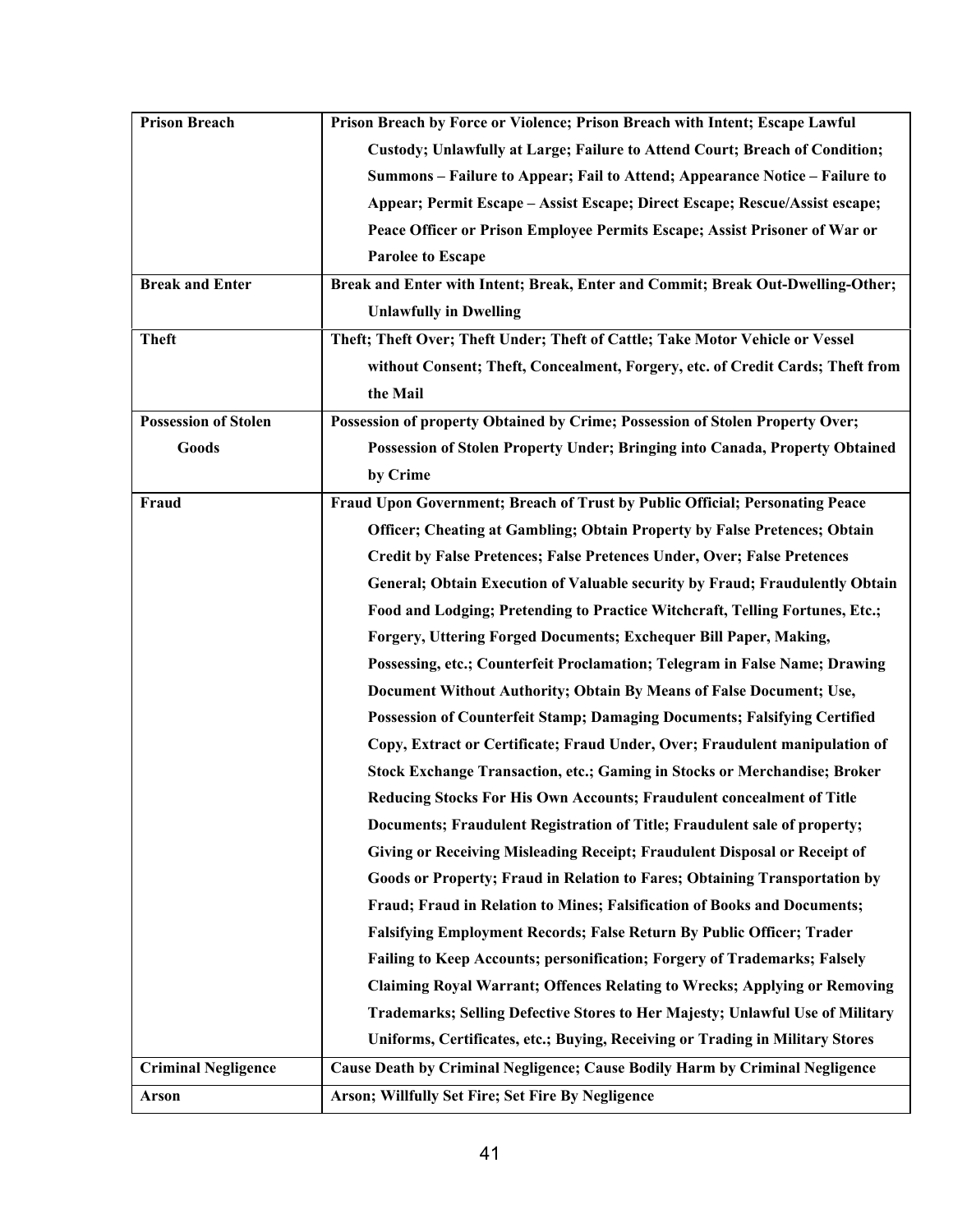| <b>Attempts</b>             | <b>Attempts to Commit An Indictable Offence</b>                                       |  |  |
|-----------------------------|---------------------------------------------------------------------------------------|--|--|
| Conspiracies                | <b>Conspire to Commit An Indictable Offence</b>                                       |  |  |
| <b>Other Criminal Code</b>  | <b>All Criminal Codes Not Listed Elsewhere</b>                                        |  |  |
| <b>Narcotic Control Act</b> | <b>Possession of Narcotics; Trafficking in Narcotics; Possession of Narcotics for</b> |  |  |
|                             | Trafficking; Importing and Exporting Narcotics; Cultivating Opium, Poppy,             |  |  |
|                             | Marijuana                                                                             |  |  |
| <b>Food and Drug Act</b>    | Violation of FDA Regulations; Trafficking in Controlled Drugs; Possession of          |  |  |
|                             | <b>Controlled Drugs for Trafficking; Possession of Restricted Drug, Possession of</b> |  |  |
|                             | <b>Restricted Drugs for Trafficking</b>                                               |  |  |
| <b>Other Statutes</b>       | Juvenile Delinquent Act; Other Federal Statutes; Provincial Statutes; Municipal by-   |  |  |
|                             | laws                                                                                  |  |  |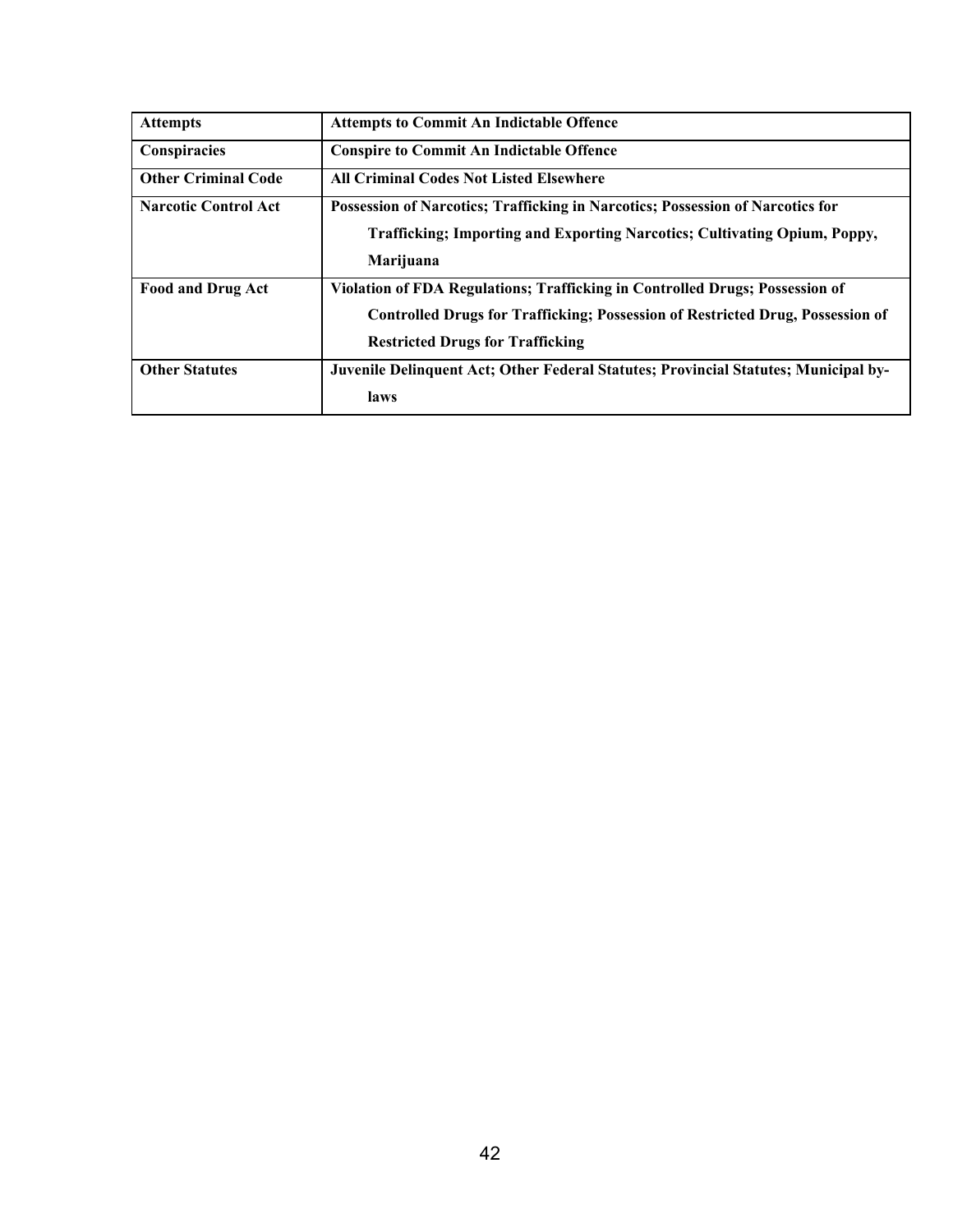# <span id="page-50-0"></span>**APPENDIX C: DATA TABLES**

| March 31st | Women Inmates | Women Incarceration Per<br>100,000 Adult Population | Adult Population in<br>Millions 1 |
|------------|---------------|-----------------------------------------------------|-----------------------------------|
| 1981       | 200           | 2.2                                                 | 9.1                               |
| 1982       | 194           | 2.1                                                 | 9.3                               |
| 1983       | 229           | 2.4                                                 | 9.5                               |
| 1984       | 228           | 2.4                                                 | 9.6                               |
| 1985       | 216           | 2.2                                                 | 9.8                               |
| 1986       | 279           | 2.8                                                 | 9.9                               |
| 1987       | 284           | 2.8                                                 | 10.1                              |
| 1988       | 273           | 2.7                                                 | 10.2                              |
| 1989       | 285           | 2.7                                                 | 10.5                              |
| 1990       | 308           | 2.9                                                 | 10.6                              |
| 1991       | 317           | 2.9                                                 | 10.8                              |
| 1992       | 313           | 2.9                                                 | 10.9                              |
| 1993       | 323           | 2.9                                                 | 11.0                              |
| 1994       | 315           | 2.8                                                 | 11.2                              |
| 1995       | 296           | 2.6                                                 | 11.3                              |
| 1996       | 308           | 2.7                                                 | 11.5                              |
| 1997       | 328           | 2.8                                                 | 11.6                              |
| 1998       | 321           | 2.7                                                 | 11.8                              |
| 1999       | 352           | 2.9                                                 | 11.9                              |
| 2000       | 337           | 2.7                                                 | 12.1                              |
| 2001       | 367           | $3.0\,$                                             | 12.2                              |
| 2002       | 351           | 2.8                                                 | 12.4                              |

1. Source: Statistics Canada, Census and Household Statistics Branch, Demography Division June 1st population and estimates.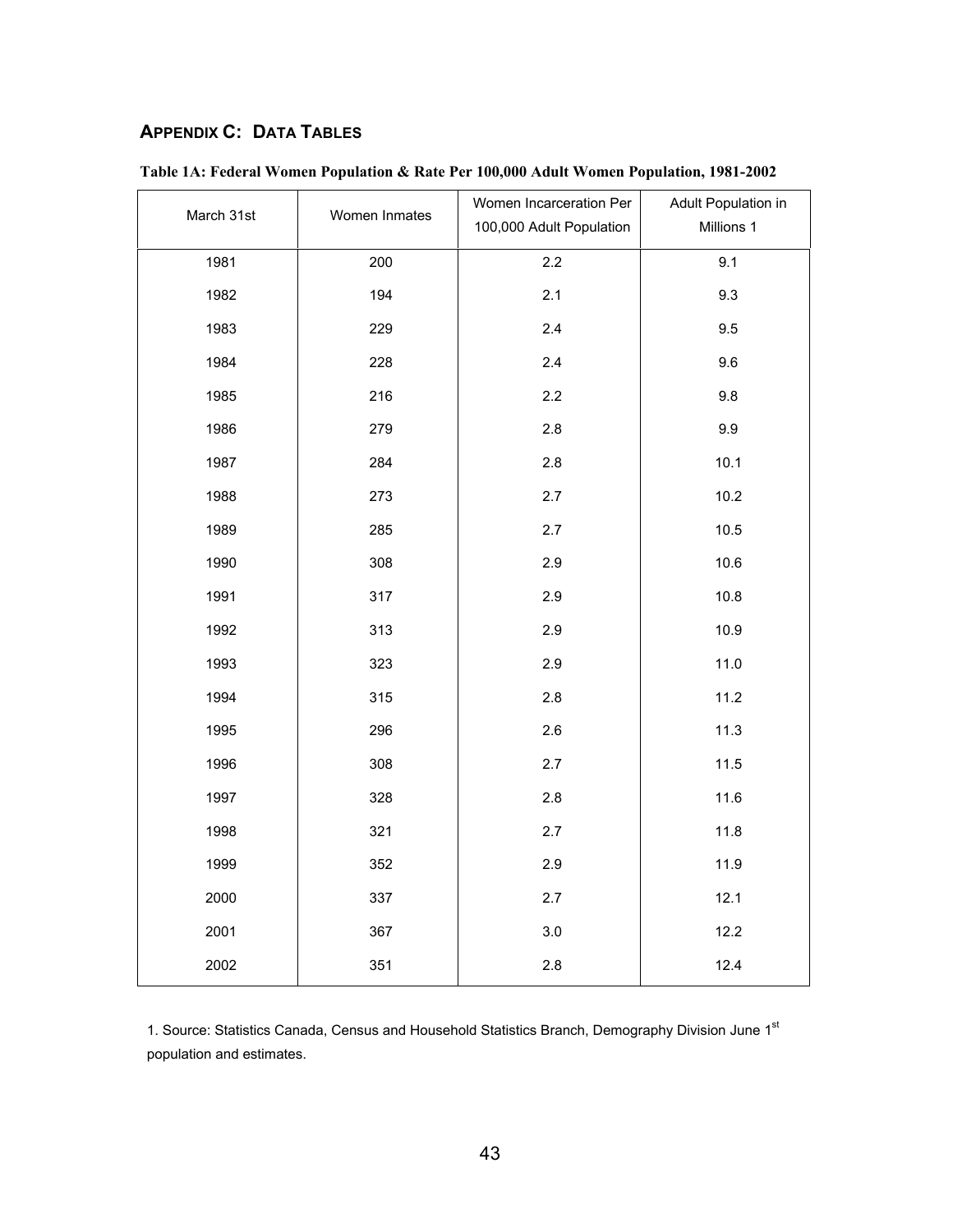| March 31st | Male Inmates | Male Incarceration Per<br>100,000 Adult Population | Adult Population in<br>Millions 1 |
|------------|--------------|----------------------------------------------------|-----------------------------------|
| 1981       | 8,315        | 96                                                 | 8.6                               |
| 1982       | 8,866        | 101                                                | 9.0                               |
| 1983       | 9,820        | 110                                                | 9.2                               |
| 1984       | 10,275       | 114                                                | 9.3                               |
| 1985       | 10,627       | 117                                                | 9.1                               |
| 1986       | 10,742       | 117                                                | 9.2                               |
| 1987       | 10,167       | 109                                                | 9.3                               |
| 1988       | 10,437       | 110                                                | 9.5                               |
| 1989       | 10,869       | 114                                                | 9.5                               |
| 1990       | 11,137       | 115                                                | 9.7                               |
| 1991       | 11,172       | 112                                                | 10.0                              |
| 1992       | 11,757       | 116                                                | 10.1                              |
| 1993       | 12,410       | 121                                                | 10.3                              |
| 1994       | 13,445       | 129                                                | 10.5                              |
| 1995       | 14,009       | 133                                                | 10.7                              |
| 1996       | 13,845       | 130                                                | 10.9                              |
| 1997       | 13,838       | 128                                                | 11.1                              |
| 1998       | 13,410       | 122                                                | 11.2                              |
| 1999       | 12,870       | 116                                                | 11.4                              |
| 2000       | 12,615       | 112                                                | 11.6                              |
| 2001       | 12,761       | 112                                                | 11.7                              |
| 2002       | 12,743       | 110                                                | 11.9                              |

| Table 1B: Federal Male Population & Rate Per 100,000 Adult Male Population, 1981-2002 |  |  |  |  |  |  |  |  |  |  |  |  |  |  |
|---------------------------------------------------------------------------------------|--|--|--|--|--|--|--|--|--|--|--|--|--|--|
|---------------------------------------------------------------------------------------|--|--|--|--|--|--|--|--|--|--|--|--|--|--|

1. Source: Statistics Canada, Census and Household Statistics Branch, Demography Division June 1st population and estimates.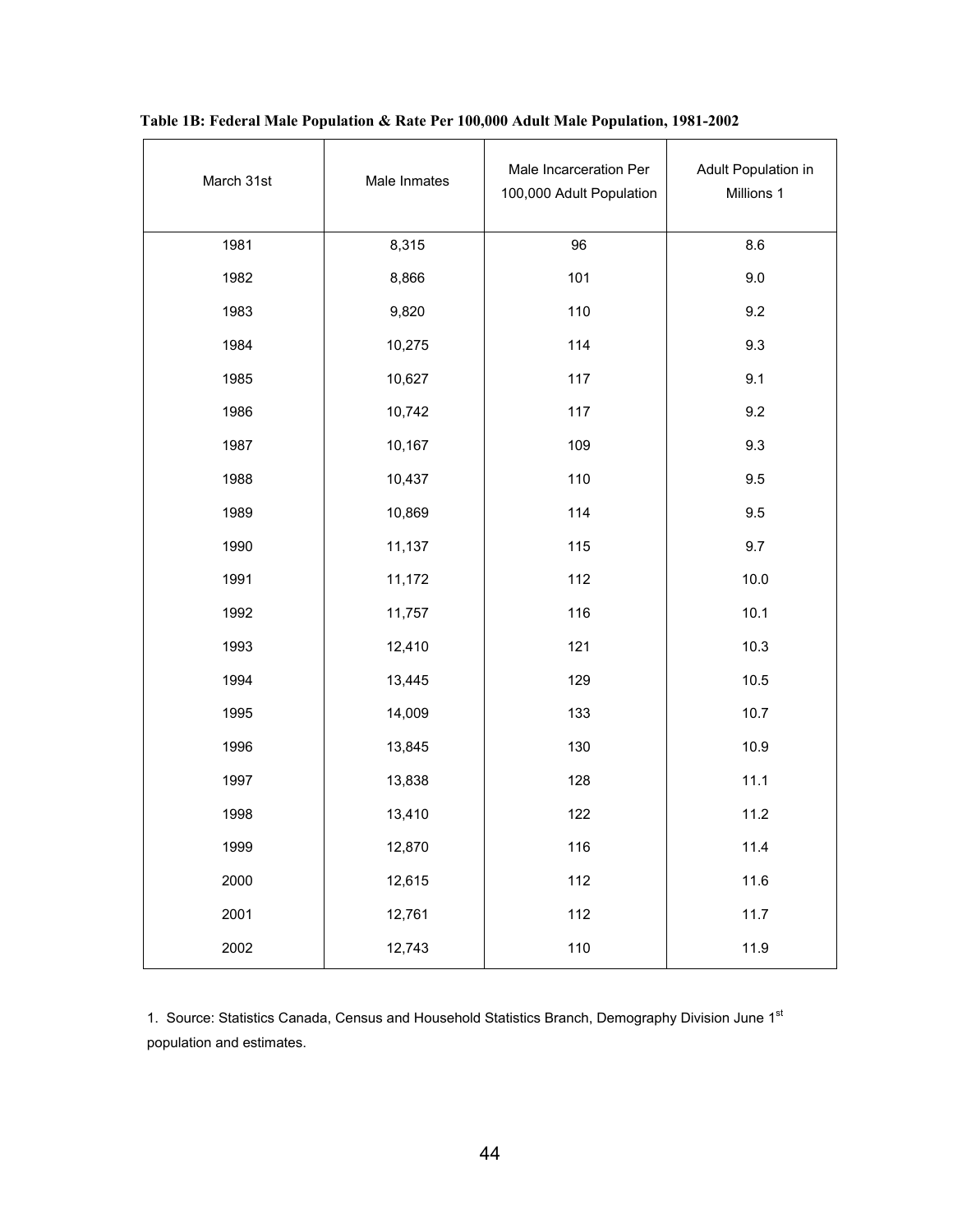| March 31 <sup>st</sup> | $18 - 24$ | $\% *$ | $25 - 34$ | $\%$ | $35 - 49$ | $\%$ | 50+ years        | $\%$             | <b>TOTAL</b> |
|------------------------|-----------|--------|-----------|------|-----------|------|------------------|------------------|--------------|
|                        | years     |        | years     |      | years     |      |                  |                  |              |
| 1981                   | 50        | 25     | 89        | 45   | 51        | 26   | $10$             | 5                | 200          |
| 1982                   | 47        | 24     | 88        | 45   | 48        | 25   | $\boldsymbol{9}$ | 5                | 194          |
| 1983                   | 62        | 27     | 111       | 49   | 43        | 19   | 13               | 6                | 229          |
| 1984                   | 54        | 24     | 106       | 47   | 47        | 21   | 20               | 9                | 228          |
| 1985                   | 44        | 20     | 104       | 48   | 54        | 25   | 14               | $\overline{7}$   | 216          |
| 1986                   | 62        | 22     | 122       | 44   | 73        | 26   | 22               | 8                | 279          |
| 1987                   | 70        | 25     | 121       | 43   | 73        | 26   | 20               | $\overline{7}$   | 284          |
| 1988                   | 52        | 19     | 121       | 44   | 79        | 29   | 21               | 8                | 273          |
| 1989                   | 48        | 17     | 121       | 43   | 93        | 33   | 23               | 8                | 285          |
| 1990                   | 38        | 12     | 133       | 43   | 116       | 38   | 21               | $\overline{7}$   | 308          |
| 1991                   | 37        | 12     | 136       | 43   | 122       | 39   | 21               | $\overline{7}$   | 317          |
| 1992                   | 28        | 10     | 122       | 38   | 135       | 43   | 28               | 9                | 313          |
| 1993                   | 31        | $10$   | 127       | 39   | 124       | 38   | 41               | 13               | 323          |
| 1994                   | 29        | $9\,$  | 136       | 43   | 115       | 37   | 35               | 11               | 315          |
| 1995                   | 31        | $10$   | 129       | 44   | 110       | 37   | 26               | 9                | 296          |
| 1996                   | 55        | 18     | 111       | 36   | 120       | 39   | 22               | $\boldsymbol{7}$ | 308          |
| 1997                   | 47        | 14     | 135       | 41   | 122       | 37   | 24               | $\overline{7}$   | 328          |
| 1998                   | 40        | 13     | 117       | 36   | 133       | 41   | 31               | $10\,$           | 321          |
| 1999                   | 53        | 15     | 145       | 41   | 129       | 37   | 25               | $\overline{7}$   | 352          |
| 2000                   | 53        | 16     | 131       | 39   | 129       | 38   | 24               | $\boldsymbol{7}$ | 337          |
| 2001                   | 56        | 15     | 148       | 40   | 134       | 37   | 29               | 8                | 367          |
| 2002                   | 56        | 15     | 148       | 40   | 134       | 37   | 29               | 8                | 367          |

**Table 2: Federal Women Inmate Age Distribution Profile, 1981-2002**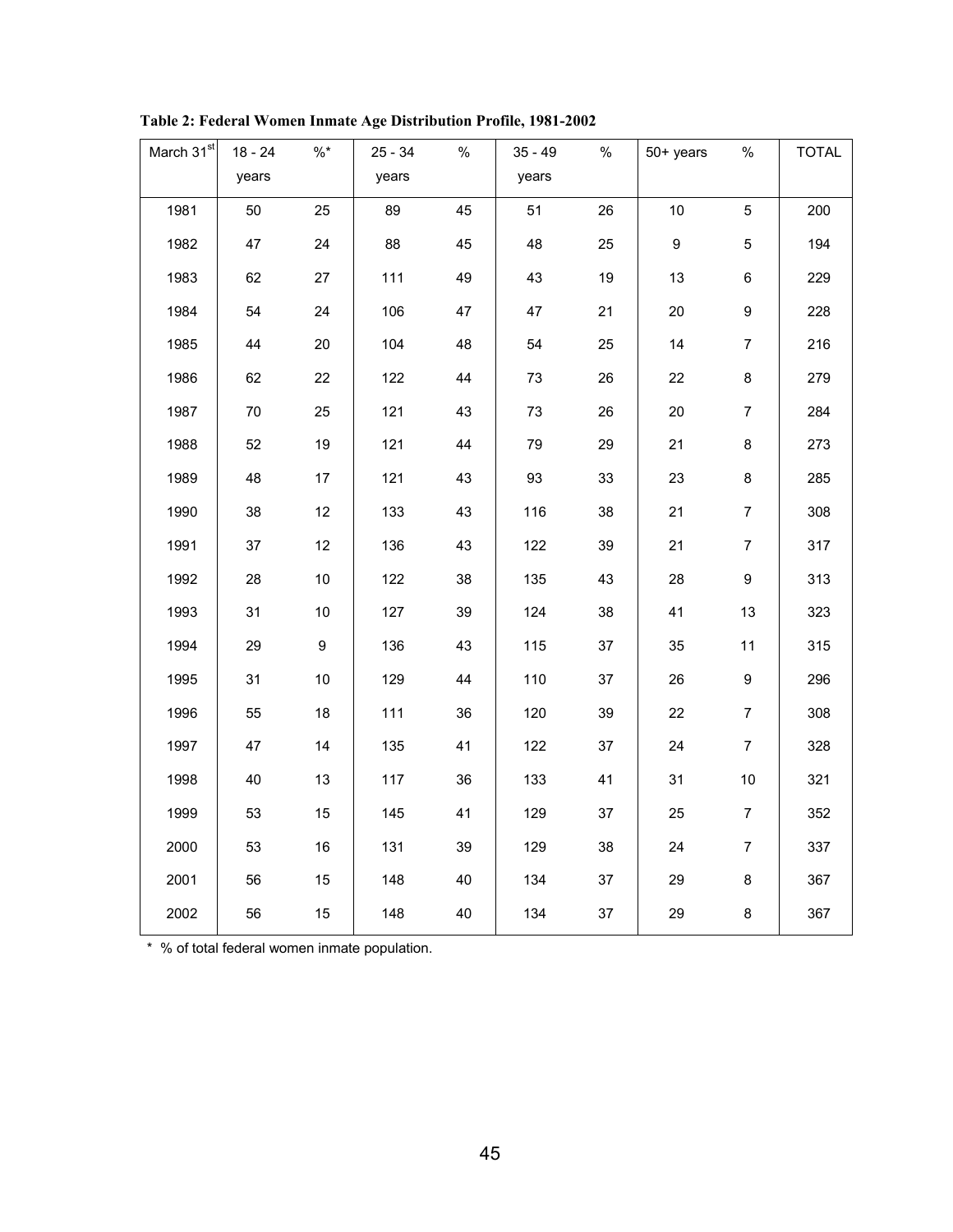| March<br>31 <sup>st</sup> | Caucasian | $\% *$ | Aboriginal** | $\%$ | Asiatic                 | $\%$                    | <b>Black</b>        | $\%$           | Other /<br>Unknown | $\%$                    | <b>TOTAL</b> |
|---------------------------|-----------|--------|--------------|------|-------------------------|-------------------------|---------------------|----------------|--------------------|-------------------------|--------------|
| 1981                      | 158       | 78     | 35           | 18   | $\overline{1}$          | $\overline{1}$          | $\overline{2}$      | $\overline{1}$ | $\overline{4}$     | $\overline{2}$          | 200          |
| 1982                      | 152       | 78     | 34           | 18   | $\mathbf{1}$            | $\mathbf{1}$            | $\mathsf{O}\xspace$ | $\pmb{0}$      | $\overline{7}$     | $\overline{4}$          | 194          |
| 1983                      | 176       | $77\,$ | 42           | 18   | $\mathsf 0$             | 0                       | $\mathfrak{S}$      | $\mathbf{1}$   | 8                  | $\mathsf 3$             | 229          |
| 1984                      | 170       | 75     | 43           | 19   | $\pmb{0}$               | 0                       | 6                   | 3              | 9                  | $\overline{4}$          | 228          |
| 1985                      | 165       | 76     | 38           | 18   | $\mathbf{1}$            | $\mathbf{1}$            | $\overline{2}$      | $\mathbf{1}$   | 10                 | $\sqrt{5}$              | 216          |
| 1986                      | 215       | 77     | 44           | 16   | $\mathsf 3$             | $\mathbf{1}$            | $\mathfrak{S}$      | 1              | 14                 | $\sqrt{5}$              | 279          |
| 1987                      | 211       | 74     | 53           | 19   | $\overline{\mathbf{4}}$ | $\mathbf{1}$            | $\,6\,$             | $\overline{2}$ | 10                 | 4                       | 284          |
| 1988                      | 210       | $77\,$ | 37           | 14   | $\overline{\mathbf{4}}$ | $\mathbf{1}$            | 8                   | $\mathfrak{S}$ | 14                 | $\sqrt{5}$              | 273          |
| 1989                      | 214       | 75     | 41           | 14   | $\overline{7}$          | $\overline{2}$          | 10 <sub>1</sub>     | $\overline{4}$ | 13                 | $\overline{5}$          | 285          |
| 1990                      | 215       | $70\,$ | 43           | 14   | $\overline{7}$          | $\overline{2}$          | 25                  | 8              | 18                 | $\,6\,$                 | 308          |
| 1991                      | 218       | 69     | 49           | 16   | 5                       | $\overline{2}$          | 28                  | 9              | 17                 | $\sqrt{5}$              | 317          |
| 1992                      | 204       | 65     | 62           | 20   | 10                      | 3                       | 25                  | 8              | 12                 | $\overline{\mathbf{4}}$ | 313          |
| 1993                      | 228       | 71     | 54           | 17   | 5                       | $\overline{2}$          | 21                  | $\overline{7}$ | 15                 | 5                       | 323          |
| 1994                      | 216       | 69     | 57           | 18   | 6                       | $\overline{2}$          | 23                  | $\overline{7}$ | 13                 | $\overline{\mathbf{4}}$ | 315          |
| 1995                      | 190       | 64     | 64           | 22   | $\overline{\mathbf{4}}$ | $\mathbf{1}$            | 22                  | $\overline{7}$ | 16                 | $\sqrt{5}$              | 296          |
| 1996                      | 178       | 58     | 64           | 21   | 11                      | $\overline{\mathbf{4}}$ | 36                  | 12             | 19                 | $\,6\,$                 | 308          |
| 1997                      | 191       | 58     | 69           | 21   | 9                       | 3                       | 37                  | 11             | 22                 | $\overline{7}$          | 328          |
| 1998                      | 191       | 60     | 58           | 18   | 5                       | $\overline{2}$          | 29                  | 9              | 38                 | 12                      | 321          |
| 1999                      | 210       | 60     | 71           | 20   | 11                      | 3                       | 19                  | 5              | 40                 | 11                      | 352          |
| 2000                      | 194       | 58     | 85           | 25   | $\overline{7}$          | $\overline{2}$          | 22                  | $\overline{7}$ | 29                 | 9                       | 337          |
| 2001                      | 223       | 61     | 85           | 23   | $\overline{\mathbf{4}}$ | $\mathbf{1}$            | 23                  | 6              | 31                 | $\bf 8$                 | 367          |
| 2002                      | 213       | 61     | 94           | 27   | $\mathfrak{S}$          | $\mathbf{1}$            | 21                  | 6              | 20                 | $\,6\,$                 | 351          |
|                           |           |        |              |      |                         |                         |                     |                |                    |                         |              |

**Table 3: Federal Women Inmate Race Profile, 1981-2002**

\*% of total federal women inmate population.

\*\* TOTAL ABORIGINAL is the summation of North American Indian, Metis and Inuit.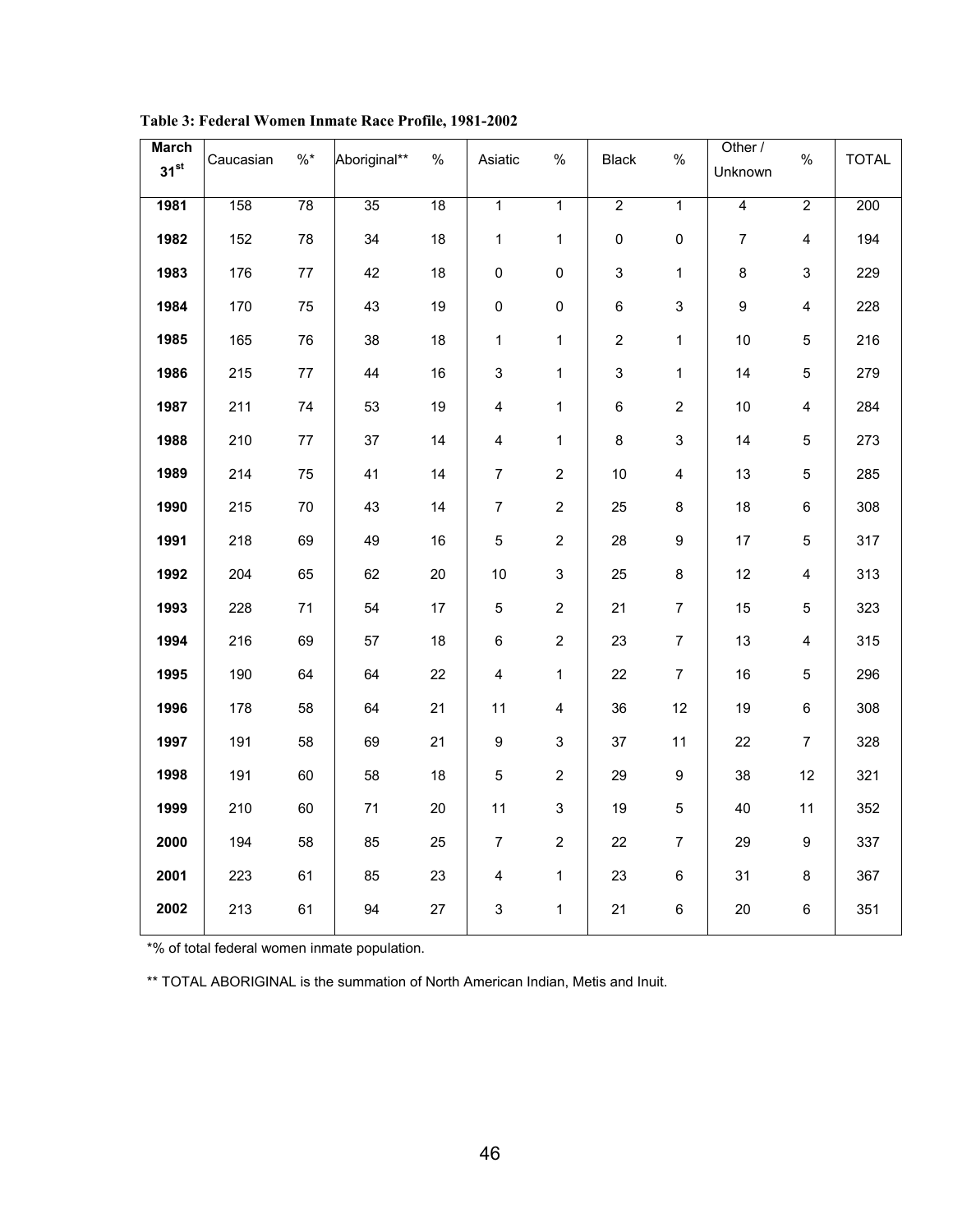| <b>March</b> |        |       | Married/ |      |                |                         | Separated/ |               |                |                          |              |
|--------------|--------|-------|----------|------|----------------|-------------------------|------------|---------------|----------------|--------------------------|--------------|
| $31^{st}$    | Single | $\%*$ | Common-  | $\%$ | Widowed        | $\%$                    | Divorced   | $\frac{0}{0}$ | Unknown        | $\%$                     | <b>TOTAL</b> |
|              |        |       | Law      |      |                |                         |            |               |                |                          |              |
| 1981         | 90     | 45    | 61       | 31   | 13             | $\overline{7}$          | 34         | 17            | $\overline{2}$ | $\mathbf{1}$             | 200          |
|              |        |       |          |      |                |                         |            |               |                |                          |              |
| 1982         | 91     | 47    | 59       | 30   | 12             | $\,6\,$                 | 30         | 15            | $\overline{2}$ | $\mathbf{1}$             | 194          |
| 1983         | 118    | 52    | 66       | 29   | $\overline{7}$ | 3                       | 36         | 16            | $\overline{2}$ | $\mathbf{1}$             | 229          |
| 1984         | 107    | 47    | 74       | 32   | 12             | $\sqrt{5}$              | 35         | 15            | --             | $\overline{\phantom{a}}$ | 228          |
| 1985         | 93     | 43    | 80       | 37   | 9              | $\overline{\mathbf{4}}$ | 33         | 15            | 1              | 1                        | 216          |
| 1986         | 132    | 47    | 84       | 30   | 10             | 4                       | 49         | 18            | 4              | 1                        | 279          |
| 1987         | 152    | 54    | 76       | 27   | 11             | 4                       | 44         | 15            | 1              | 0                        | 284          |
| 1988         | 132    | 48    | 87       | 32   | 13             | $\mathbf 5$             | 33         | 12            | 8              | $\mathfrak{S}$           | 273          |
| 1989         | 128    | 45    | 89       | 31   | 10             | $\overline{\mathbf{4}}$ | 41         | 14            | 17             | 6                        | 285          |
| 1990         | 135    | 44    | 89       | 29   | 14             | $\overline{5}$          | 43         | 14            | 27             | 9                        | 308          |
| 1991         | 147    | 46    | 91       | 29   | 12             | 4                       | 36         | 11            | 31             | 10                       | 317          |
| 1992         | 137    | 44    | 108      | 35   | 10             | $\mathfrak{S}$          | 40         | 13            | 18             | 6                        | 313          |
| 1993         | 138    | 43    | 104      | 32   | 13             | $\overline{\mathbf{4}}$ | 43         | 13            | 25             | 8                        | 323          |
| 1994         | 132    | 42    | 101      | 32   | 36             | 11                      | 34         | 11            | 12             | $\overline{\mathbf{4}}$  | 315          |
| 1995         | 137    | 46    | 88       | 30   | 31             | 10                      | 28         | 10            | 12             | 4                        | 296          |
| 1996         | 132    | 43    | 84       | 27   | 44             | 14                      | 32         | 10            | 16             | 5                        | 308          |
| 1997         | 151    | 46    | 92       | 28   | 38             | 12                      | 33         | 10            | 14             | 4                        | 328          |
| 1998         | 140    | 44    | 109      | 34   | 18             | $\,6\,$                 | 37         | 12            | 17             | 5                        | 321          |
| 1999         | 153    | 43    | 124      | 35   | 18             | $\sqrt{5}$              | 36         | 10            | 21             | 6                        | 352          |
| 2000         | 151    | 45    | 127      | 38   | 16             | $\mathbf 5$             | 30         | 9             | 13             | $\overline{\mathbf{4}}$  | 337          |
| 2001         | 148    | 40    | 140      | 38   | 20             | $\sqrt{5}$              | 48         | 13            | 11             | 3                        | 367          |
| 2002         | 149    | 42    | 132      | 38   | 18             | $\mathbf 5$             | 39         | 11            | 13             | $\overline{\mathbf{4}}$  | 351          |
|              |        |       |          |      |                |                         |            |               |                |                          |              |

**Table 4: Federal Women Inmate Marital Status Profile, 1981-2002**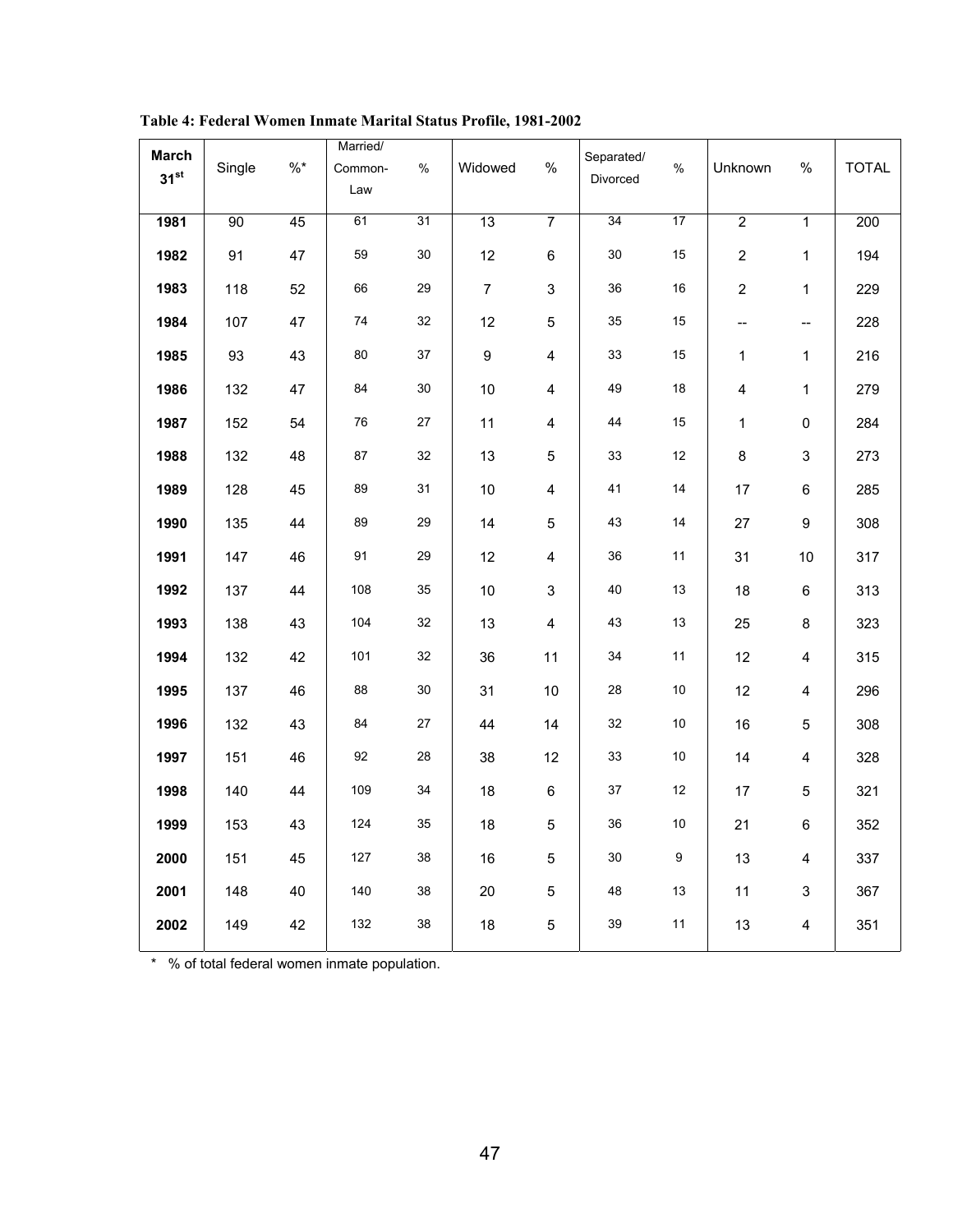| March 31 <sup>st</sup> | Canadian | $%$ ** | American        | $\%$                    | Non-<br>Canadian* | $\%$           | Other /<br>Unknown *    | $\%$                    | <b>TOTAL</b> |
|------------------------|----------|--------|-----------------|-------------------------|-------------------|----------------|-------------------------|-------------------------|--------------|
| 1981                   | 184      | 92     | $\overline{12}$ | $6\overline{6}$         | <b>NA</b>         | <b>NA</b>      | $\overline{4}$          | $\overline{2}$          | 200          |
|                        |          |        |                 |                         |                   |                |                         |                         |              |
| 1982                   | 176      | 91     | 10              | 5                       | <b>NA</b>         | <b>NA</b>      | 8                       | $\overline{\mathbf{4}}$ | 194          |
| 1983                   | 213      | 93     | $\overline{7}$  | $\mathbf{3}$            | <b>NA</b>         | NA             | 9                       | $\overline{\mathbf{4}}$ | 229          |
| 1984                   | 209      | 92     | 6               | $\mathbf{3}$            | <b>NA</b>         | <b>NA</b>      | 13                      | 6                       | 228          |
| 1985                   | 192      | 89     | $\overline{7}$  | $\mathbf{3}$            | <b>NA</b>         | <b>NA</b>      | 17                      | 8                       | 216          |
| 1986                   | 245      | 88     | 9               | 3                       | <b>NA</b>         | <b>NA</b>      | 25                      | 9                       | 279          |
| 1987                   | 255      | 90     | 10              | 4                       | <b>NA</b>         | <b>NA</b>      | 19                      | $\overline{7}$          | 284          |
| 1988                   | 243      | 89     | 9               | 3                       | <b>NA</b>         | <b>NA</b>      | 21                      | 8                       | 273          |
| 1989                   | 248      | 87     | 11              | $\overline{\mathbf{4}}$ | <b>NA</b>         | <b>NA</b>      | 26                      | 9                       | 285          |
| 1990                   | 256      | 83     | 17              | 6                       | <b>NA</b>         | <b>NA</b>      | 35                      | 11                      | 308          |
| 1991                   | 263      | 83     | 15              | 5                       | <b>NA</b>         | <b>NA</b>      | 39                      | 12                      | 317          |
| 1992                   | 263      | 84     | 11              | $\overline{4}$          | <b>NA</b>         | <b>NA</b>      | 39                      | 12                      | 313          |
| 1993                   | 280      | 87     | 16              | 5                       | <b>NA</b>         | <b>NA</b>      | 27                      | 8                       | 323          |
| 1994                   |          |        |                 |                         |                   |                |                         |                         |              |
| 1995                   | 262      | 86     | <b>NA</b>       | <b>NA</b>               | 40                | 13             | 1                       | $\pmb{0}$               | 303          |
| 1996                   |          |        |                 |                         |                   |                |                         |                         |              |
| 1997                   |          |        |                 |                         |                   |                |                         |                         |              |
| 1998                   | 300      | 93     | <b>NA</b>       | <b>NA</b>               | 21                | $\overline{7}$ | 1                       | $\pmb{0}$               | 322          |
| 1999                   | 330      | 94     | <b>NA</b>       | NA                      | 21                | 6              | 1                       | $\pmb{0}$               | 352          |
| 2000                   | 323      | 96     | <b>NA</b>       | $\sf NA$                | 13                | 4              | 1                       | $\mathsf 0$             | 337          |
| 2001                   | 348      | 94     | <b>NA</b>       | <b>NA</b>               | 17                | 5              | $\overline{\mathbf{c}}$ | $\pmb{0}$               | 367          |
| 2002                   | 339      | 97     | <b>NA</b>       | $\sf NA$                | $10$              | $\mathbf{3}$   | $\overline{\mathbf{c}}$ | $\mathbf{1}$            | 351          |
|                        |          |        |                 |                         |                   |                |                         |                         |              |

**Table 5: Federal Women Inmate Citizenship Profile, 1981-1993, 1995, 1998-2002**

\* OMS Citizenship categories changed in 1995 to include "Canadian," "Non-Canadian," and, "Dual." The table reflects that change (Dual is included in Other / Unknown)..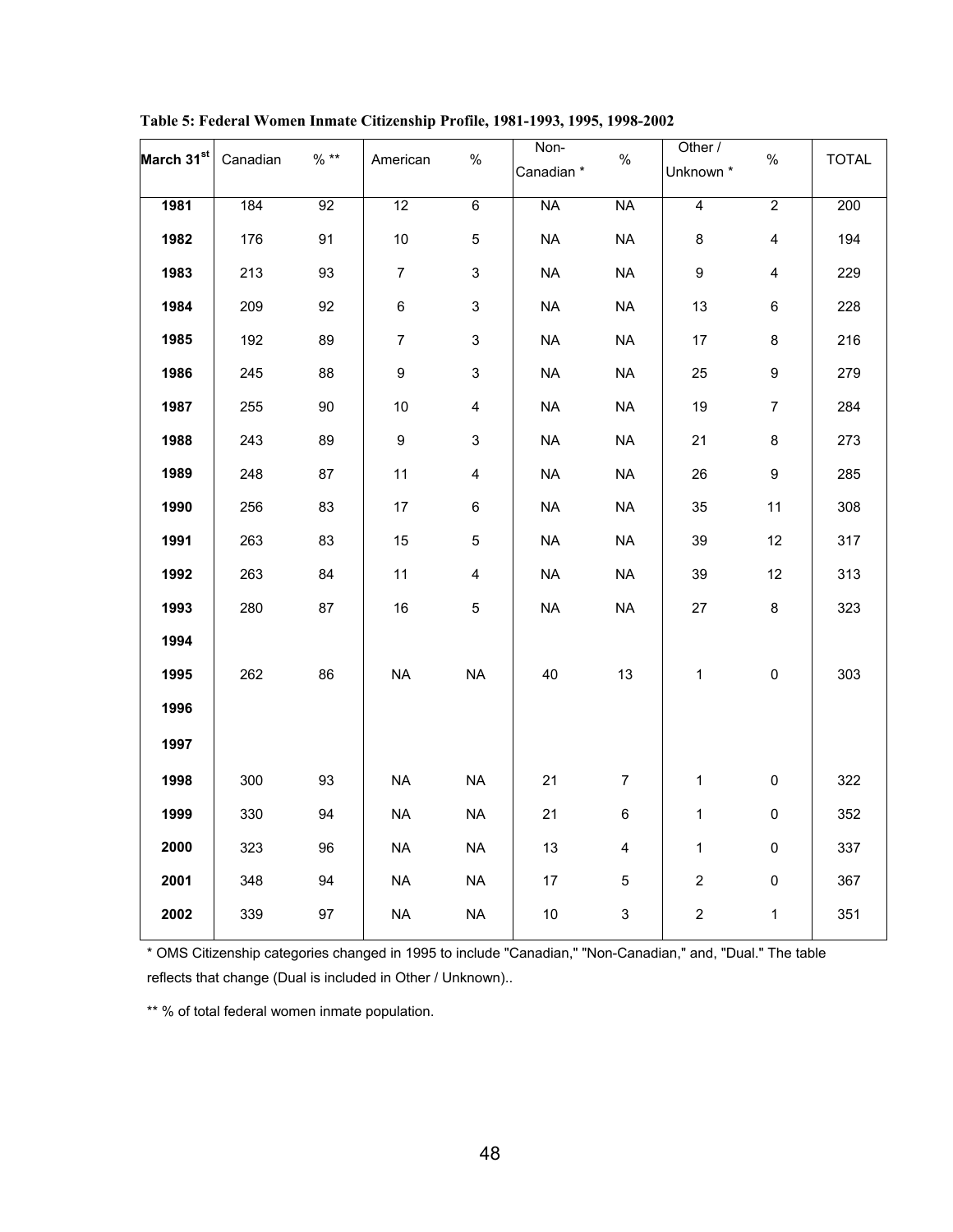| <b>March</b><br>31 <sup>st</sup> | English | $\% *$ | French | $\%$           | Both**                  | $\%$             | Neither                   | $\%$           | Unknown                 | $\%$                    | <b>TOTAL</b> |
|----------------------------------|---------|--------|--------|----------------|-------------------------|------------------|---------------------------|----------------|-------------------------|-------------------------|--------------|
|                                  |         |        |        |                |                         |                  |                           |                |                         |                         |              |
| 1981                             | 151     | 76     | 18     | $\overline{9}$ | 28                      | 14               | $\overline{3}$            | $\overline{2}$ | $\overline{0}$          | $\overline{0}$          | 200          |
| 1982                             | 149     | $77\,$ | 16     | $\bf 8$        | 27                      | 14               | $\overline{2}$            | $\mathbf 1$    | $\mathsf{O}\xspace$     | $\pmb{0}$               | 194          |
| 1983                             | 171     | 75     | 22     | $10$           | 33                      | 14               | $\mathsf 3$               | $\mathbf{1}$   | $\pmb{0}$               | $\pmb{0}$               | 229          |
| 1984                             | 166     | 73     | 28     | 12             | 29                      | 13               | $\mathbf 5$               | $\overline{2}$ | $\mathsf{O}\xspace$     | $\pmb{0}$               | 228          |
| 1985                             | 156     | $72\,$ | 22     | $10$           | 31                      | 14               | $\overline{7}$            | 3              | $\pmb{0}$               | $\pmb{0}$               | 216          |
| 1986                             | 211     | 76     | 31     | 11             | 30                      | 11               | $\overline{7}$            | $\mathfrak{S}$ | $\pmb{0}$               | $\pmb{0}$               | 279          |
| 1987                             | 224     | 79     | 31     | 11             | 26                      | $\boldsymbol{9}$ | $\overline{2}$            | $\mathbf{1}$   | $\mathbf{1}$            | $\pmb{0}$               | 284          |
| 1988                             | 209     | 76     | 26     | $10$           | 27                      | 10               | $\mathbf{1}$              | $\pmb{0}$      | 10                      | $\overline{\mathbf{4}}$ | 273          |
| 1989                             | 216     | 76     | 35     | 12             | 18                      | $\,6\,$          | $\mathbf{1}$              | $\pmb{0}$      | 15                      | 5                       | 285          |
| 1990                             | 235     | 76     | 44     | 14             | 5                       | $\overline{2}$   | $\mathbf{2}$              | $\mathbf{1}$   | 22                      | $\overline{7}$          | 308          |
| 1991                             | 244     | 77     | 53     | 17             | $\,$ 5 $\,$             | $\overline{2}$   | $\mathbf{1}$              | $\mathsf 0$    | 14                      | $\overline{4}$          | 317          |
| 1992                             | 247     | 79     | 51     | 16             | $\overline{\mathbf{4}}$ | $\mathbf{1}$     | $\mathbf{1}$              | $\mathsf 0$    | $10\,$                  | $\mathfrak{S}$          | 313          |
| 1993                             | 251     | 78     | 61     | 19             | 6                       | $\overline{2}$   | $\mathbf{1}$              | $\pmb{0}$      | $\overline{\mathbf{4}}$ | $\mathbf{1}$            | 323          |
| 1994                             | 231     | 73     | 58     | 18             | 18                      | $\,6\,$          | $\bf 8$                   | 3              | 0                       | $\pmb{0}$               | 315          |
| 1995                             | 239     | 81     | 38     | 13             | 14                      | $\sqrt{5}$       | $\mathbf 5$               | $\overline{2}$ | $\mathsf{O}\xspace$     | $\pmb{0}$               | 296          |
| 1996                             | 252     | 82     | 35     | 11             | 20                      | $\,6\,$          | $\mathbf{1}$              | $\mathsf 0$    | $\mathsf{O}\xspace$     | $\pmb{0}$               | 308          |
| 1997                             | 271     | 83     | 38     | 12             | 18                      | $\sqrt{5}$       | $\mathbf{1}$              | 0              | $\mathsf{O}\xspace$     | $\pmb{0}$               | 328          |
| 1998                             | 266     | 83     | 42     | 13             | 13                      | $\overline{4}$   | $\pmb{0}$                 | $\mathsf 0$    | $\pmb{0}$               | $\pmb{0}$               | 321          |
| 1999                             | 287     | 82     | 56     | 16             | $\sf NA$                | <b>NA</b>        | $\boldsymbol{9}$          | 3              | $\pmb{0}$               | $\pmb{0}$               | 352          |
| 2000                             | 288     | 85     | 47     | 14             | <b>NA</b>               | <b>NA</b>        | $\overline{2}$            | $\mathbf{1}$   | $\mathsf{O}\xspace$     | $\pmb{0}$               | 337          |
| 2001                             | 314     | 86     | $50\,$ | 14             | <b>NA</b>               | $\sf NA$         | $\ensuremath{\mathsf{3}}$ | $\mathbf{1}$   | $\mathsf{O}\xspace$     | $\pmb{0}$               | 367          |
| 2002                             | 287     | 82     | 62     | $18$           | <b>NA</b>               | <b>NA</b>        | $\boldsymbol{2}$          | 1              | $\pmb{0}$               | $\pmb{0}$               | 351          |
|                                  |         |        |        |                |                         |                  |                           |                |                         |                         |              |

**Table 6: Federal Women Inmate Primary Language Spoken Profile, 1981-2002**

\* % of total federal women inmate population.

\*\* Data not available for "both" languages spoken for 1999 - 2002.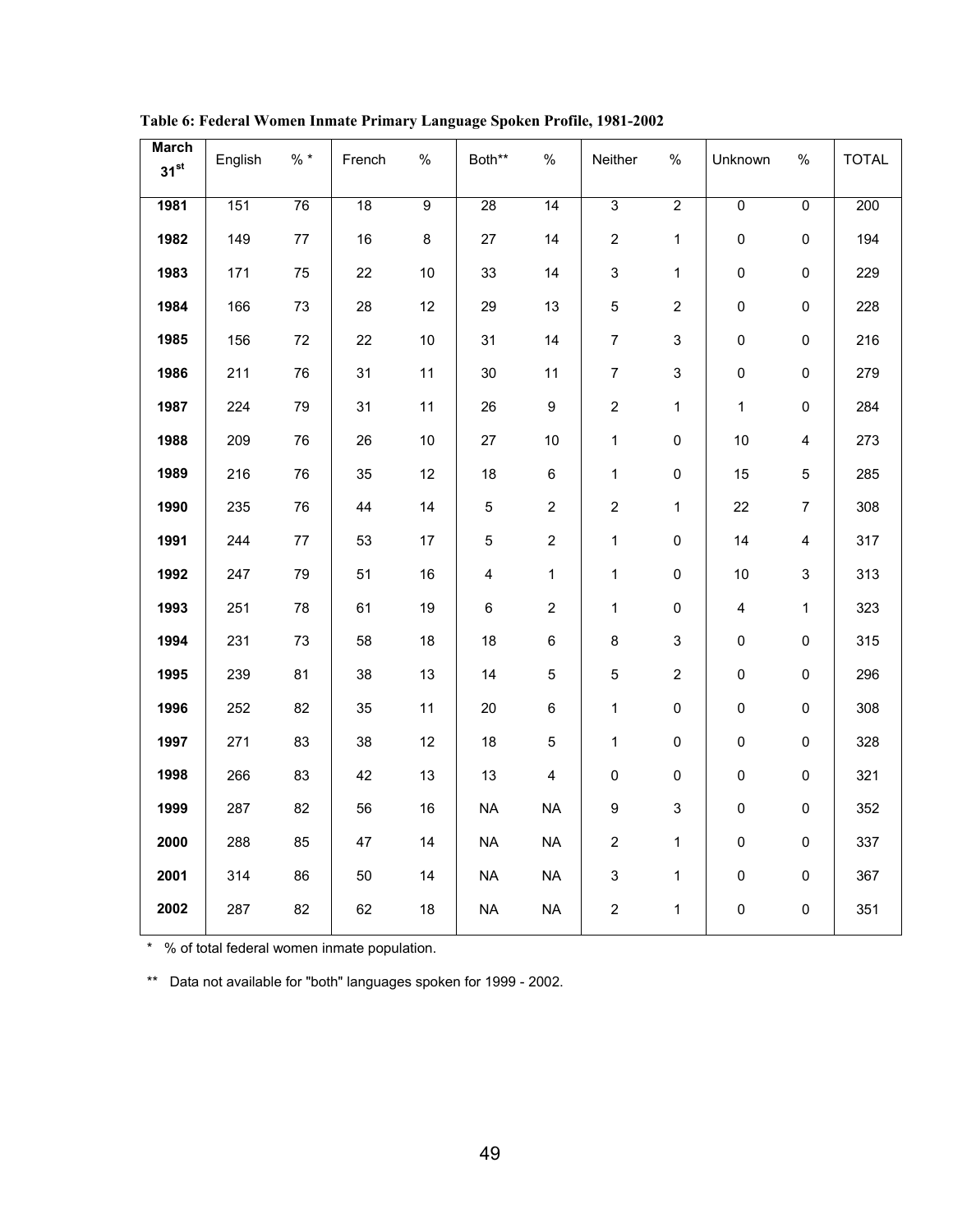| March            |                  |                |        |                 |                 |                 |         |                 |                 |                  | Outside     |                |                  |
|------------------|------------------|----------------|--------|-----------------|-----------------|-----------------|---------|-----------------|-----------------|------------------|-------------|----------------|------------------|
| 31 <sup>st</sup> | Atlantic         | $%$ *          | Quebec | %               | Ontario         | %               | Prairie | %               | Pacific         | $\%$             | Canada /    | $\%$           | <b>TOTAL</b>     |
|                  |                  |                |        |                 |                 |                 |         |                 |                 |                  | Unknown     |                |                  |
| 1981             | 15               | 8              | 51     | $\overline{26}$ | $\overline{41}$ | $\overline{21}$ | 42      | $\overline{21}$ | $\overline{39}$ | $\overline{20}$  | 12          | 6              | $\overline{200}$ |
| 1982             | 14               | $\overline{7}$ | 47     | 24              | 38              | 20              | 42      | 22              | 37              | 19               | 16          | 8              | 194              |
| 1983             | 16               | $\overline{7}$ | 60     | 26              | 48              | 21              | 52      | 23              | 40              | 17               | 13          | 6              | 229              |
| 1984             | 13               | 6              | 56     | 25              | 55              | 24              | 54      | 24              | 34              | 15               | 16          | $\overline{7}$ | 228              |
| 1985             | 13               | 6              | 49     | 23              | 59              | 27              | 48      | 22              | 33              | 15               | 14          | 6              | 216              |
| 1986             | 24               | 9              | 62     | 22              | 64              | 23              | 60      | 22              | 52              | 19               | 17          | 6              | 279              |
| 1987             | 21               | 7              | 60     | 21              | 68              | 24              | 69      | 24              | 52              | 18               | 14          | 5              | 284              |
| 1988             | 14               | 5              | 61     | 22              | 73              | 27              | 56      | 21              | 52              | 19               | 17          | 6              | 273              |
| 1989             | 15               | 5              | 67     | 24              | 75              | 26              | 58      | 20              | 49              | 17               | 21          | $\overline{7}$ | 285              |
| 1990             | 20               | 6              | 72     | 23              | $77\,$          | 25              | 66      | 21              | 46              | 15               | 27          | 9              | 308              |
| 1991             | 17               | 5              | 71     | 22              | 85              | 27              | 76      | 24              | 40              | 13               | 28          | 9              | 317              |
| 1992             | 18               | 6              | 64     | 20              | 97              | 31              | 73      | 23              | 42              | 13               | 19          | 6              | 313              |
| 1993             | 22               | 7              | 76     | 24              | 89              | 28              | 80      | 25              | 38              | 12               | 18          | 6              | 323              |
| 1994             |                  |                |        |                 |                 |                 |         |                 |                 |                  |             |                |                  |
| 1995             | $\boldsymbol{9}$ | 3              | 58     | 19              | 129             | 42              | 72      | 24              | 36              | 12               | $\mathsf 0$ | 0              | 304              |
| 1996             |                  |                |        |                 |                 |                 |         |                 |                 |                  |             |                |                  |
| 1997             |                  |                |        |                 |                 |                 |         |                 |                 |                  |             |                |                  |
| 1998             | 31               | 10             | 58     | 18              | 126             | 39              | $70\,$  | 22              | 37              | 11               | 0           | 0              | 322              |
| 1999             | 26               | $\overline{7}$ | 73     | 21              | 107             | 30              | 112     | 32              | 34              | 10               | $\mathsf 0$ | 0              | 352              |
| 2000             | 38               | 11             | 54     | 16              | 91              | 27              | 124     | 37              | 30              | 9                | $\mathsf 0$ | 0              | 337              |
| 2001             | 54               | 15             | 63     | 17              | 98              | 27              | 120     | 33              | 32              | 9                | $\pmb{0}$   | 0              | 367              |
| 2002             | 39               | 11             | 64     | 18              | 99              | 28              | 116     | 33              | 33              | $\boldsymbol{9}$ | $\mathbf 0$ | 0              | 351              |
|                  |                  |                |        |                 |                 |                 |         |                 |                 |                  |             |                |                  |

**Table 7:Federal Women Inmate Region of Residence at Time of Conviction, 1981-1993, 1995, 1998-2002**

Note: Data were not available for 1994, 1996-1997.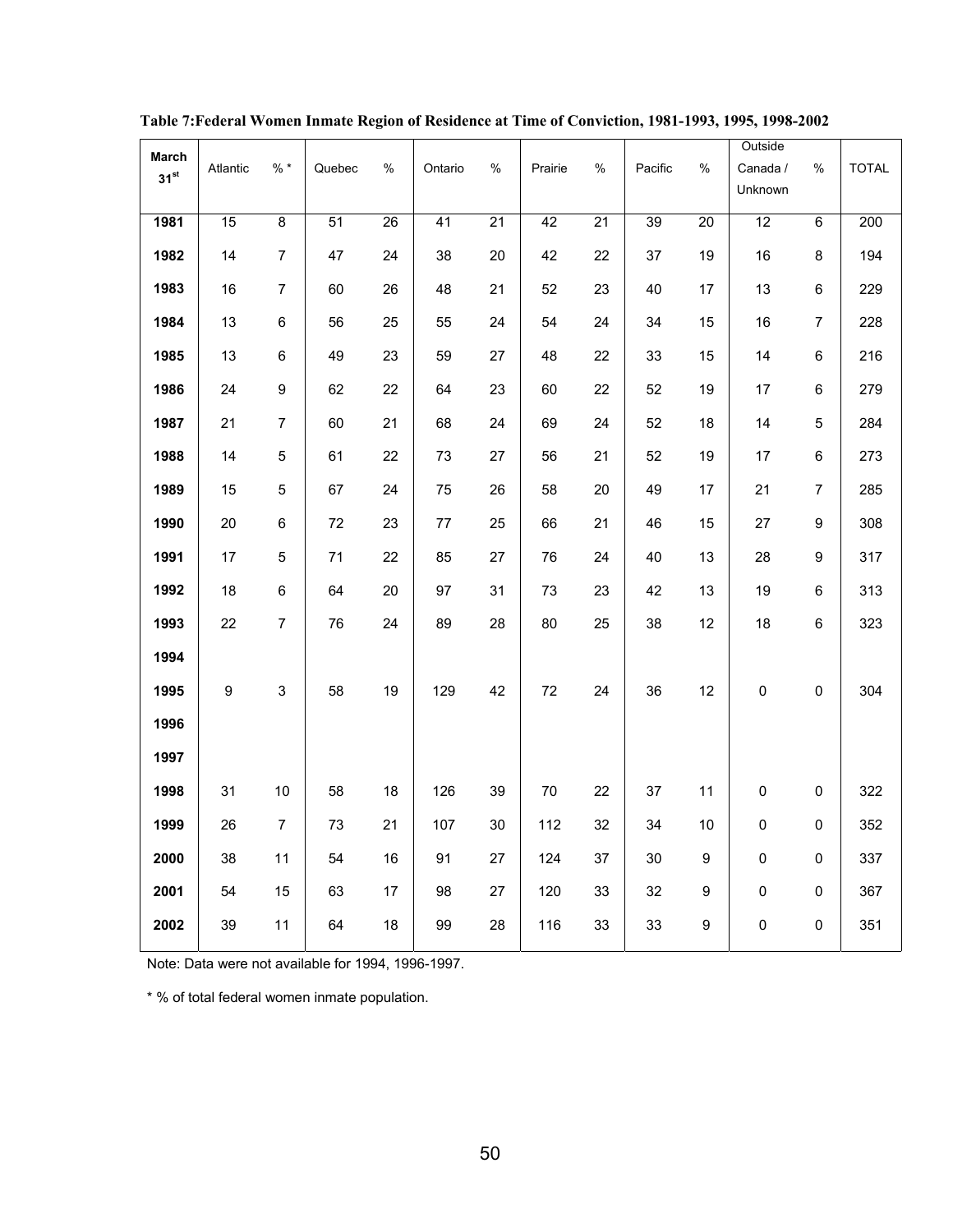| March 31st | Warrant of<br>Committal | $% *$ | Revocations<br>from<br>Community<br>Supervision | $\%$                    | Prov./Fed.<br>Transfer  | $\%$                    | Other /<br>Unknown | $\%$                      | <b>TOTAL</b> |
|------------|-------------------------|-------|-------------------------------------------------|-------------------------|-------------------------|-------------------------|--------------------|---------------------------|--------------|
| 1981       | 173                     | 87    | 23                                              | 10                      | $\overline{4}$          | $\overline{2}$          | $\overline{0}$     | $\overline{0}$            | 220          |
| 1982       | 177                     | 91    | 14                                              | $\boldsymbol{7}$        | 3                       | $\overline{c}$          | $\pmb{0}$          | $\pmb{0}$                 | 194          |
| 1983       | 202                     | 88    | 19                                              | 8                       | $\,6\,$                 | 3                       | $\overline{c}$     | $\mathbf{1}$              | 229          |
| 1984       | 208                     | 91    | 15                                              | $\overline{7}$          | $\overline{\mathbf{4}}$ | $\overline{2}$          | $\mathbf{1}$       | $\pmb{0}$                 | 228          |
| 1985       | 196                     | 91    | 15                                              | $\overline{7}$          | $\mathbf 5$             | $\overline{c}$          | $\pmb{0}$          | $\pmb{0}$                 | 216          |
| 1986       | 257                     | 92    | 15                                              | $\sqrt{5}$              | $\,6\,$                 | $\overline{c}$          | $\mathbf{1}$       | $\pmb{0}$                 | 279          |
| 1987       | 261                     | 92    | 12                                              | $\overline{\mathbf{4}}$ | $10$                    | $\overline{\mathbf{4}}$ | $\mathbf{1}$       | $\pmb{0}$                 | 284          |
| 1988       | 244                     | 89    | 13                                              | $\mathbf 5$             | 13                      | 5                       | 3                  | $\mathbf{1}$              | 273          |
| 1989       | 253                     | 89    | 13                                              | $\sqrt{5}$              | 14                      | 5                       | 5                  | $\overline{2}$            | 285          |
| 1990       | 269                     | 87    | 17                                              | $\,6\,$                 | 14                      | 5                       | $\bf 8$            | $\ensuremath{\mathsf{3}}$ | 308          |
| 1991       | 286                     | 90    | 17                                              | $\mathbf 5$             | $\overline{7}$          | $\overline{2}$          | $\overline{7}$     | $\overline{2}$            | 317          |
| 1992       | 284                     | 91    | 22                                              | $\overline{7}$          | $\sqrt{2}$              | $\mathbf{1}$            | 5                  | $\boldsymbol{2}$          | 313          |
| 1993       | 287                     | 89    | 31                                              | 10                      | $\boldsymbol{2}$        | 1                       | 3                  | $\mathbf{1}$              | 323          |
| 1994       | 271                     | 86    | 37                                              | 12                      | $\pmb{0}$               | 0                       | $\overline{7}$     | $\boldsymbol{2}$          | 315          |
| 1995       | 240                     | 81    | 53                                              | 18                      | $\mathbf{1}$            | 0                       | $\sqrt{2}$         | $\mathbf{1}$              | 296          |
| 1996       | 244                     | 79    | 56                                              | 18                      | $\pmb{0}$               | $\mathsf 0$             | $\bf 8$            | $\ensuremath{\mathsf{3}}$ | 308          |
| 1997       | 271                     | 83    | 53                                              | 16                      | $\pmb{0}$               | $\mathsf 0$             | 4                  | $\mathbf{1}$              | 328          |
| 1998       | 261                     | 81    | 59                                              | 18                      | $\pmb{0}$               | $\pmb{0}$               | $\mathbf{1}$       | $\pmb{0}$                 | 321          |
| 1999       | 280                     | 80    | 68                                              | 19                      | $\pmb{0}$               | $\mathsf 0$             | 3                  | $\mathbf 1$               | 352          |
| 2000       | 272                     | 81    | 64                                              | 19                      | $\pmb{0}$               | $\mathsf{O}\xspace$     | $\mathbf 1$        | $\pmb{0}$                 | 337          |
| 2001       | 275                     | 75    | 89                                              | 24                      | $\pmb{0}$               | 0                       | 3                  | $\mathbf 1$               | 367          |
| 2002       | 285                     | 81    | 61                                              | $17\,$                  | $\pmb{0}$               | $\mathsf{O}\xspace$     | $\mathbf 5$        | $\mathbf{1}$              | 351          |
|            |                         |       |                                                 |                         |                         |                         |                    |                           |              |

**Table 8: Federal Women Inmate Type of Admission Profile, 1981-2002**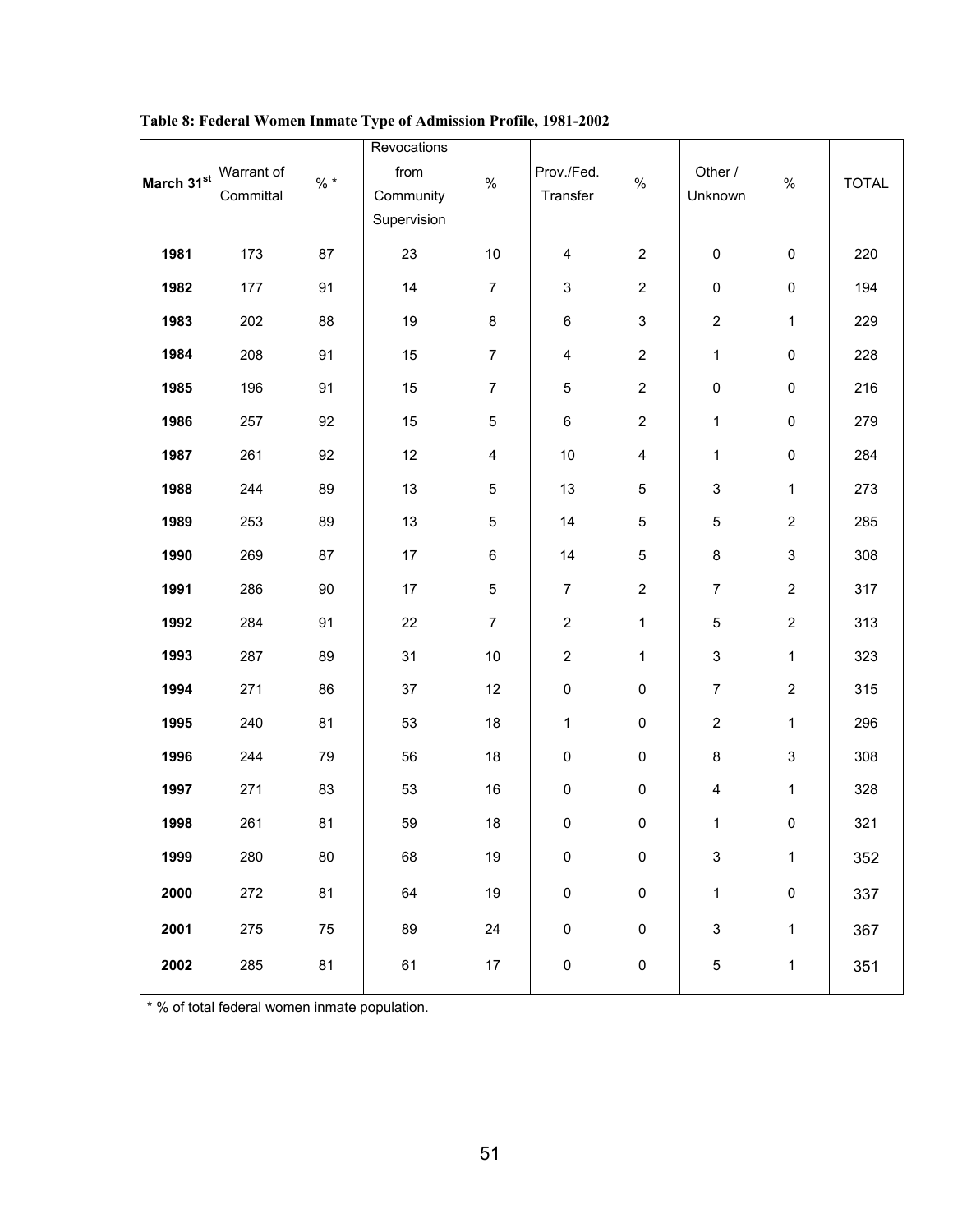| March 31 <sup>st</sup> | Crimes of | $\% *$ | Property | $\%$           |              | $\%$   |                     | $\%$                |                     | $\%$                      |              |
|------------------------|-----------|--------|----------|----------------|--------------|--------|---------------------|---------------------|---------------------|---------------------------|--------------|
|                        | Violence  |        | Crimes   |                | <b>Drugs</b> |        | Other               |                     | Unknown             |                           | <b>TOTAL</b> |
| 1981                   | 110       | 55     | 30       | 15             | 32           | 16     | 28                  | 14                  | $\overline{0}$      | $\overline{0}$            | 200          |
| 1982                   | 115       | 59     | 24       | 12             | 32           | 16     | 23                  | 12                  | $\mathsf{O}\xspace$ | $\mathsf{O}\xspace$       | 194          |
| 1983                   | 131       | 57     | 31       | 14             | 38           | 17     | 29                  | 13                  | $\mathsf{O}\xspace$ | $\mathsf{O}\xspace$       | 229          |
| 1984                   | 142       | 62     | 28       | 12             | 34           | 15     | 24                  | 11                  | $\pmb{0}$           | $\pmb{0}$                 | 228          |
| 1985                   | 129       | 60     | 28       | 13             | 36           | 17     | 23                  | 11                  | $\pmb{0}$           | $\pmb{0}$                 | 216          |
| 1986                   | 154       | 55     | 35       | 13             | 66           | 24     | 24                  | $\boldsymbol{9}$    | $\pmb{0}$           | $\mathsf 0$               | 279          |
| 1987                   | 167       | 59     | 35       | 12             | 45           | $16\,$ | 36                  | 13                  | $\mathbf{1}$        | $\mathsf{O}\xspace$       | 284          |
| 1988                   | 158       | 58     | 44       | $16\,$         | 40           | 15     | 31                  | 11                  | $\pmb{0}$           | $\mathsf{O}\xspace$       | 273          |
| 1989                   | 170       | 60     | 37       | 13             | 42           | 15     | 36                  | 13                  | $\mathsf{O}\xspace$ | $\mathsf{O}\xspace$       | 285          |
| 1990                   | 176       | 57     | 35       | 11             | 57           | 19     | 34                  | 11                  | $\,6\,$             | $\overline{c}$            | 308          |
| 1991                   | 174       | 55     | 33       | $10$           | 67           | 21     | $37\,$              | 12                  | $\,6\,$             | $\overline{c}$            | 317          |
| 1992                   |           |        |          |                |              |        |                     |                     |                     |                           |              |
| 1993                   |           |        |          |                |              |        |                     |                     |                     |                           |              |
| 1994                   |           |        |          |                |              |        |                     |                     |                     |                           |              |
| 1995                   | 167       | 55     | $72\,$   | 24             | 56           | 18     | $\mathsf{O}\xspace$ | $\mathsf{O}\xspace$ | $\boldsymbol{9}$    | $\ensuremath{\mathsf{3}}$ | 304          |
| 1996                   |           |        |          |                |              |        |                     |                     |                     |                           |              |
| 1997                   |           |        |          |                |              |        |                     |                     |                     |                           |              |
| 1998                   | 181       | 56     | 75       | 23             | 51           | $16\,$ | $\pmb{0}$           | $\pmb{0}$           | 15                  | $\,$ 5 $\,$               | 322          |
| 1999                   | 177       | 50     | 23       | $\overline{7}$ | 53           | 15     | 66                  | 19                  | 33                  | 9                         | 352          |
| 2000                   | 168       | 50     | 17       | $\sqrt{5}$     | 63           | 19     | 45                  | 13                  | 44                  | 13                        | 337          |
| 2001                   | 187       | 51     | 21       | 6              | $77\,$       | 21     | 60                  | $16\,$              | 22                  | $\,6\,$                   | 367          |
| 2002                   | 202       | 58     | 21       | 6              | 69           | 20     | 58                  | $17\,$              | $\mathbf 1$         | $0.3\,$                   | 351          |

**Table 9: Federal Women Most Serious Offence, 1981-1991, 1995, 1998-2002**

Note: Data were not available for 1992-1994 and 1996-1997.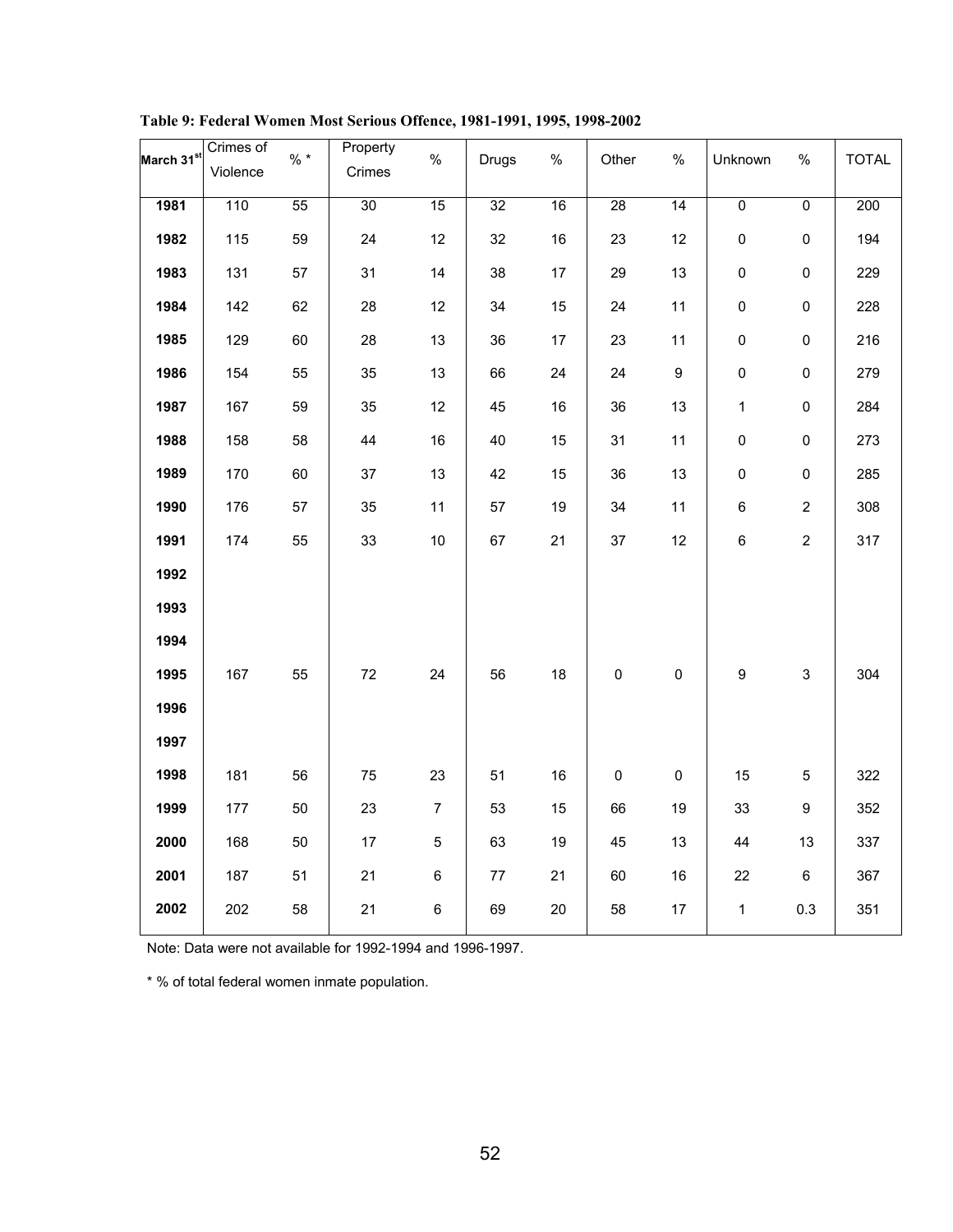| $\overline{2}$  |                |        |                 | $5 - 10$        |                 | $10 - 15$      |                | $15 - 20$               |                | $20+$                   |                |                 |                 |              |
|-----------------|----------------|--------|-----------------|-----------------|-----------------|----------------|----------------|-------------------------|----------------|-------------------------|----------------|-----------------|-----------------|--------------|
| years *         |                |        |                 | years           |                 | years          |                | years                   |                | years                   |                |                 |                 | <b>TOTAL</b> |
| $\overline{11}$ | $\overline{6}$ | 95     | $\overline{48}$ | $\overline{53}$ | $\overline{27}$ | $\overline{8}$ | 4              | 1                       | 1              | 1                       | $\overline{1}$ | $\overline{31}$ | $\overline{16}$ | 200          |
| 6               | 3              | 93     | 48              | 48              | 25              | 10             | 5              | 1                       | 1              | $\sqrt{2}$              | 1              | 34              | 18              | 194          |
| 14              | 6              | 107    | 47              | 55              | 24              | 14             | 6              | 1                       | 0              | $\mathbf{1}$            | 0              | 37              | 16              | 229          |
| 14              | $\,6\,$        | 107    | 47              | 51              | 22              | 12             | 5              | 1                       | 0              | $\mathbf{1}$            | $\mathbf 0$    | 42              | 18              | 228          |
| 9               | 4              | 102    | 47              | 53              | 25              | 6              | 3              | $\overline{c}$          | 1              | 2                       | 1              | 42              | 19              | 216          |
| 11              | 4              | 140    | 50              | 67              | 24              | 11             | 4              | 1                       | 0              | 2                       | 1              | 47              | 17              | 279          |
| 12              | 4              | 146    | 51              | 56              | 20              | 16             | 6              | 3                       | 1              | 1                       | $\mathbf 0$    | 50              | 18              | 284          |
| 13              | 5              | 140    | 51              | 48              | 18              | 16             | 6              | $\overline{c}$          | 1              | 1                       | $\mathbf 0$    | 53              | 19              | 273          |
| 12              | 4              | 139    | 49              | 57              | 20              | 17             | 6              | $\overline{c}$          | 1              | $\overline{\mathbf{4}}$ | 1              | 54              | 19              | 285          |
| 13              | 4              | 154    | 50              | 63              | 21              | 19             | 6              | 1                       | 0              | 1                       | $\mathbf 0$    | 56              | 18              | 308          |
| 15              | 5              | 160    | 51              | 58              | 18              | 20             | 6              | 3                       | 1              | 1                       | 0              | 58              | 18              | 317          |
|                 |                |        |                 |                 |                 |                |                |                         |                |                         |                |                 |                 |              |
|                 |                |        |                 |                 |                 |                |                |                         |                |                         |                |                 |                 |              |
| <b>NA</b>       | <b>NA</b>      | 193    | 61              | 45              | 14              | 18             | 6              | 5                       | $\overline{2}$ | 1                       | $\pmb{0}$      | 53              | 17              | 315          |
| <b>NA</b>       | <b>NA</b>      | 167    | 56              | 50              | 17              | 17             | 6              | 4                       | 1              | 1                       | 0              | 56              | 19              | 296          |
| <b>NA</b>       | <b>NA</b>      | 170    | 55              | 48              | 16              | 21             | $\overline{7}$ | 4                       | 1              | $\boldsymbol{2}$        | 1              | 63              | 20              | 308          |
| <b>NA</b>       | <b>NA</b>      | 187    | 57              | 45              | 14              | 21             | 6              | 4                       | 1              | $\mathbf 1$             | 0              | 70              | 21              | 328          |
| <b>NA</b>       | <b>NA</b>      | 190    | 59              | 39              | 12              | 20             | 6              | 4                       | 1              | $\mathbf 1$             | 0              | 67              | 21              | 321          |
| 36              | 10             | 176    | 50              | 52              | 15              | 10             | 3              | 3                       | 1              | 0                       | 0              | 75              | 21              | 352          |
| 41              | 12             | 154    | 46              | 47              | 14              | 8              | $\overline{c}$ | 3                       | 1              | $\pmb{0}$               | $\mathbf 0$    | 84              | 25              | 337          |
| 59              | 16             | 167    | 46              | 59              | 16              | 12             | 3              | $\overline{c}$          | 1              | 0                       | 0              | 68              | 19              | 367          |
| 48              | 14             | 187    | 53              | 54              | 15              | 12             | 3              | $\overline{\mathbf{c}}$ | $\mathbf 1$    | 0                       | $\pmb{0}$      | 48              | 14              | 351          |
|                 |                | $%$ ** | 2-5years        | %               |                 | $\%$           |                | $\%$                    |                | $\%$                    |                | $\%$            | Life            | $\%$         |

**Table 10: Federal Women Aggregate Sentence Profile, 1981-1991 & 1994-2002**

Note: Data were not available for 1992 & 1993.

\* Data were not available for the <2 years sentence for 1994-1998.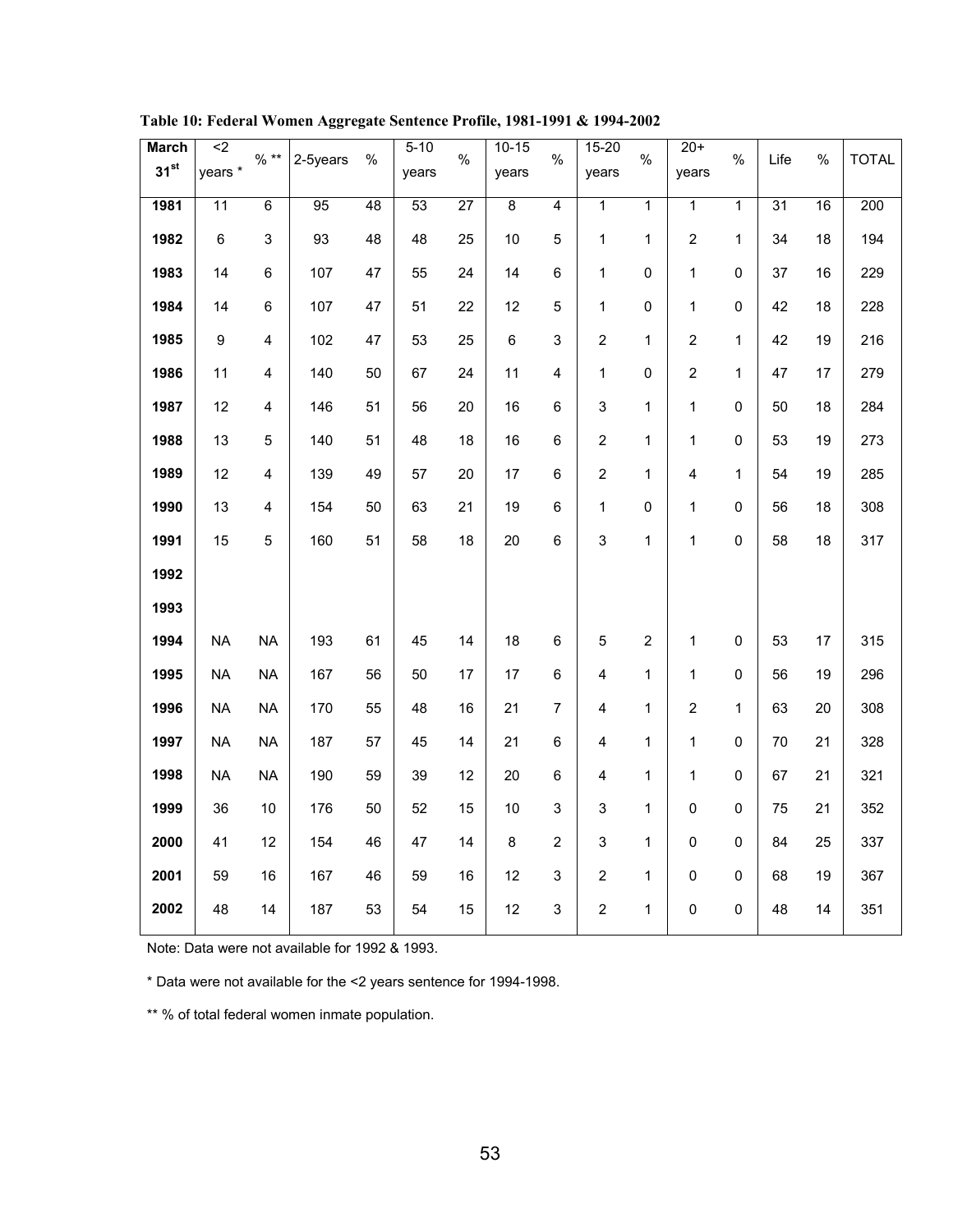| $\overline{512}$ | $\% *$ | 1-2 years | $\%$ |    | %         | 5+ years | $\%$ | Unknown          | $\%$                    | <b>TOTAL</b> |
|------------------|--------|-----------|------|----|-----------|----------|------|------------------|-------------------------|--------------|
|                  |        |           |      |    |           |          |      |                  |                         |              |
| 76               | 38     | 46        | 23   | 53 | 27        | 23       | 12   | $\overline{2}$   | $\overline{1}$          | 200          |
| 81               | 42     | 36        | 19   | 42 | 22        | 25       | 13   | $10\,$           | $\overline{5}$          | 194          |
| 103              | 45     | 43        | 19   | 48 | 21        | 25       | 11   | $10\,$           | $\overline{\mathbf{4}}$ | 229          |
| 90               | 40     | 62        | 27   | 35 | 15        | 30       | 13   | 11               | $\overline{5}$          | 228          |
| 94               | 44     | 42        | 19   | 41 | 19        | 35       | 16   | $\overline{4}$   | $\overline{c}$          | 216          |
| 139              | 50     | 55        | 20   | 44 | 16        | 38       | 14   | 3                | $\mathbf{1}$            | 279          |
| 99               | 35     | 80        | 28   | 52 | 18        | 43       | 15   | 10               | $\overline{\mathbf{4}}$ | 284          |
| 105              | 38     | 53        | 19   | 62 | 23        | 47       | 17   | $6\phantom{a}$   | $\overline{2}$          | 273          |
| 117              | 41     | 57        | 20   | 56 | 20        | 46       | 16   | $\boldsymbol{9}$ | $\mathfrak{S}$          | 285          |
| 134              | 44     | 53        | 17   | 57 | 19        | 51       | 17   | 13               | $\overline{\mathbf{4}}$ | 308          |
| 142              | 45     | 55        | 17   | 56 | 18        | 49       | 15   | 15               | $\overline{5}$          | 317          |
|                  |        |           |      |    |           |          |      |                  |                         |              |
|                  |        |           |      |    |           |          |      |                  |                         |              |
| 152              | 48     | 73        | 23   | 52 | 17        | 38       | 12   | $\pmb{0}$        | $\pmb{0}$               | 315          |
| 142              | 48     | 71        | 24   | 51 | 17        | 32       | 11   | $\pmb{0}$        | $\mathsf 0$             | 296          |
| 160              | 52     | 61        | 20   | 60 | 19        | 27       | 9    | $\pmb{0}$        | $\mathsf 0$             | 308          |
| 179              | 55     | 59        | 18   | 60 | 18        | 28       | 9    | $\overline{2}$   | $\mathbf 1$             | 328          |
| 179              | 56     | 55        | 17   | 61 | 19        | 26       | 8    | $\pmb{0}$        | $\pmb{0}$               | 321          |
| 213              | 61     | 53        | 15   | 48 | 14        | 38       | 11   | $\pmb{0}$        | $\pmb{0}$               | 352          |
| 193              | 57     | 60        | 18   | 45 | 13        | 39       | 12   | $\pmb{0}$        | $\pmb{0}$               | 337          |
| 223              | 61     | 54        | 15   | 45 | 12        | 45       | 12   | $\pmb{0}$        | $\pmb{0}$               | 367          |
| 194              | 55     | 63        | 18   | 49 | 14        | 45       | 13   | $\pmb{0}$        | $\mathsf{O}\xspace$     | 351          |
|                  | months |           |      |    | 2-5 years |          |      |                  |                         |              |

**Table 11: Federal Women Inmate Time Served Since Last Admission Profile, 1981-1991 & 1994-2002**

Note: Data were not available for 1992 & 1993.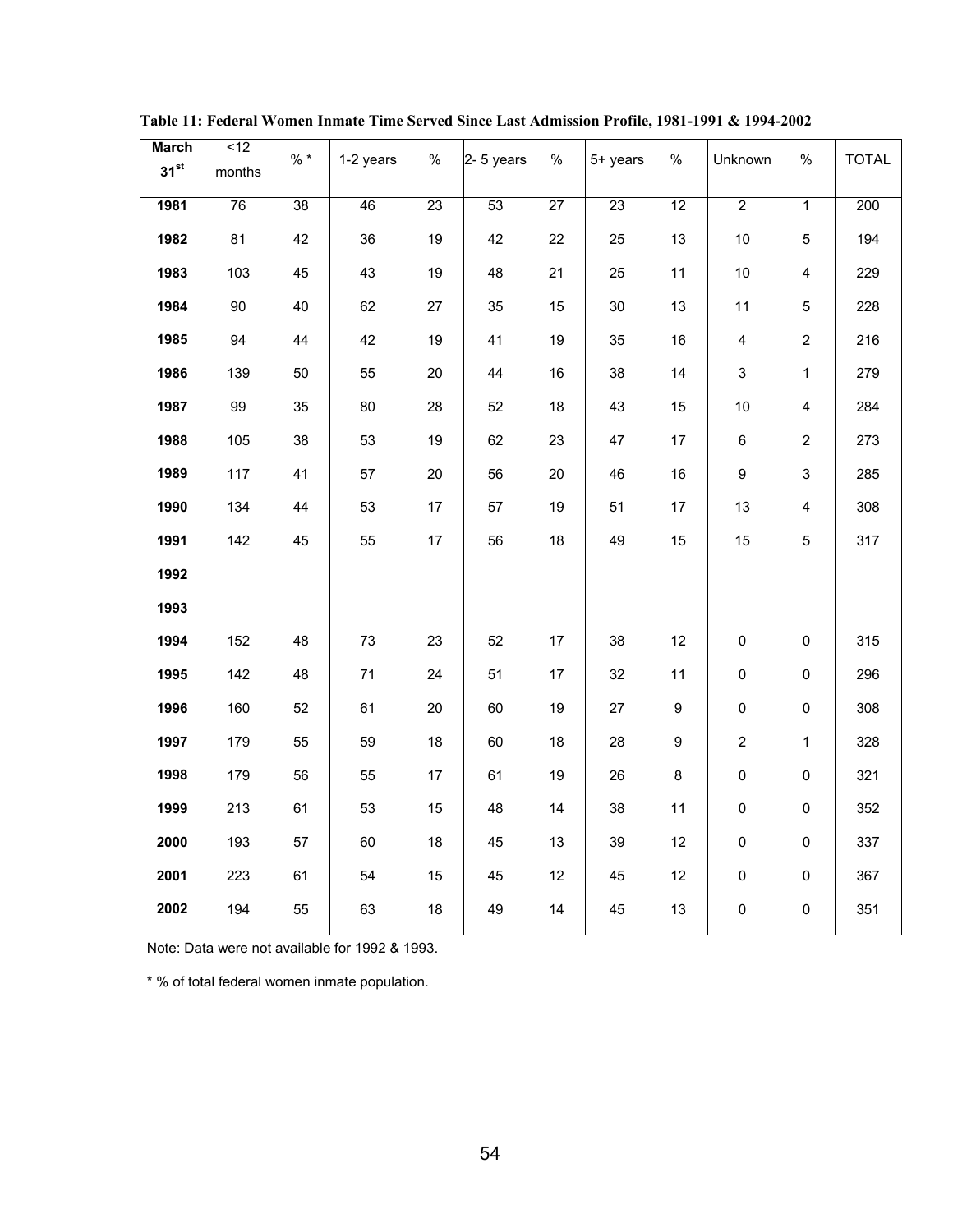| March 31st | None | $\% *$ | $1-5$  | $\%$   | $6-9$                     | $\%$                | $10+$          | $\%$           | <b>TOTAL</b> |
|------------|------|--------|--------|--------|---------------------------|---------------------|----------------|----------------|--------------|
| 1981       | 157  | 79     | 42     | 21     | $\overline{1}$            | $\overline{1}$      | $\overline{0}$ | $\overline{0}$ | 200          |
| 1982       | 153  | 79     | 41     | 21     | $\pmb{0}$                 | $\pmb{0}$           | $\mathsf 0$    | $\mathbf 0$    | 194          |
| 1983       | 194  | 85     | 34     | 15     | $\mathbf{1}$              | $\pmb{0}$           | $\pmb{0}$      | $\pmb{0}$      | 229          |
| 1984       | 200  | 88     | 28     | 12     | $\pmb{0}$                 | $\mathsf{O}\xspace$ | $\mathsf 0$    | $\mathsf 0$    | 228          |
| 1985       | 184  | 85     | 32     | 15     | $\pmb{0}$                 | $\mathsf{O}\xspace$ | $\mathsf 0$    | $\pmb{0}$      | 216          |
| 1986       | 230  | 82     | 49     | $18\,$ | $\mathsf 0$               | $\mathsf{O}\xspace$ | $\mathsf 0$    | $\mathsf 0$    | 279          |
| 1987       | 238  | 84     | 44     | 15     | $\boldsymbol{2}$          | $\mathbf{1}$        | $\mathsf 0$    | $\mathsf 0$    | 284          |
| 1988       | 229  | 84     | 44     | 16     | $\pmb{0}$                 | $\mathsf{O}\xspace$ | $\mathsf 0$    | $\pmb{0}$      | 273          |
| 1989       | 237  | 83     | 47     | 16     | $\mathbf 1$               | $\mathsf{O}\xspace$ | $\mathsf 0$    | $\pmb{0}$      | 285          |
| 1990       | 254  | 82     | 53     | $17\,$ | $\mathbf{1}$              | $\mathsf{O}\xspace$ | $\pmb{0}$      | $\pmb{0}$      | 308          |
| 1991       | 264  | 83     | 52     | $16\,$ | $\mathbf{1}$              | $\pmb{0}$           | $\mathsf 0$    | $\pmb{0}$      | 317          |
| 1992       | 257  | 82     | 56     | 18     | $\pmb{0}$                 | $\mathsf 0$         | $\pmb{0}$      | $\pmb{0}$      | 313          |
| 1993       | 252  | 78     | 70     | 22     | $\pmb{0}$                 | $\mathsf{O}\xspace$ | $\pmb{0}$      | $\pmb{0}$      | 323          |
| 1994       | 278  | 88     | 36     | 11     | $\mathbf{1}$              | $\mathsf{O}\xspace$ | $\pmb{0}$      | $\mathsf 0$    | 315          |
| 1995       | 242  | 82     | 53     | 18     | $\mathbf{1}$              | $\mathsf{O}\xspace$ | $\mathsf 0$    | $\mathsf 0$    | 296          |
| 1996       | 251  | 81     | 57     | $19$   | $\pmb{0}$                 | $\mathsf{O}\xspace$ | $\pmb{0}$      | $\mathsf 0$    | 308          |
| 1997       | 275  | 84     | 53     | $16\,$ | $\pmb{0}$                 | $\mathsf 0$         | $\mathsf 0$    | $\pmb{0}$      | 328          |
| 1998       | 262  | 82     | 59     | 18     | $\mathsf 0$               | $\mathsf{O}\xspace$ | $\mathsf 0$    | $\pmb{0}$      | 321          |
| 1999       | 249  | $71$   | 95     | $27\,$ | $\overline{7}$            | $\overline{c}$      | $\mathbf{1}$   | 0.3            | 352          |
| 2000       | 243  | $72\,$ | $90\,$ | 27     | $\ensuremath{\mathsf{3}}$ | $\mathbf{1}$        | $\mathbf{1}$   | $0.3\,$        | 337          |
| 2001       | 241  | 66     | 121    | 33     | $\overline{\mathbf{4}}$   | $\mathbf{1}$        | $\mathbf{1}$   | $0.3\,$        | 367          |
| 2002       | 256  | $73\,$ | 91     | 26     | 3                         | $\mathbf{1}$        | 1              | $0.3\,$        | 351          |

**Table 12: Federal Women Inmate Number of Previous Commitments Profile, 1981-2002.**

There was 1 Unknown case in 1993.